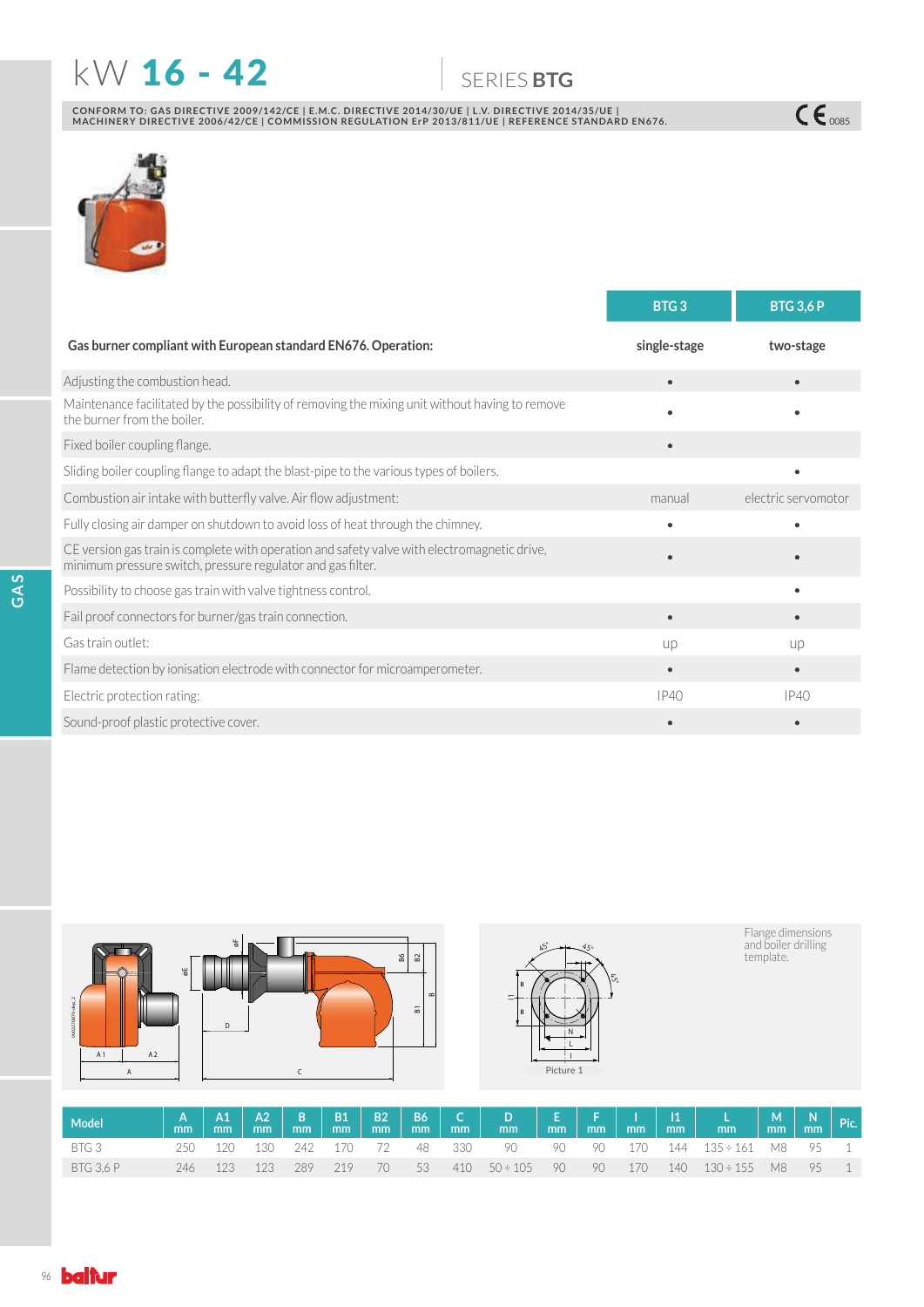## N: 16 - 42 6(5,(6**BTG**

 $CE<sub>0085</sub>$ 



|                  | Size of packaging | Weight |     |    |
|------------------|-------------------|--------|-----|----|
| <b>Model</b>     |                   | Þ      | н   |    |
|                  |                   | mm     |     | kg |
| BTG3             | 400               | 300    | 280 | u  |
| <b>BTG 3.6 P</b> | 540               | 300    | 320 | 12 |

| <b>Thermal</b><br>output<br>kW | <b>Model</b>     | Part no. | <b>Electrical</b><br>supply | <b>Motor</b><br>kW | <b>Notes</b> |
|--------------------------------|------------------|----------|-----------------------------|--------------------|--------------|
|                                | Frequency 50 Hz  |          |                             |                    |              |
| $16.6 \div 42.7$               | BTG <sub>3</sub> | 17000010 | 1N AC 50Hz 230V             | 0.09               | 1)           |
| $16.3 \div 41.9$               | <b>BTG 3,6 P</b> | 17030010 | 1N AC 50Hz 230V             | 0.10               | 1)           |
|                                | Frequency 60 Hz  |          |                             |                    |              |
| $16.6 \div 42.7$               | BTG <sub>3</sub> | 17000010 | 1N AC 60Hz 220V             | 0.09               | 1)           |
| $16.3 \div 41.9$               | <b>BTG 3,6 P</b> | 17030010 | 1N AC 60Hz 220V             | 0.10               | 1)           |
|                                |                  |          |                             |                    |              |

## **OPTIONALS**

| <b>DESCRIPTION</b>                     |  |
|----------------------------------------|--|
| BTG 3: 200 mm long combustion head     |  |
| BTG 3.6 P: 300 mm long combustion head |  |

### **GAS BURNER ACCESSORIES**

Boiler coupling kit, plug for wiring.

## **NOTES**

1 Equipped with air closure device. Net calorific value at reference conditions of 0°C, 1013mbar: Natural Gas:  $Hi = 35,80 M J/m^3 = 8550 kcal/m^3.$ LPG: Hi = 92 MJ/m<sup>3</sup> = 22000 kcal/m<sup>3</sup>. For different type of gas and pressure values, please get in contact with our commercial department.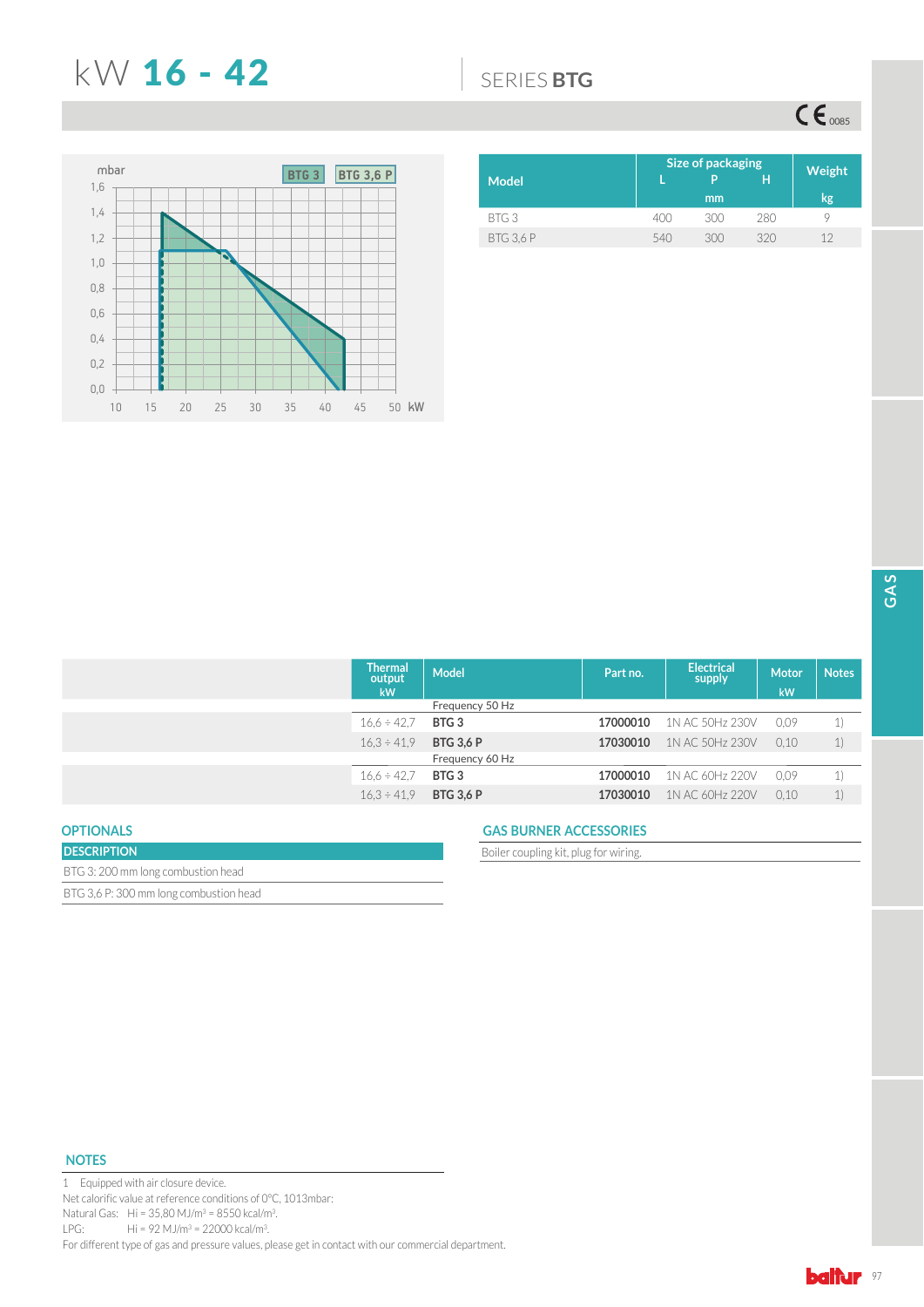## **KW 16 - 42** 6ERIES BTG

## **BURNER/GAS TRAIN MATCH**



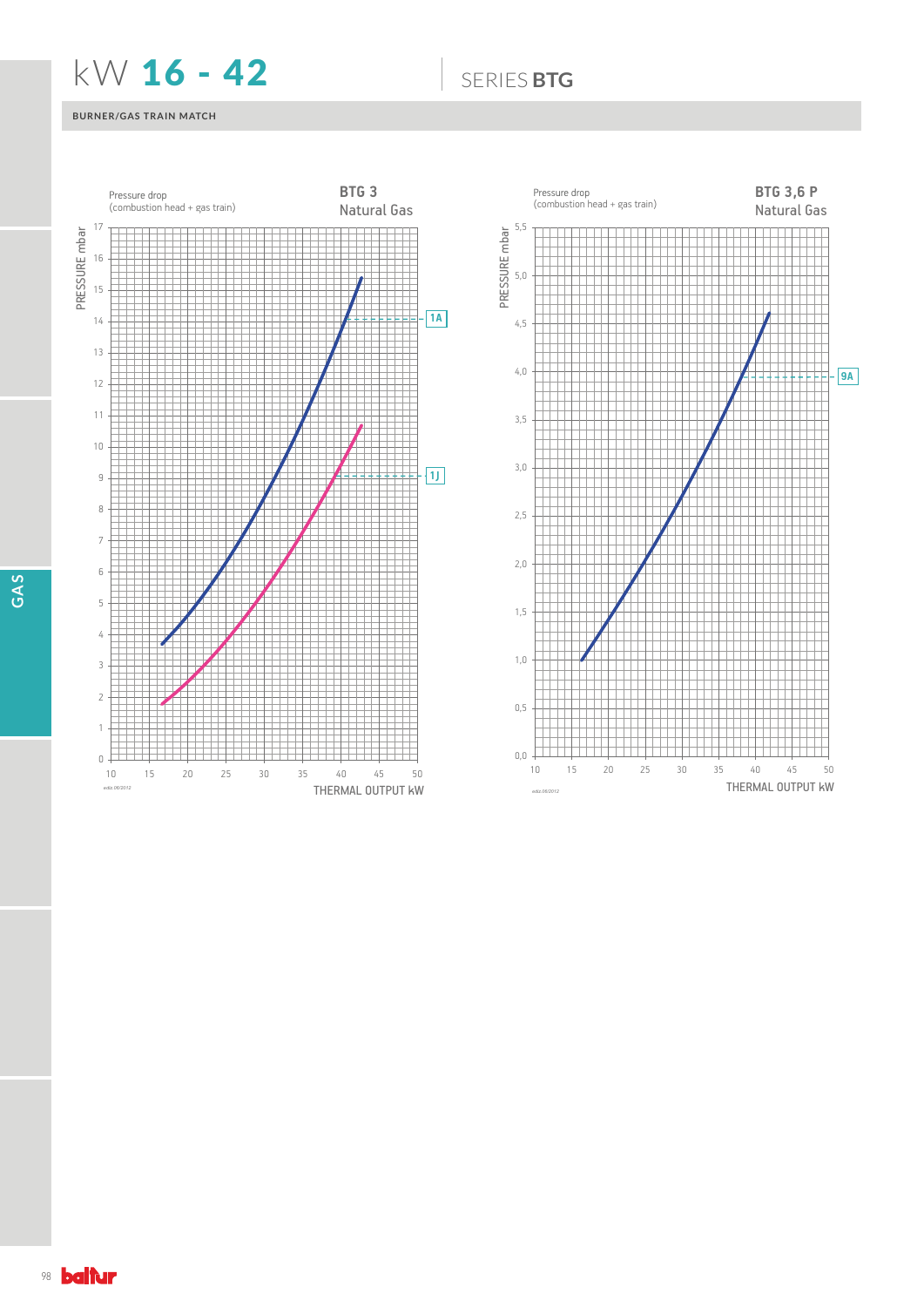# $kW$  16 - 42

## 6(5,(6**BTG**

## **BURNER/GAS TRAIN MATCH**

CE gas train version complies with EN676, EXP gas train version is for extra-European markets

| <b>Burner</b><br>model          | Gas               | Curve     | Version    | $P.Max$ **<br>mbar | Execution  | Gas train | Regulator with<br>incorporated filter | Burner/gas train<br>adapter | Valve tightness<br>control kit  | Pic.      | <b>Notes</b> |
|---------------------------------|-------------------|-----------|------------|--------------------|------------|-----------|---------------------------------------|-----------------------------|---------------------------------|-----------|--------------|
|                                 | type <sup>1</sup> | on graph  |            |                    |            | Part no.  | Part no.                              | Part no.                    | Part no.                        |           |              |
| BTG <sub>3</sub><br>Natural gas | 1Α                | CE/EXP    | 65         |                    | 19990466   | Included  | $\qquad \qquad -$                     | $\qquad \qquad$             | M <sub>2</sub>                  |           |              |
|                                 |                   |           | <b>EXP</b> | 40                 |            | 19990235  | $\overline{\phantom{0}}$              | 96000030                    | $\hspace{0.1mm}-\hspace{0.1mm}$ | ME1       |              |
|                                 |                   |           |            |                    |            | 19990016  | Included                              | $\overline{\phantom{a}}$    | $\hspace{0.1mm}-\hspace{0.1mm}$ | <b>B2</b> |              |
| <b>BTG 3,6 P</b>                | Natural gas       | <b>9A</b> | CE/EXP     | 360                | <b>CTV</b> | 19990016  | Included                              | $\overline{\phantom{a}}$    | 98000100                        | <b>B2</b> | 12)          |

| <b>Burner</b><br>model  | Gas<br>type | Version    | $P.Max$ **<br>mbar | <b>Execution</b> | Gas train<br>Part no. | Regulator with<br>incorporated filter<br>Part no. | Burner/gas train<br>adapter<br>Part no. | Valve tightness<br>control kit<br>Part no. | Pic.            | <b>Notes</b> |
|-------------------------|-------------|------------|--------------------|------------------|-----------------------|---------------------------------------------------|-----------------------------------------|--------------------------------------------|-----------------|--------------|
|                         |             | CE         | 65                 |                  | 19990466              | Included                                          | $\hspace{0.1mm}-\hspace{0.1mm}$         | $\qquad \qquad -$                          | M <sub>2</sub>  |              |
| BTG <sub>3</sub>        | LGP         | <b>EXP</b> | 40                 |                  | 19990235              | $\hspace{0.1mm}-\hspace{0.1mm}$                   | 96000030                                | $\qquad \qquad -$                          | ME <sub>1</sub> |              |
|                         |             |            |                    |                  | 19990016              | Included                                          | $\hspace{0.1mm}-\hspace{0.1mm}$         | $\hspace{0.1mm}-\hspace{0.1mm}$            | <b>B2</b>       |              |
| LGP<br><b>BTG 3,6 P</b> | CE/EXP      | 360        | <b>CTV</b>         | 19990016         | Included              | $\hspace{0.1mm}-\hspace{0.1mm}$                   | 98000100                                | <b>B2</b>                                  | 12)             |              |

To choose the correct gas train please refer to the information on page 20.

For information on the structure, composition, and size of the gas train please refer to the diagrams on page 294.

### **NOTES**

12 Valve tightness control not required by EN676.

CTV Gas train with Valve Tightness Control.

\*\*0D[LPXPJDVLQOHWSUHVVXUHDWSUHVVXUHUHJXODWRU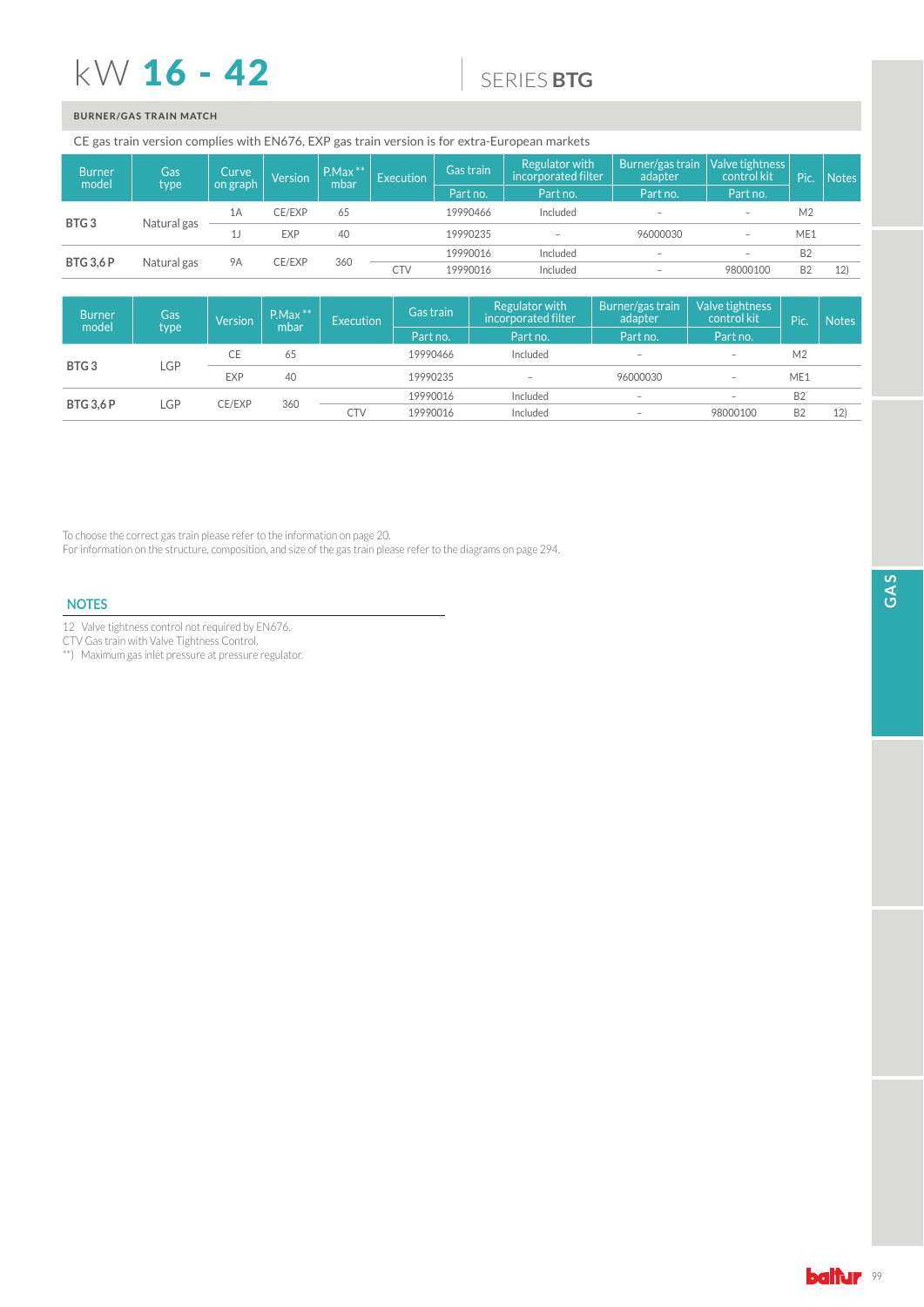# N: 30 - 56 6(5,(6**BTG**

 $C\epsilon_{\text{0085}}$ 

CONFORM TO: GAS DIRECTIVE 2009/142/CE | E.M.C. DIRECTIVE 2014/30/UE | L.V. DIRECTIVE 2014/35/UE |<br>MACHINERY DIRECTIVE 2006/42/CE | COMMISSION REGULATION ErP 2013/811/UE | REFERENCE STANDARD EN676.



|                                                                                                                                                             | BTG6         | <b>BTG6P</b>           |
|-------------------------------------------------------------------------------------------------------------------------------------------------------------|--------------|------------------------|
| Gas burner compliant with European standard EN676. Operation:                                                                                               | single-stage | two-stage              |
| Adjusting the combustion head.                                                                                                                              | $\bullet$    |                        |
| Maintenance facilitated by the possibility of removing the mixing unit without having to remove the<br>burner from the boiler.                              |              |                        |
| Sliding boiler coupling flange to adapt the blast-pipe to the various types of boilers.                                                                     |              |                        |
| Combustion air intake with butterfly valve. Air flow adjustment:                                                                                            | manual       | electric<br>servomotor |
| Fully closing air damper on shutdown to avoid loss of heat through the chimney.                                                                             |              |                        |
| CE version gas train is complete with operation and safety valve with electromagnetic drive, minimum<br>pressure switch, pressure regulator and gas filter. |              |                        |
| Possibility to choose gas train with valve tightness control.                                                                                               |              |                        |
| Fail proof connectors for burner/gas train connection.                                                                                                      |              |                        |
| Gas train outlet:                                                                                                                                           | UD           | U <sub>D</sub>         |
| Flame detection by ionisation electrode with connector for microamperometer.                                                                                | $\bullet$    |                        |
| Electric protection rating:                                                                                                                                 | IP40         | IP40                   |
| Sound-proof plastic protective cover.                                                                                                                       |              |                        |



| Model   |  |                     |     |      |  |                  |    |  |                                                |  |  |
|---------|--|---------------------|-----|------|--|------------------|----|--|------------------------------------------------|--|--|
| BTG 6   |  | 246 123 123 289 219 |     |      |  |                  |    |  | 70 53 410 50÷105 90 90 170 140 130÷155 M8 95 1 |  |  |
| BTG 6 P |  | 246 123 123 289     | 219 | - 70 |  | 53 410 50÷105 90 | 90 |  | 170 140 130÷155 M8 95 1                        |  |  |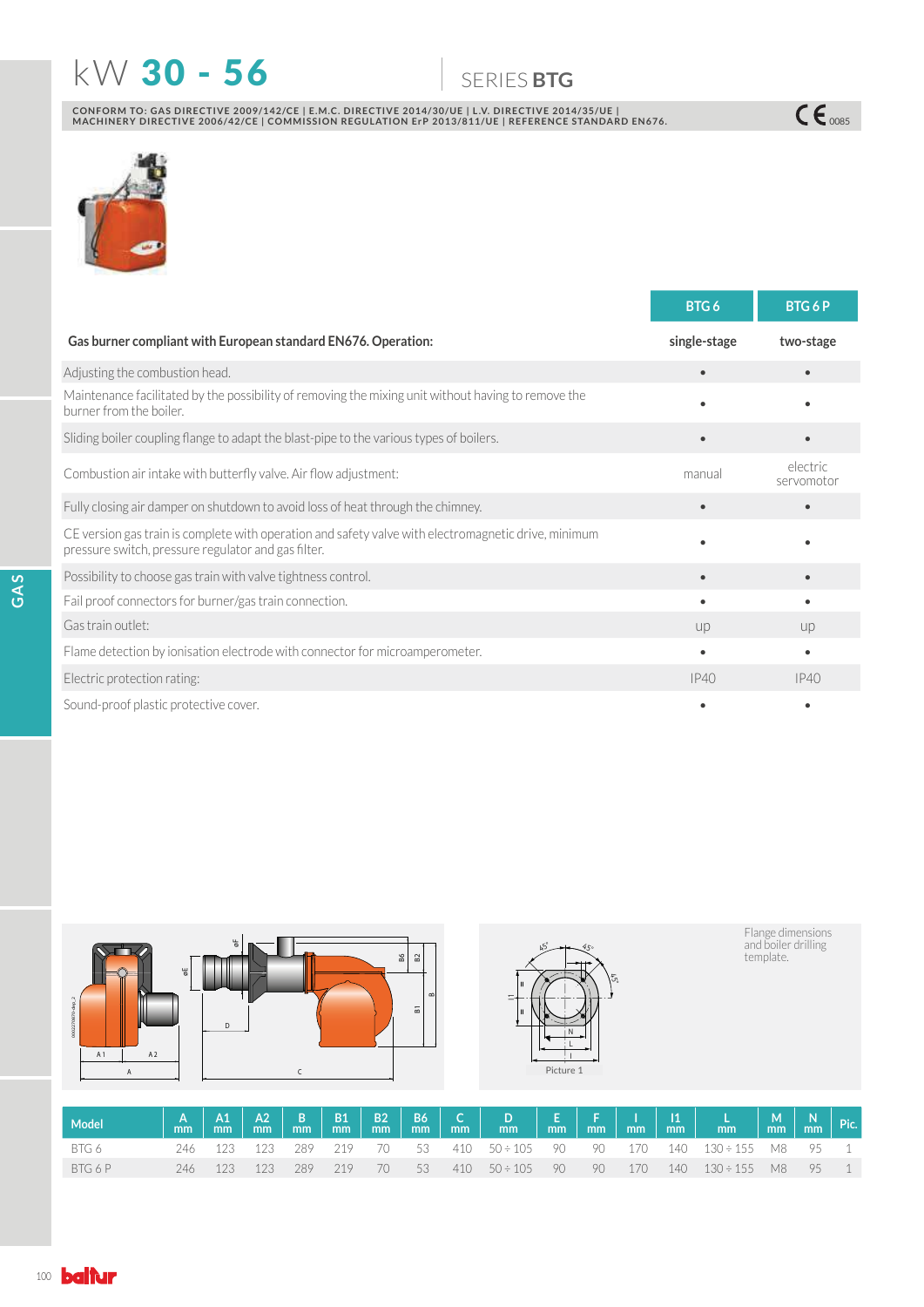## N: 30 - 56 6(5,(6**BTG**

 $CE_{\text{0085}}$ 



|       | Size of packaging |     |     |        |  |  |  |
|-------|-------------------|-----|-----|--------|--|--|--|
| Model |                   | p   | н   | Weight |  |  |  |
|       |                   | mm  |     | kg     |  |  |  |
| BTG6  | 540               | 300 | 320 | 17     |  |  |  |
| BTG6P | 540               | 300 | 320 | 12     |  |  |  |

| <b>Thermal</b><br>output<br>kW | <b>Model</b>    | Part no. | <b>Electrical</b><br>supply | <b>Motor</b><br>kW | <b>Notes</b>                                   |
|--------------------------------|-----------------|----------|-----------------------------|--------------------|------------------------------------------------|
|                                | Frequency 50 Hz |          |                             |                    |                                                |
| $30.6 \div 56.3$               | BTG 6           | 17040010 | 1N AC 50Hz 230V             | 0.1                | $\left( \begin{matrix} 1 \end{matrix} \right)$ |
| $30.6 \div 56.3$               | BTG 6 P         | 17050010 | 1N AC 50Hz 230V             | 0.1                | $\left( \frac{1}{2} \right)$                   |
|                                | Frequency 60 Hz |          |                             |                    |                                                |
| $30.6 \div 56.3$               | BTG 6           | 17040010 | 1N AC 60Hz 220V             | 0.1                | $\left( \begin{matrix} 1 \end{matrix} \right)$ |
| $30.6 \div 56.3$               | BTG 6 P         | 17050010 | 1N AC 60Hz 220V             | 0,1                | $\mathbf{1}$                                   |
|                                |                 |          |                             |                    |                                                |

## **OPTIONALS**

## **DESCRIPTION** 300 mm long combustion head

## **GAS BURNER ACCESSORIES**

Boiler coupling kit, plug for wiring.

## **NOTES**

1 Equipped with air closure device. Net calorific value at reference conditions of 0°C, 1013mbar: Natural Gas:  $Hi = 35,80 M J/m^3 = 8550 kcal/m^3.$ LPG: Hi = 92 MJ/m<sup>3</sup> = 22000 kcal/m<sup>3</sup>. For different type of gas and pressure values, please get in contact with our commercial department.

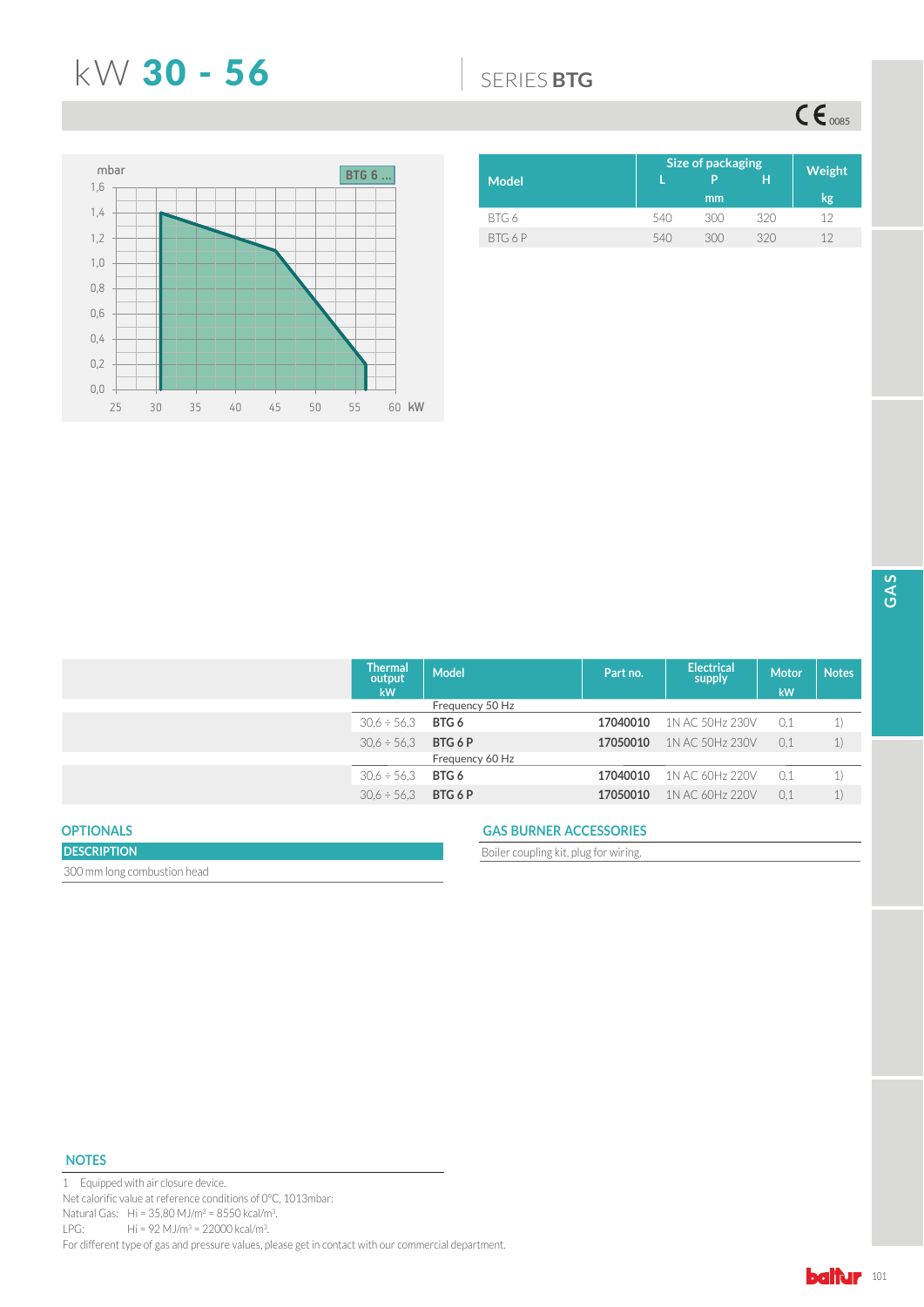## N: 30 - 56 6(5,(6**BTG**

## **BURNER/GAS TRAIN MATCH**





**GAS**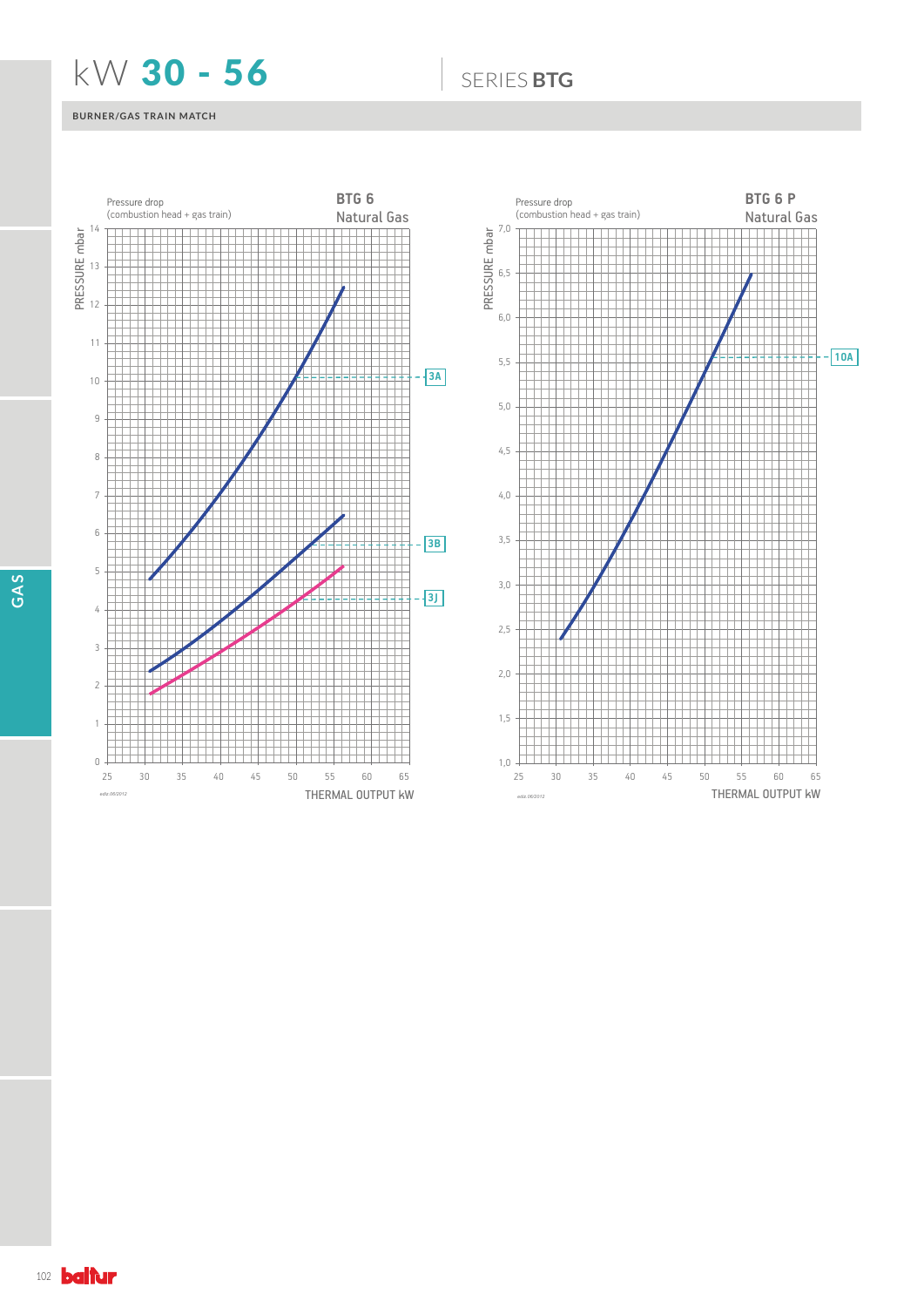## $kW$  30 - 56

## 6(5,(6**BTG**

## **BURNER/GAS TRAIN MATCH**

### CE gas train version complies with EN676, EXP gas train version is for extra-European markets

| <b>Burner</b><br>model | Gas<br>type | Curve.<br>on graph | Version       | $P.Max***$<br>mbar | Execution | Gas train  | Regulator with<br>incorporated filter | 'Burner/gas train<br>adapter | Valve tightness<br>control kit  | Pic.           | Notes          |
|------------------------|-------------|--------------------|---------------|--------------------|-----------|------------|---------------------------------------|------------------------------|---------------------------------|----------------|----------------|
|                        |             |                    |               |                    |           | Part no.   | Part no.                              | Part no.                     | Part no.                        |                |                |
|                        |             | 3A                 | CE/EXP        | 65                 |           | 19990466   | Included                              | 96000001                     | $\overline{\phantom{a}}$        | M <sub>2</sub> |                |
|                        | Natural gas | 3B                 | CE/EXP        | 360                |           | 19990002   | Included                              | $\overline{\phantom{0}}$     | $\hspace{0.1mm}-\hspace{0.1mm}$ | M <sub>2</sub> |                |
| BTG6                   |             |                    |               |                    |           | <b>CTV</b> | 19990002                              | Included                     |                                 | 98000100       | M <sub>2</sub> |
|                        |             | 3J                 | <b>EXP</b>    | 40                 |           | 19990235   |                                       | $\overline{\phantom{a}}$     |                                 | ME1            |                |
| BTG6P                  |             |                    | CE/EXP<br>10A | 360                |           | 19990016   | Included                              | $\overline{\phantom{a}}$     | $\qquad \qquad$                 | <b>B2</b>      |                |
|                        | Natural gas |                    |               |                    | CTV       | 19990016   | Included                              | $\overline{\phantom{a}}$     | 98000100                        | <b>B2</b>      | 12             |

| <b>Burner</b><br>model | Gas<br>type | Version    | $P.Max$ **<br>mbar | <b>Execution</b> | Gas train | Regulator with<br>incorporated filter | Burner/gas train<br>adapter | Valve tightness<br>control kit  | Pic.           | Notes     |  |
|------------------------|-------------|------------|--------------------|------------------|-----------|---------------------------------------|-----------------------------|---------------------------------|----------------|-----------|--|
|                        |             |            |                    |                  | Part no.  | Part no.                              | Part no.                    | Part no.                        |                |           |  |
|                        | LPG         | СE         | 65                 |                  | 19990466  | Included                              | 96000001                    | $\overline{\phantom{0}}$        | M2             |           |  |
| BTG 6                  |             | <b>EXP</b> | 40                 |                  | 19990235  | $\overline{\phantom{a}}$              | $\overline{\phantom{a}}$    | $\overline{\phantom{a}}$        | ME1            |           |  |
| BTG 6 P                | _PG         | CE/EXP     |                    |                  |           | 19990016                              | Included                    | $\hspace{0.1mm}-\hspace{0.1mm}$ |                | <b>B2</b> |  |
|                        |             |            | 360                | <b>CTV</b>       | 19990016  | Included                              | $\overline{\phantom{a}}$    | 98000100                        | B <sub>2</sub> | 12)       |  |

To choose the correct gas train please refer to the information on page 20.

For information on the structure, composition, and size of the gas train please refer to the diagrams on page 294.

## **NOTES**

12 Valve tightness control not required by EN676.

CTV Gas train with Valve Tightness Control.

\*\* 0D[LPXPJDVLQOHWSUHVVXUHDWSUHVVXUHUHJXODWRU

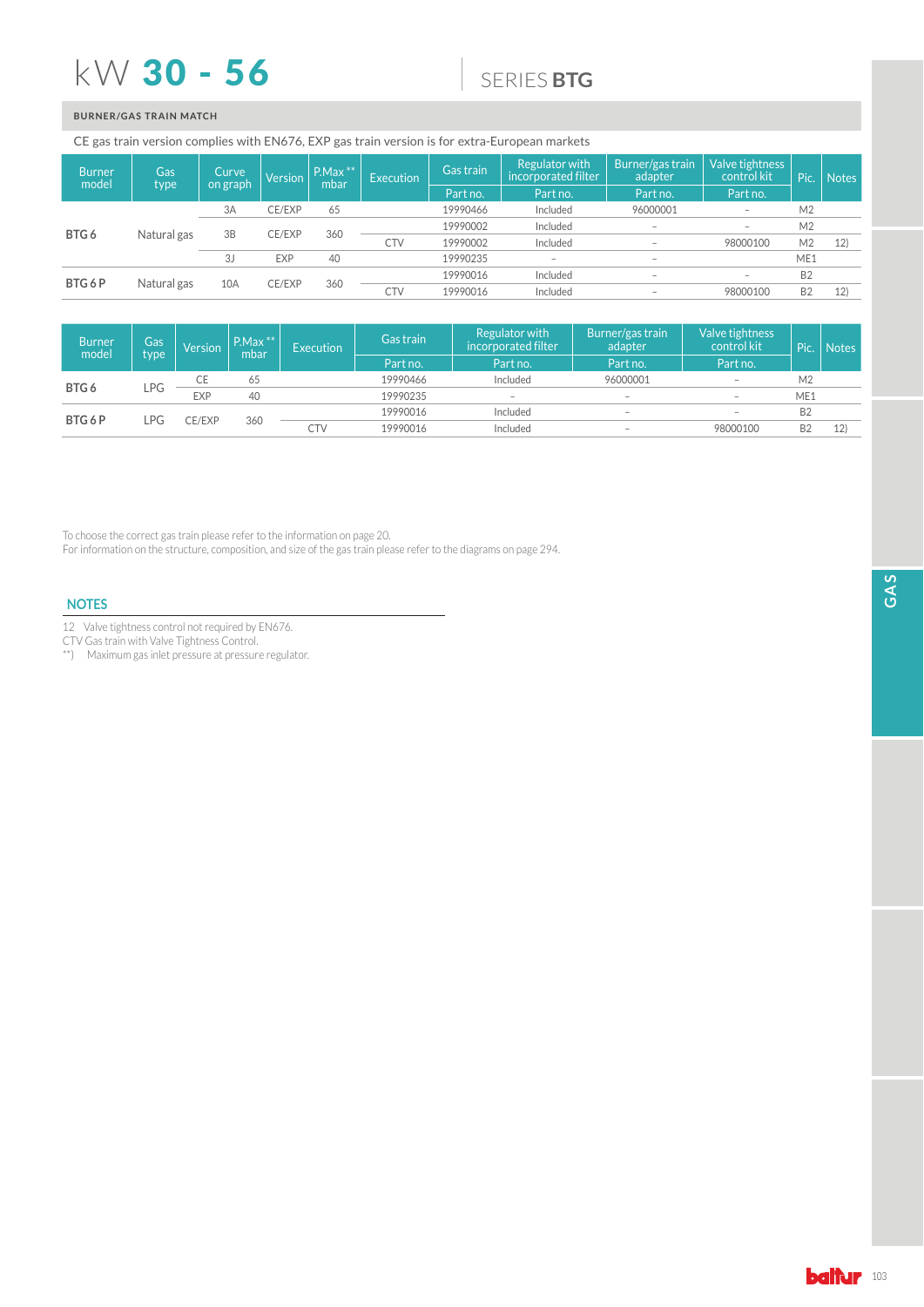# **KW 35 - 115 6** SERIES BTG

 $C\epsilon$   $\frac{1}{2}$ 

CONFORM TO: GAS DIRECTIVE 2009/142/CE | E.M.C. DIRECTIVE 2014/30/UE | L.V. DIRECTIVE 2014/35/UE |<br>MACHINERY DIRECTIVE 2006/42/CE | COMMISSION REGULATION ErP 2013/811/UE | REFERENCE STANDARD EN676.



|                                                                                                                                                             | <b>BTG 11</b> | <b>BTG 11 P</b>        | <b>BTG 12</b> |
|-------------------------------------------------------------------------------------------------------------------------------------------------------------|---------------|------------------------|---------------|
| Gas burner compliant with European standard EN676. Operation:                                                                                               | single-stage  | two-stage              | single-stage  |
| Low NOx and CO emissions gas burner according to European standard EN676:                                                                                   |               |                        | class 2       |
| Adjusting the combustion head.                                                                                                                              |               |                        |               |
| Maintenance facilitated by the possibility of removing the mixing unit without having to<br>remove the burner from the boiler.                              |               |                        |               |
| Sliding boiler coupling flange to adapt the blast-pipe to the various types of boilers.                                                                     |               |                        |               |
| Combustion air intake with butterfly valve. Air flow adjustment:                                                                                            | manual        | electric<br>servomotor | manual        |
| Fully closing air damper on shutdown to avoid loss of heat through the chimney.                                                                             |               |                        |               |
| CE version gas train is complete with operation and safety valve with electromagnetic drive,<br>minimum pressure switch, pressure regulator and gas filter. |               |                        |               |
| Possibility to choose gas train with valve tightness control.                                                                                               |               |                        |               |
| Fail proof connectors for burner/gas train connection.                                                                                                      |               |                        | $\bullet$     |
| Gas train outlet:                                                                                                                                           | up            | up                     | <b>UD</b>     |
| Flame detection by ionisation electrode with connector for microamperometer.                                                                                |               | $\bullet$              | $\bullet$     |
| Electric protection rating:                                                                                                                                 | IP40          | IP40                   | IP40          |
| Sound-proof plastic protective cover.                                                                                                                       |               |                        |               |



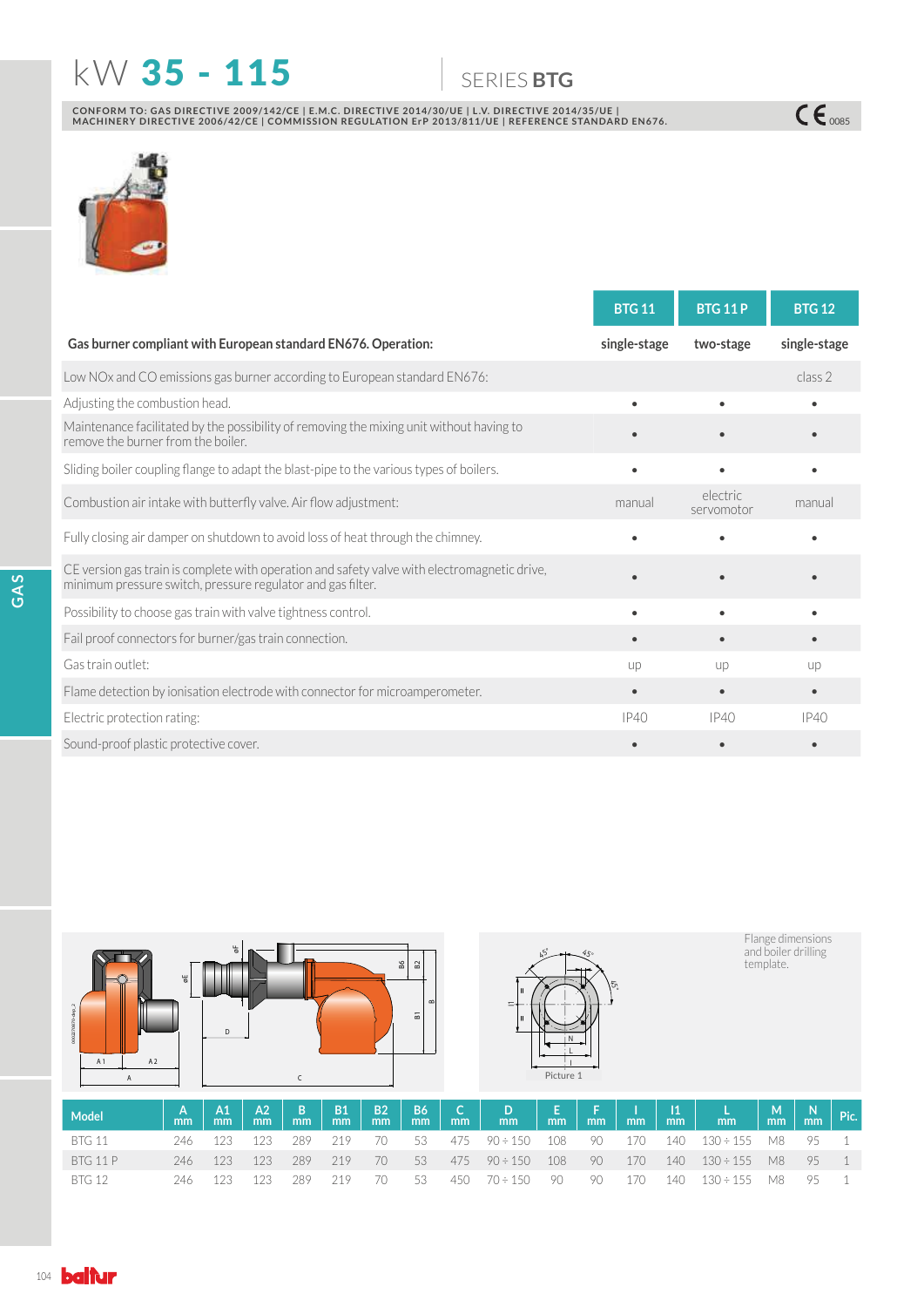## N: 35 - 115 6(5,(6**BTG**

 $CE<sub>o085</sub>$ 



|               | Size of packaging | <b>Weight</b> |     |    |
|---------------|-------------------|---------------|-----|----|
| <b>Model</b>  |                   | P             | H   |    |
|               |                   | mm            |     | kg |
| <b>BTG 11</b> | 540               | 300           | 320 | 12 |
| BTG 11P       | 540               | 300           | 320 | 12 |
| <b>BTG 12</b> | 540               | 300           | 320 | 12 |

| <b>Emissions</b><br>class | <b>Thermal</b><br>output | <b>Model</b>    | Part no. | <b>Electrical</b><br>supply | Motor | <b>Notes</b> |
|---------------------------|--------------------------|-----------------|----------|-----------------------------|-------|--------------|
|                           | <b>kW</b>                |                 |          |                             | kW    |              |
|                           |                          | Frequency 50 Hz |          |                             |       |              |
|                           | $48.8 \div 99.0$         | <b>BTG 11</b>   | 17060010 | 1N AC 50Hz 230V             | 0.1   | 1)           |
|                           | $48.8 \div 99.0$         | <b>BTG 11 P</b> | 17070010 | 1N AC 50Hz 230V             | 0,1   | 1)           |
| class 2                   | $35.0 \div 115.0$        | <b>BTG 12</b>   | 17170010 | 1N AC 50Hz 230V             | 0,1   | 1)           |
|                           |                          | Frequency 60 Hz |          |                             |       |              |
|                           | $48.8 \div 99.0$         | <b>BTG 11</b>   | 17060010 | 1N AC 60Hz 220V             | 0.1   | 1)           |
|                           | $48.8 \div 99.0$         | <b>BTG 11 P</b> | 17070010 | 1N AC 60Hz 220V             | 0.1   | 1)           |
| class 2                   | $35.0 \div 115.0$        | <b>BTG 12</b>   | 17170010 | 1N AC 60Hz 220V             | 0,1   | 1)           |

## **OPTIONALS**

| <b>DESCRIPTION</b>          |  |
|-----------------------------|--|
| 300 mm long combustion head |  |

## **GAS BURNER ACCESSORIES**

Boiler coupling kit, plug for wiring.

## **NOTES**

1 Equipped with air closure device. Net calorific value at reference conditions of 0°C, 1013mbar: Natural Gas:  $Hi = 35,80 M J/m^3 = 8550 kcal/m^3.$ LPG: Hi = 92 MJ/m<sup>3</sup> = 22000 kcal/m<sup>3</sup>. For different type of gas and pressure values, please get in contact with our commercial department.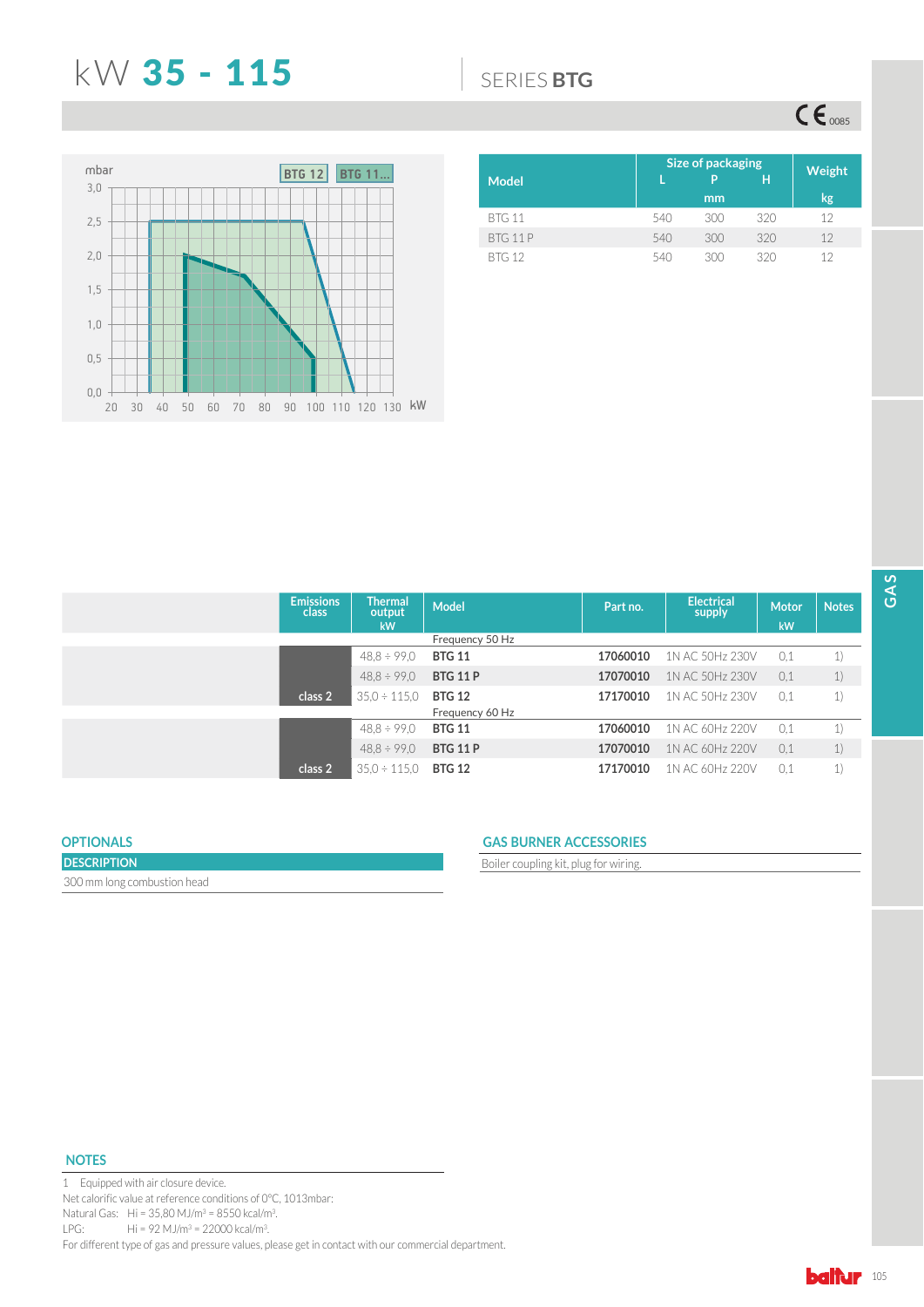## **KW 35 - 115 6** SERIES BTG

## **BURNER/GAS TRAIN MATCH**







**GAS**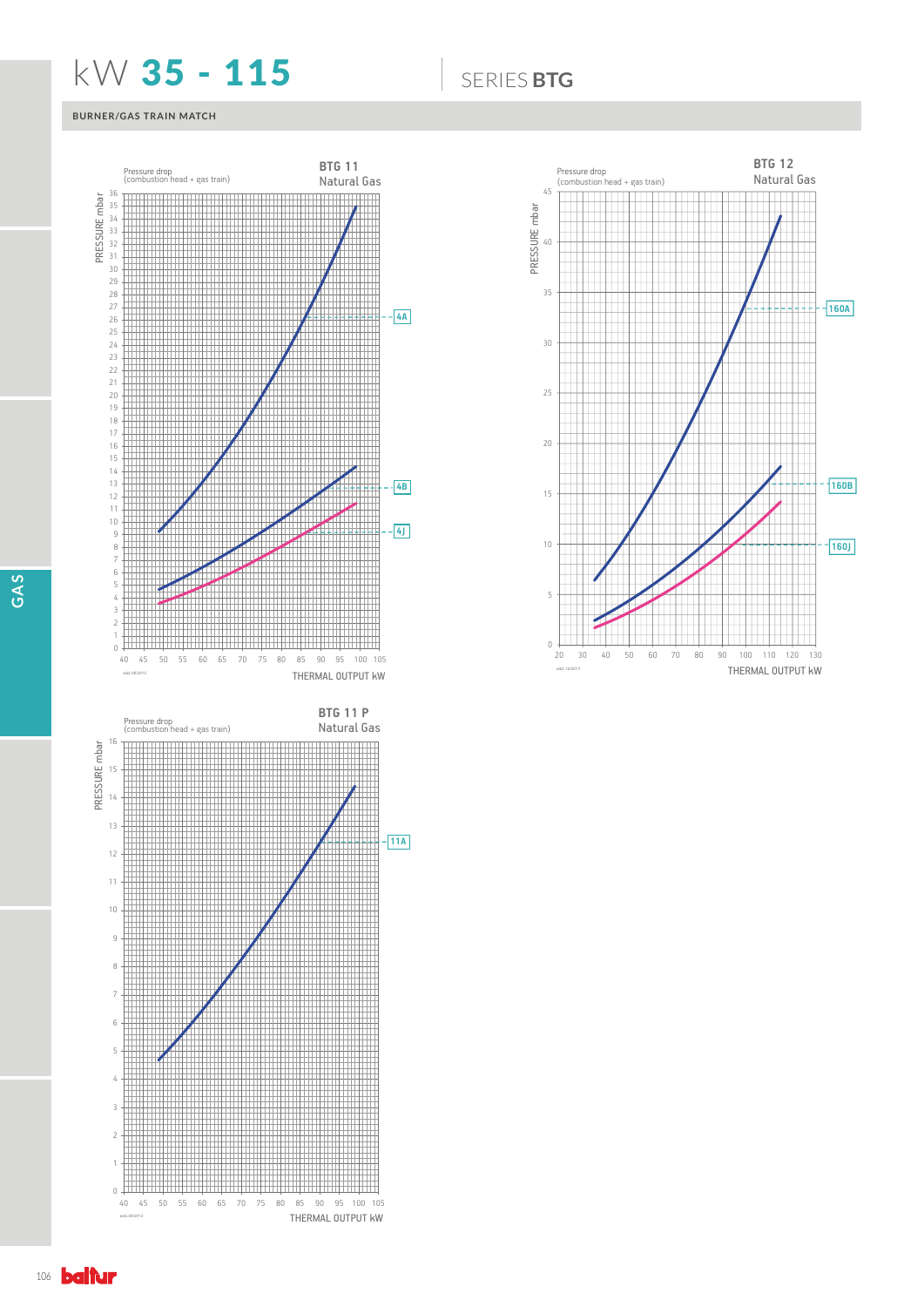# kW 35 - 115

## 6(5,(6**BTG**

## **BURNER/GAS TRAIN MATCH**

### CE gas train version complies with EN676, EXP gas train version is for extra-European markets

| <b>Burner</b><br>model | Gas            | Curve<br>on graph | <b>Version</b> | $P.Max$ **<br>mbar | Execution  | Gas train | Regulator with<br>incorporated filter | Burner/gas train<br>adapter | Valve tightness<br>control kit | Pic.           | Notes |
|------------------------|----------------|-------------------|----------------|--------------------|------------|-----------|---------------------------------------|-----------------------------|--------------------------------|----------------|-------|
|                        | type           |                   |                |                    |            | Part no.  | Part no.                              | Part no.                    | Part no.                       |                |       |
|                        |                | 4A                | CE/EXP         | 65                 |            | 19990466  | Included                              | 96000001                    | $\overline{\phantom{0}}$       | M <sub>2</sub> |       |
| <b>BTG 11</b>          | Natural        | 4B                | CE/EXP         | 360                |            | 19990002  | Included                              | $\overline{\phantom{0}}$    | $-$                            | M <sub>2</sub> |       |
|                        | gas            |                   |                |                    | <b>CTV</b> | 19990002  | Included                              | $\overline{\phantom{0}}$    | 98000100                       | M <sub>2</sub> | 12)   |
|                        |                | 4J                | <b>EXP</b>     | 40                 |            | 19990235  | $\overline{\phantom{0}}$              | $\overline{\phantom{a}}$    | $-$                            | ME1            |       |
| <b>BTG 11 P</b>        | Natural        | 11A               | CE/EXP         | 360                |            | 19990016  | Included                              | $\overline{\phantom{0}}$    | $-$                            | B <sub>2</sub> |       |
|                        | gas            |                   |                |                    | <b>CTV</b> | 19990016  | Included                              |                             | 98000100                       | B <sub>2</sub> | 12)   |
|                        |                | 160A              | CE/EXP         | 200                |            | 19990338  | Included                              | 96000001                    | $\overline{\phantom{0}}$       | M <sub>2</sub> |       |
|                        |                |                   |                |                    | <b>CTV</b> | 19990338  | Included                              | 96000001                    | 98000100                       | M <sub>2</sub> | 12)   |
| <b>BTG 12</b>          | Natural<br>gas | 160B              | CE/EXP         | 360                |            | 19990002  | Included                              | $\overline{\phantom{a}}$    | $\overline{\phantom{0}}$       | M <sub>2</sub> |       |
|                        |                |                   |                |                    | <b>CTV</b> | 19990002  | Included                              | $\overline{\phantom{0}}$    | 98000100                       | M <sub>2</sub> | 12)   |
|                        |                | 160J              | <b>EXP</b>     | 40                 |            | 19990235  |                                       |                             |                                | ME1            |       |

| <b>Burner</b><br>model | Gas<br>type | <b>Version</b> | $P.Max***$<br>mbar | <b>Execution</b> | Gas train | Regulator with<br>incorporated filter | Burner/gas train<br>adapter | Valve tightness<br>control kit  | Pic                             | <b>Notes</b>      |           |  |
|------------------------|-------------|----------------|--------------------|------------------|-----------|---------------------------------------|-----------------------------|---------------------------------|---------------------------------|-------------------|-----------|--|
|                        |             |                |                    |                  | Part no.  | Part no.                              | Part no.                    | Part no.                        |                                 |                   |           |  |
| <b>BTG 11</b>          | LPG         | CE             | 65                 |                  | 19990466  | Included                              | 96000001                    | $\overline{\phantom{a}}$        | M <sub>2</sub>                  |                   |           |  |
|                        |             | <b>EXP</b>     | 40                 |                  | 19990235  | $\overline{\phantom{a}}$              | $\overline{\phantom{0}}$    | $\overline{\phantom{a}}$        | ME1                             |                   |           |  |
| <b>BTG 11 P</b>        | LPG         |                |                    | CE/EXP           | 360       |                                       | 19990016                    | Included                        | $\hspace{0.1mm}-\hspace{0.1mm}$ | $\qquad \qquad =$ | <b>B2</b> |  |
|                        |             |                |                    | <b>CTV</b>       | 19990016  | Included                              |                             | 98000100                        | <b>B2</b>                       | 12)               |           |  |
| <b>BTG 12</b>          | LPG         | CE             | 65                 |                  | 19990466  | Included                              | 96000001                    | $\overline{\phantom{a}}$        | M <sub>2</sub>                  |                   |           |  |
|                        |             | <b>EXP</b>     | 40                 |                  | 19990235  | $\overline{\phantom{a}}$              | $\qquad \qquad$             | $\hspace{0.1mm}-\hspace{0.1mm}$ | ME1                             |                   |           |  |

To choose the correct gas train please refer to the information on page 20.

In the concedence of the structure, composition, and size of the gas train please refer to the diagrams on page 294.

## **NOTES**

12 Valve tightness control not required by EN676.

CTV Gas train with Valve Tightness Control.

\*\*) Maximum gas inlet pressure at pressure regulator.

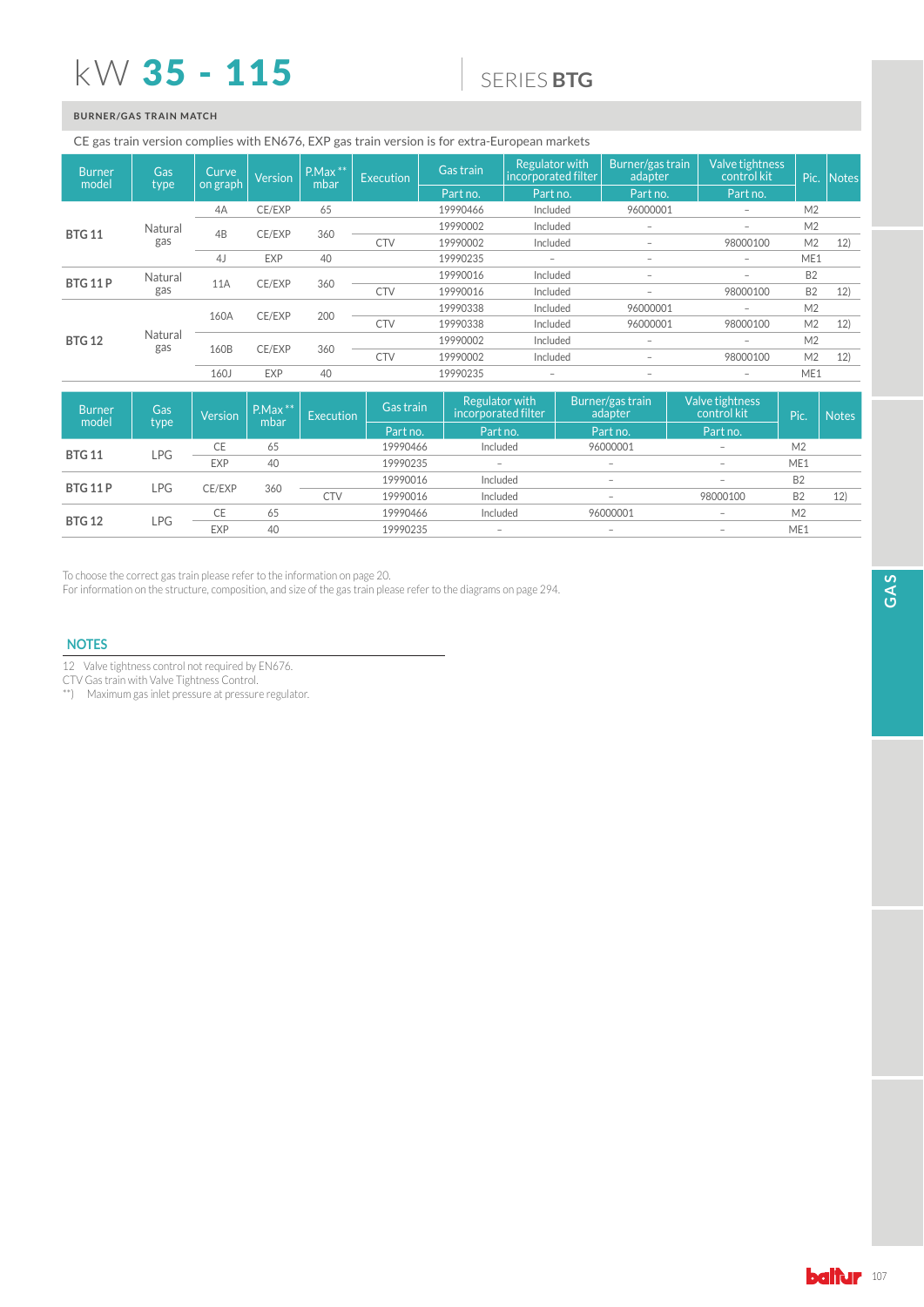# N: 50 - 160 6(5,(6**BTG**

CONFORM TO: GAS DIRECTIVE 2009/142/CE | E.M.C. DIRECTIVE 2014/30/UE | L.V. DIRECTIVE 2014/35/UE |<br>MACHINERY DIRECTIVE 2006/42/CE | COMMISSION REGULATION ErP 2013/811/UE AND ErP 2013/813/UE | REFERENCE STANDARD EN676. 【€ 00





|                                                                                                                                                                                                          | <b>BTG 15</b> | <b>BTG 15 P</b>        | <b>BTG 15 ME</b>                       |
|----------------------------------------------------------------------------------------------------------------------------------------------------------------------------------------------------------|---------------|------------------------|----------------------------------------|
| Gas burner compliant with European standard EN676. Operation:                                                                                                                                            | single-stage  | two-stage              | electronic<br>two-stage<br>progressive |
| Continuous modulation operation by installing P.I.D. controller in the control panel<br>(to be ordered separately with modulation probe).                                                                |               |                        |                                        |
| Modulation ratio:                                                                                                                                                                                        |               |                        | 1:3                                    |
| Low NOx and CO emissions gas burner according to European standard EN676:                                                                                                                                | class 2       | class 2                | class 2                                |
| Adjusting the combustion head.                                                                                                                                                                           |               |                        |                                        |
| Maintenance facilitated by the possibility of removing the mixing unit without having to<br>remove the burner from the boiler.                                                                           | $\bullet$     |                        |                                        |
| Sliding boiler coupling flange to adapt the blast-pipe to the various types of boilers.                                                                                                                  | $\bullet$     | ė                      | ٠                                      |
| Combustion air intake with butterfly valve. Air flow adjustment:                                                                                                                                         | manual        | electric<br>servomotor | electric<br>servomotor                 |
| Fully closing air damper on shutdown to avoid loss of heat through the chimney.                                                                                                                          | $\bullet$     | $\bullet$              |                                        |
| CE version gas train is complete with operation and safety valve with electromagnetic<br>drive, minimum pressure switch, pressure regulator and gas filter.                                              |               |                        |                                        |
| CE version gas train is complete with butterfly valve, operation and safety valve with<br>electromagnetic drive, valve tightness control, minimum pressure switch, pressure<br>regulator and gas filter. |               |                        |                                        |
| Possibility to choose gas train with valve tightness control.                                                                                                                                            | $\bullet$     | $\bullet$              |                                        |
| Fail proof connectors for burner/gas train connection.                                                                                                                                                   | $\bullet$     | $\bullet$              |                                        |
| Gas train outlet:                                                                                                                                                                                        | up            | up                     | up                                     |
| Flame detection by ionisation electrode with connector for microamperometer.                                                                                                                             | $\bullet$     | $\bullet$              |                                        |
| Control panel equipped either with display showing the working process and with<br>the keyboard for the burner adjustment.                                                                               |               |                        |                                        |
| Electric protection rating:                                                                                                                                                                              | IP40          | IP40                   | IP40                                   |
| Sound-proof plastic protective cover.                                                                                                                                                                    |               |                        |                                        |





Flange dimensions<br>and boiler drilling<br>template.

| Model            |      |      |       |         |       |      |            |     |                                  |       |             |       | E   F   I   L<br>  mm   mm   mm   mm | $\begin{array}{ c c c c c } \hline \mathsf{M} & \mathsf{N} & \mathsf{Pic.} \ \hline \mathsf{mm} & \mathsf{mm} & \hline \ \end{array}$ |           |  |
|------------------|------|------|-------|---------|-------|------|------------|-----|----------------------------------|-------|-------------|-------|--------------------------------------|---------------------------------------------------------------------------------------------------------------------------------------|-----------|--|
| <b>BTG 15</b>    | 303. | 158. | - 145 | 368     | - 275 | - 93 | $\sqrt{2}$ | 680 | $150 \div 280$                   |       | 126 114 185 |       | 170 ÷ 210                            | M10 135 2                                                                                                                             |           |  |
| <b>BTG 15 P</b>  | 303  | 158  | 145   | 368 275 |       | -93  | 70         | 680 | $150 \div 280$ $126$ $114$ $185$ |       |             |       | $170 \div 210$ M10 135 2             |                                                                                                                                       |           |  |
| <b>BTG 15 ME</b> | 303  | 158  | 145   | 368     | -275  | 93   | $\sqrt{2}$ | 680 | $150 \div 280$                   | - 126 | 114         | - 185 | 170 ÷ 210                            |                                                                                                                                       | M10 135 2 |  |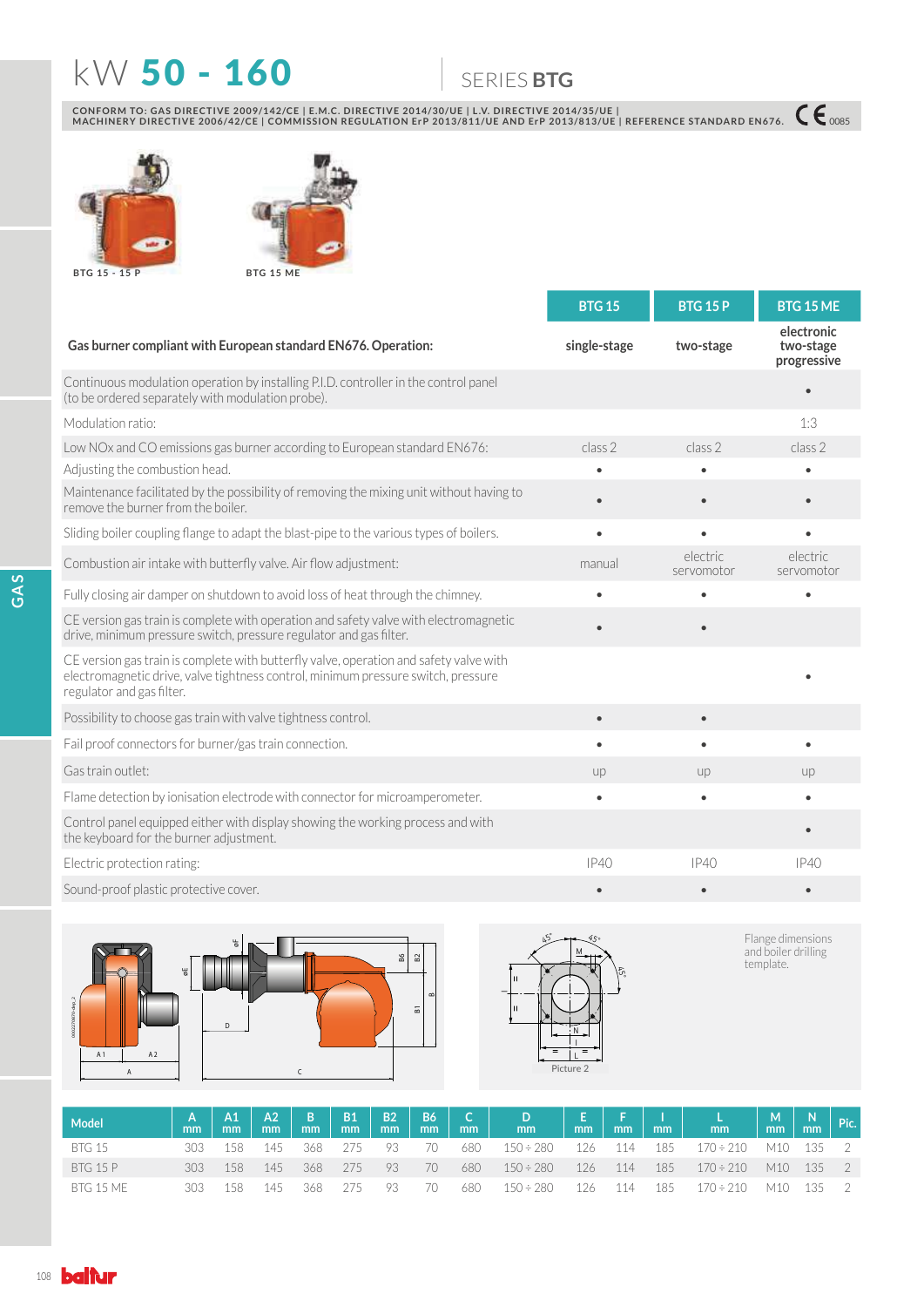## N: 50 - 160 6(5,(6**BTG**

 $\mathsf{CE}_{\text{0085}}$ 



| <b>Model</b>     |     | <b>Size of packaging</b><br>p | н   | Weight |
|------------------|-----|-------------------------------|-----|--------|
|                  |     | mm                            |     | kg     |
| <b>BTG 15</b>    | 780 | 370                           | 410 | 18     |
| <b>BTG 15 P</b>  | 780 | 370                           | 410 | 18     |
| <b>BTG 15 MF</b> | 780 | 370                           | 410 | 18     |

| <b>Emissions</b><br>class | <b>Thermal</b><br>output | <b>Model</b>     | Part no. | <b>Electrical</b><br>supply | <b>Motor</b> | <b>Notes</b> |
|---------------------------|--------------------------|------------------|----------|-----------------------------|--------------|--------------|
|                           | <b>kW</b>                |                  |          |                             | kW           |              |
|                           |                          | Frequency 50 Hz  |          |                             |              |              |
| class 2                   | $50 \div 160$            | <b>BTG 15</b>    | 17080010 | 1N AC 50Hz 230V             | 0,18         | 1)           |
| class 2                   | $50 \div 160$            | <b>BTG 15 P</b>  | 17090010 | 1N AC 50Hz 230V             | 0,18         | 1)           |
| class 2                   | $50 \div 160$            | <b>BTG 15 ME</b> | 17130020 | 1N AC 50Hz 230V             | 0.18         | 4)           |
|                           |                          | Frequency 60 Hz  |          |                             |              |              |
| class 2                   | $50 \div 160$            | <b>BTG 15</b>    | 17080010 | 1N AC 60Hz 220V             | 0.18         | 1)           |
| class 2                   | $50 \div 160$            | <b>BTG 15 P</b>  | 17090010 | 1N AC 60Hz 220V             | 0.18         | 1)           |
| class 2                   | $50 \div 160$            | <b>BTG 15 ME</b> | 17130020 | 1N AC 60Hz 220V             | 0.18         | 4)           |

The working field of the burner, as expressed in the "Thermal output kW" column, depends on the characteristics of the gas train it works with (see burner/train match diagram).

| <b>DESCRIPTION</b>                             | <b>PART NO.</b> |
|------------------------------------------------|-----------------|
| BTG 15 ME: modulation kit                      | 98000059        |
| BTG 15 ME: modulating probe kit (see page 288) |                 |

## **MODULATING MODE GAS BURNERS ACCESSORIES**

**Boiler coupling kit, plug for wiring.** 

### **NOTES**



4 Equipped with air closure device.

Net calorific value at reference conditions of 0°C, 1013mbar:

Natural gas: Hi = 35,80 MJ/m<sup>3</sup> = 8550 kcal/m<sup>3</sup>,

LPG: Hi = 92 MJ/m<sup>3</sup> = 22000 kcal/m<sup>3</sup>.

For different type of gas and pressure values, please get in contact with our commercial department.

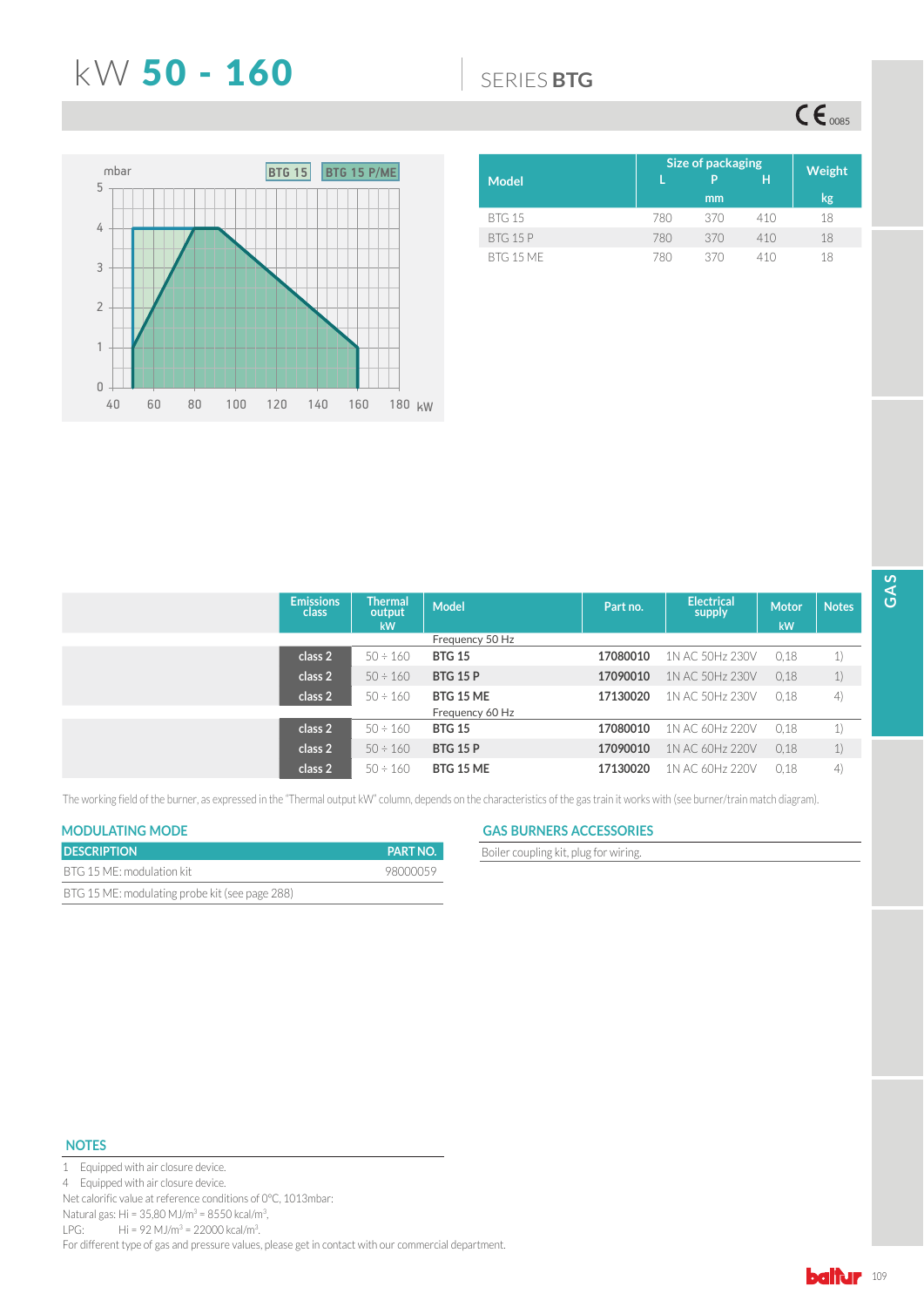## N: 50 - 160 6(5,(6**BTG**

## **BURNER/GAS TRAIN MATCH**







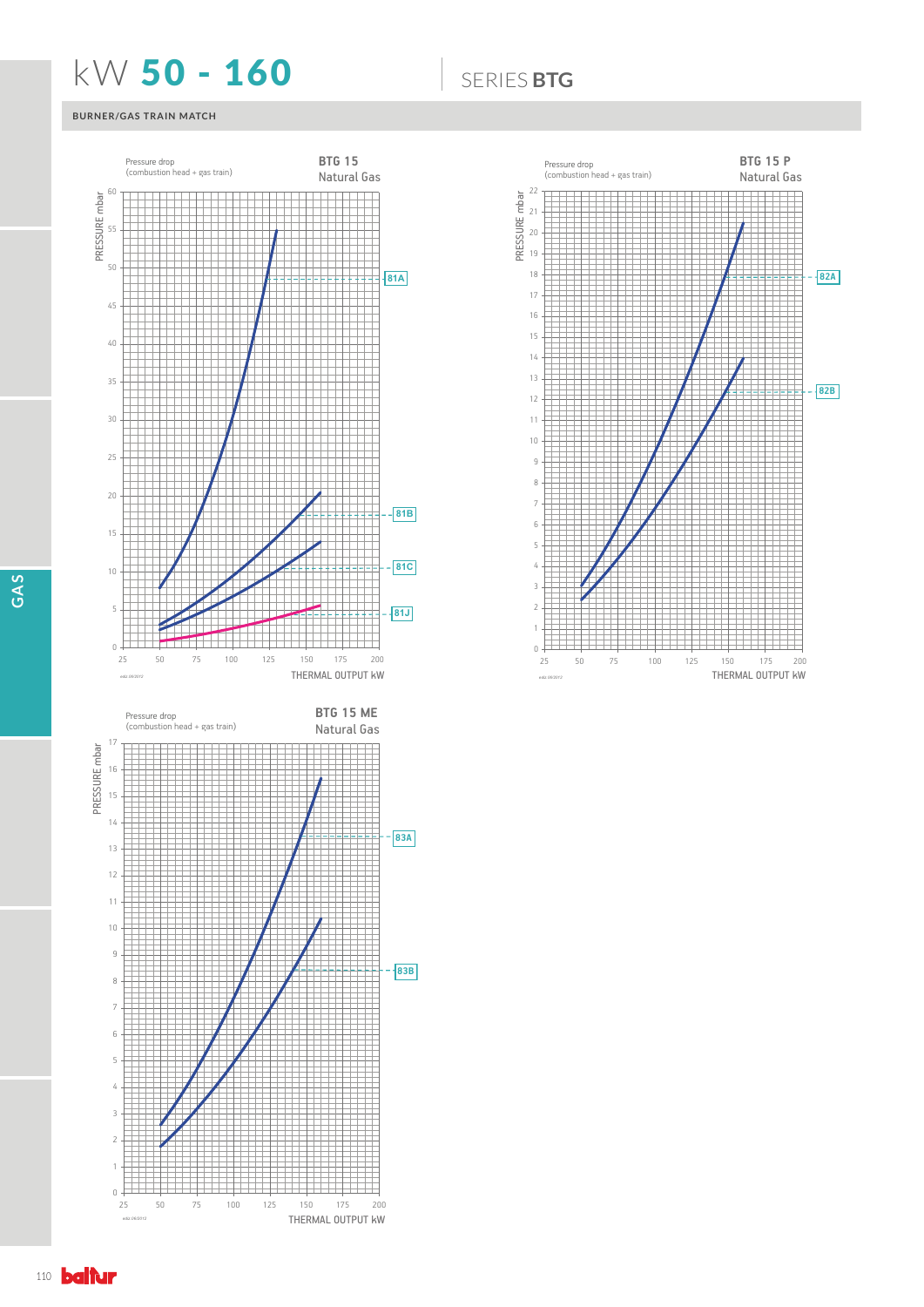## $kW$  50 - 160

## 6(5,(6**BTG**

## **BURNER/GAS TRAIN MATCH**

### CE gas train version complies with EN676, EXP gas train version is for extra-European markets

| <b>Burner</b><br>model | <b>Gas</b> | Curve<br>on graph | <b>Version</b> | $P.Max$ **<br>mbar | <b>Execution</b> | Gas train | <b>Regulator with</b><br>incorporated filter | Burner/gas train<br>adapter | Valve tightness<br>control kit | Pic.           | <b>Notes</b> |
|------------------------|------------|-------------------|----------------|--------------------|------------------|-----------|----------------------------------------------|-----------------------------|--------------------------------|----------------|--------------|
|                        | type       |                   |                |                    |                  | Part no.  | Part no.                                     | Part no.                    | Part no.                       |                |              |
|                        |            | 81A               | CE/EXP         | 65                 |                  | 19990466  | Included                                     | 96000001                    | $\overline{\phantom{0}}$       | M <sub>2</sub> |              |
| <b>BTG 15</b>          |            |                   |                |                    |                  | 19990002  | Included                                     | -                           | $-$                            | M <sub>2</sub> |              |
|                        | Natural    | 81B               | CE/EXP         | 360                | <b>CTV</b>       | 19990002  | Included                                     | -                           | 98000100                       | M <sub>2</sub> | 12)          |
|                        | gas        | 81C               | CE/EXP         | 360                |                  | 19990005  | Included                                     | $\overline{\phantom{0}}$    | $\overline{\phantom{0}}$       | M <sub>2</sub> |              |
|                        |            |                   |                |                    | <b>CTV</b>       | 19990005  | Included                                     | -                           | 98000100                       | M <sub>2</sub> | 12)          |
|                        |            | 81J               | <b>EXP</b>     | 40                 |                  | 19990004  |                                              | $\overline{\phantom{0}}$    | $-$                            | ME1            |              |
|                        |            | 82A               | CE/EXP         |                    |                  | 19990016  | Included                                     | -                           | $\overline{\phantom{0}}$       | <b>B2</b>      |              |
|                        | Natural    |                   |                | 360                | <b>CTV</b>       | 19990016  | Included                                     | $\overline{\phantom{0}}$    | 98000100                       | <b>B2</b>      | 12)          |
| <b>BTG 15 P</b>        | gas        |                   |                |                    |                  | 19990020  | Included                                     | $\overline{\phantom{0}}$    | $\overline{\phantom{0}}$       | <b>B2</b>      |              |
|                        |            | 82B               | CE/EXP         | 360                | <b>CTV</b>       | 19990020  | Included                                     | $\overline{\phantom{0}}$    | 98000100                       | B <sub>2</sub> | 12)          |
| BTG 15 ME              | Natural    | 83A               | CE/EXP         | 360                | <b>CTV</b>       | 19990573  | Included                                     | $\overline{\phantom{0}}$    | Included                       | D <sub>2</sub> |              |
|                        | gas        | 83B               | CE/EXP         | 360                | <b>CTV</b>       | 19990574  | Included                                     | $\overline{\phantom{0}}$    | Included                       | D <sub>2</sub> |              |

| <b>Burner</b><br>model | Gas<br>type | <b>Version</b> | $P.Max$ **<br>mbar | Execution  | Gas train | Regulator with<br>incorporated filter | Burner/gas train<br>adapter | Valve tightness<br>control kit | <b>Pic</b>     | <b>Notes</b> |
|------------------------|-------------|----------------|--------------------|------------|-----------|---------------------------------------|-----------------------------|--------------------------------|----------------|--------------|
|                        |             |                |                    |            | Part no.  | Part no.                              | Part no.                    | Part no.                       |                |              |
| <b>BTG 15</b>          | LPG         | CE/EXP         | 65                 |            | 19990466  | Included                              | 96000001                    | $\overline{\phantom{a}}$       | M <sub>2</sub> |              |
| <b>BTG 15 P</b><br>LPG |             | CE/EXP         |                    |            | 19990016  | Included                              | $\overline{\phantom{a}}$    | $\overline{\phantom{a}}$       | B <sub>2</sub> |              |
|                        |             |                | 360                | <b>CTV</b> | 19990016  | Included                              | $\overline{\phantom{a}}$    | 98000100                       | B <sub>2</sub> | 12)          |
| <b>BTG 15 ME</b>       | LPG         | CE/EXP         | 360                | CTV        | 19990573  | Included                              | $\overline{\phantom{a}}$    | Included                       | D <sub>2</sub> |              |

To choose the correct gas train please refer to the information on page 20. In the concedence of the structure, composition, and size of the gas train please refer to the diagrams on page 294.

## **NOTES**

12 Valve tightness control not required by EN676.

CTV Gas train with Valve Tightness Control.

\*\*) Maximum gas inlet pressure at pressure regulator.

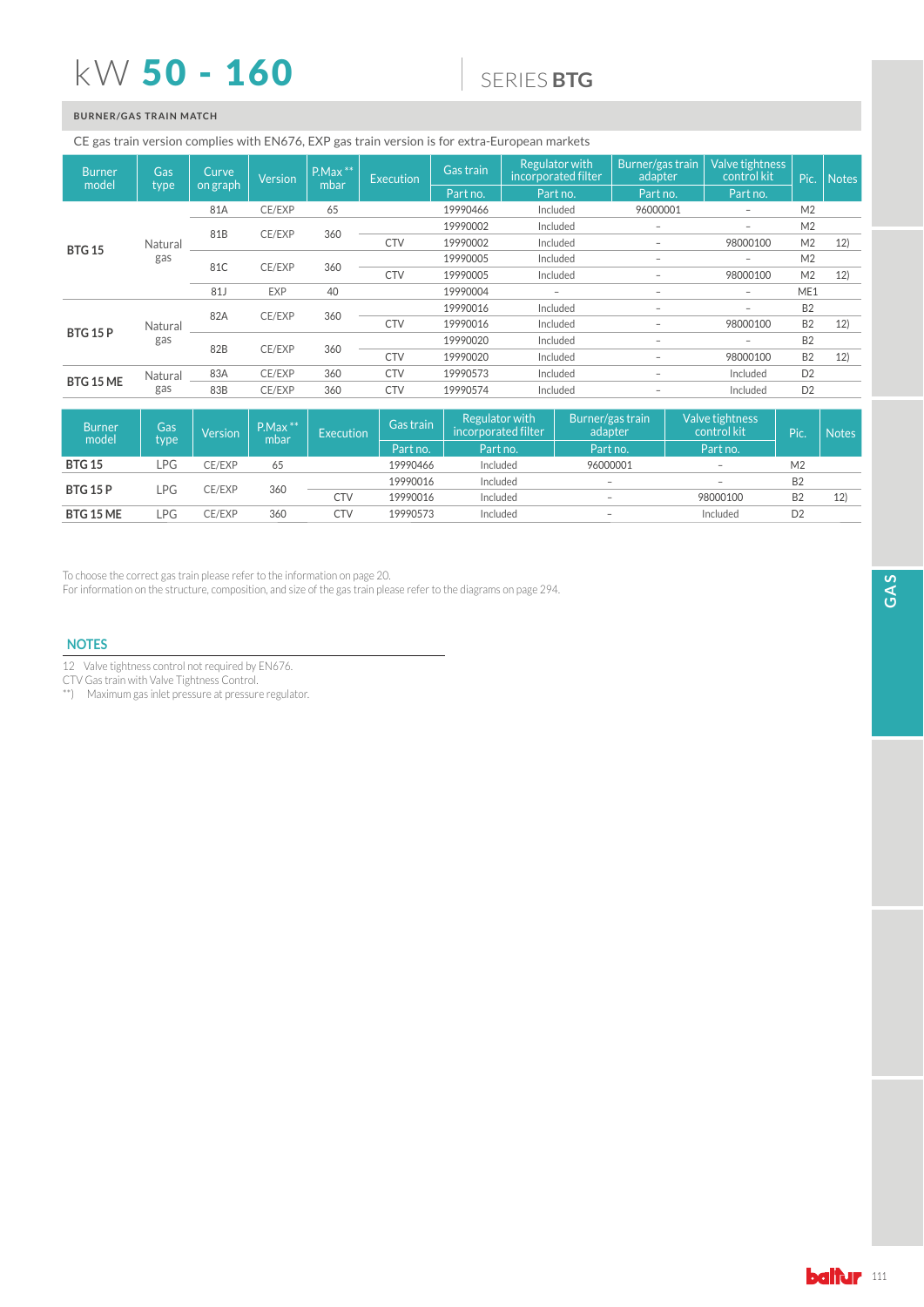# **KW 60 - 205 6** SERIES BTG

CONFORM TO: GAS DIRECTIVE 2009/142/CE | E.M.C. DIRECTIVE 2014/30/UE | L.V. DIRECTIVE 2014/35/UE |<br>MACHINERY DIRECTIVE 2006/42/CE | COMMISSION REGULATION ErP 2013/811/UE AND ErP 2013/813/UE | REFERENCE STANDARD EN676.







| Gas burner compliant with European standard EN676. |              |           |
|----------------------------------------------------|--------------|-----------|
| Operation:                                         | single-stage | two-stage |

)XOO\FORVLQJDLUGDPSHURQVKXWGRZQWRDYRLGORVVRIKHDWWKURXJK the chimney. ••••

CE version gas train is complete with operation and safety valve with electromagnetic drive, minimum pressure switch, pressure regulator and gas filter.

CE version gas train is complete with operation and safety valve with pneumatic drive, minimum pressure switch, pressure regulator and gas filter.

CE version gas train is complete with butterfly valve, operation and safety valve with electromagnetic drive, valve tightness control, minimum pressure switch, pressure regulator and gas filter.

3RVVLELOLW\WRFKRRVHJDVWUDLQZLWKYDOYHWLJKWQHVVFRQWURO •••

Control panel equipped either with display showing the working process and with the keyboard for the burner adjustment.

Electric protection rating: The Company of the Company of the Company of the Company of the Company of the Company of the Company of the Company of the Company of the Company of the Company of the Company of the Company of

Sound-proof plastic protective cover.



|                                                                                                                                           | <b>BTG 20</b> | <b>BTG 20 P</b>        | BTG 20 LX                             | BTG 20 ME                              |
|-------------------------------------------------------------------------------------------------------------------------------------------|---------------|------------------------|---------------------------------------|----------------------------------------|
| Gas burner compliant with European standard EN676.<br>Operation:                                                                          | single-stage  | two-stage              | pneumatic<br>two-stage<br>progressive | electronic<br>two-stage<br>progressive |
| Continuous modulation operation by installing P.I.D. controller in the<br>control panel (to be ordered separately with modulation probe). |               |                        |                                       |                                        |
| Modulation ratio:                                                                                                                         |               |                        | 1:3                                   | 1:3                                    |
| Low NOx and CO emissions gas burner according to European<br>standard EN676:                                                              | class 3       | class 3                | class 3                               | class 3                                |
| Adjusting the combustion head.                                                                                                            | ٠             |                        |                                       |                                        |
| Maintenance facilitated by the possibility of removing the mixing unit<br>without having to remove the burner from the boiler.            |               |                        |                                       |                                        |
| Sliding boiler coupling flange to adapt the blast-pipe to the various<br>types of boilers.                                                |               |                        |                                       |                                        |
| Combustion air intake with butterfly valve. Air flow adjustment:                                                                          | manual        | electric<br>servomotor | electric<br>servomotor                | electric<br>servomotor                 |
| Fully closing air damper on shutdown to avoid loss of heat through                                                                        |               |                        | $\bullet$                             |                                        |

• • Fail proof connectors for burner/gas train connection. \*DVWUDLQRXWOHW up up up up )ODPHGHWHFWLRQE\LRQLVDWLRQHOHFWURGHZLWKFRQQHFWRUIRU microamperometer. ••••

 $h_2$ 

• • • • • • • • •

Flange dimensions and boiler drilling template.

0085

**LOW NOX**

Picture 2 **Figure 2**<br>Picture 7

 $\mathfrak{F}_2$ 

M

45°

N I L **Figura 2**



**Model <sup>A</sup> mm A1 mm A2 mm <sup>B</sup> mm B1 mm B2 B2**<br>mm **B6** | **C**<sub>mm</sub> | **m mm <sup>D</sup> mm <sup>E</sup>**  $\bar{m}$ **mm <sup>I</sup>**  $\frac{1}{2}$  mm **mm <sup>M</sup> mm <sup>N</sup> mm <sup>Z</sup>**  $\frac{Z}{nm}$ **mm Z2**  $\frac{Z2}{mm}$  Pic. 8TG 20 303 158 145 368 275 93 70 695 150÷300 127 114 185 170÷210 M10 135 - - - 2 8TG 20 P 303 158 145 368 275 93 70 695 150÷300 127 114 185 170÷210 M10 135 - - - 2 8TG 20 LX 303 158 145 368 275 93 70 695 150÷300 127 114 185 170÷210 M10 135 12 30,2 68,4 7 BTG 20 ME 303 158 145 368 275 93 70 695 150÷300 127 114 185 170÷210 M10 135 - - - - 2

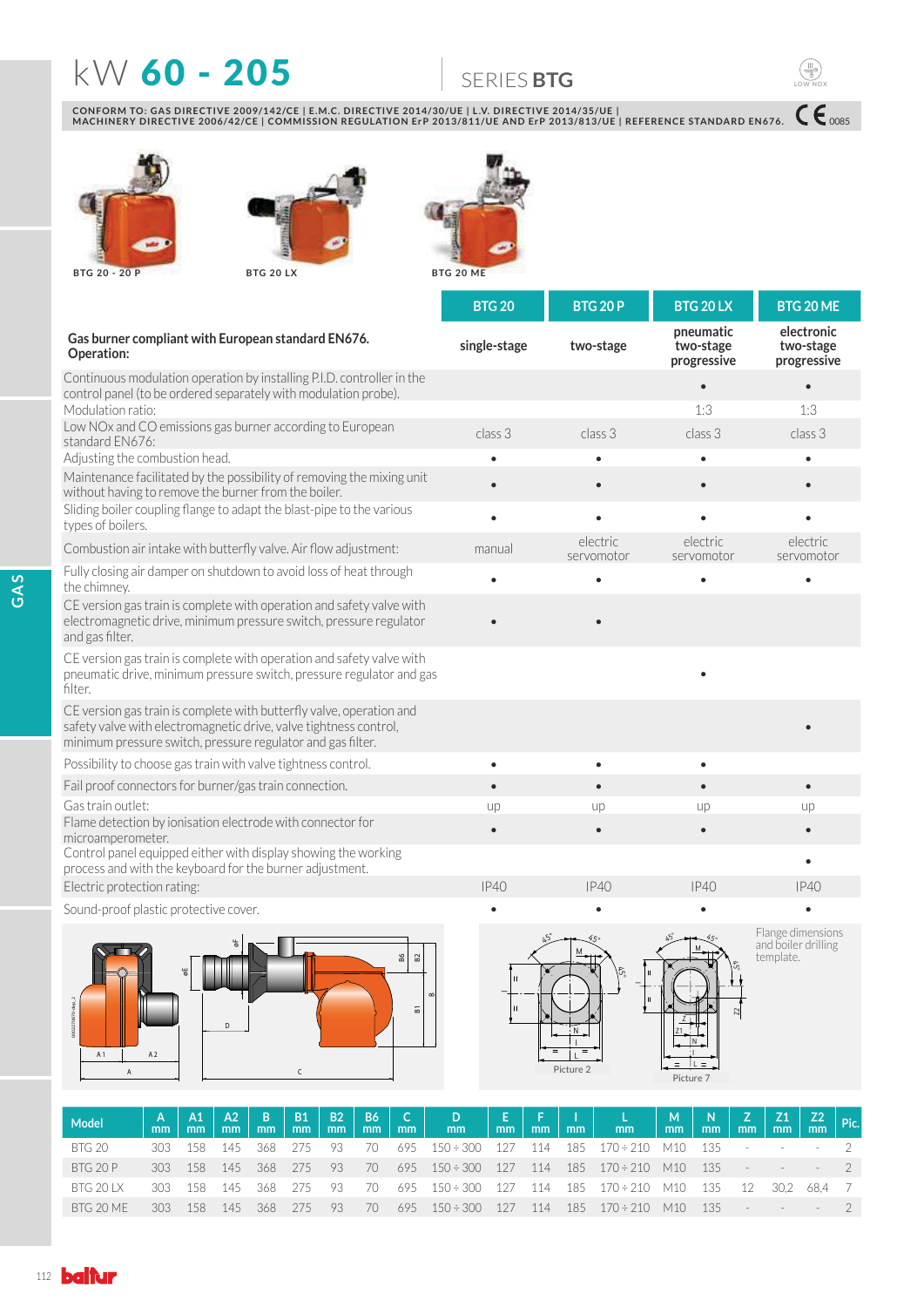## **KW 60 - 205 6** SERIES BTG

 $\mathsf{CE}_{\text{0085}}$ 



|                 | Size of packaging | Weight  |     |    |
|-----------------|-------------------|---------|-----|----|
| <b>Model</b>    |                   | P<br>mm | н   | kg |
| <b>BTG 20</b>   | 780               | 370     | 410 | 18 |
| BTG 20P         | 780               | 370     | 410 | 18 |
| <b>BTG 201X</b> | 780               | 370     | 410 | 18 |
| BTG 20 ME       | 780               | 370     | 410 | 18 |

| <b>Emissions</b><br>class | <b>Thermal</b><br>output<br><b>kW</b> | <b>Model</b>     | Part no. | <b>Electrical</b><br>supply | <b>Motor</b><br>kW | <b>Notes</b> |
|---------------------------|---------------------------------------|------------------|----------|-----------------------------|--------------------|--------------|
|                           |                                       | Frequency 50 Hz  |          |                             |                    |              |
| class 3                   | $60 \div 205$                         | <b>BTG 20</b>    | 17100010 | 1N AC 50Hz 230V             | 0,18               | 1)           |
| class 3                   | $60 \div 205$                         | <b>BTG 20 P</b>  | 17110010 | 1N AC 50Hz 230V             | 0,18               | 1)           |
| class 3                   | $60 \div 205$                         | <b>BTG 20 LX</b> | 15100010 | 1N AC 50Hz 230V             | 0.18               | 1)           |
| class 3                   | $60 \div 205$                         | <b>BTG 20 ME</b> | 17120020 | 1N AC 50Hz 230V             | 0.18               | 4)           |
|                           |                                       | Frequency 60 Hz  |          |                             |                    |              |
| class 3                   | $60 \div 205$                         | <b>BTG 20</b>    | 17100010 | 1N AC 60Hz 220V             | 0.18               | 1)           |
| class 3                   | $60 \div 205$                         | <b>BTG 20 P</b>  | 17110010 | 1N AC 60Hz 220V             | 0,18               | 1)           |
| class 3                   | $60 \div 205$                         | <b>BTG 20 LX</b> | 15100010 | 1N AC 60Hz 220V             | 0.18               | 1)           |
| class 3                   | $60 \div 205$                         | BTG 20 ME        | 17120020 | 1N AC 60Hz 220V             | 0.18               | 4)           |

The working field of the burner, as expressed in the "Thermal output kW" column, depends on the characteristics of the gas train it works with (see burner/train match diagram).

| <b>DESCRIPTION</b>                                   | <b>PART NO.</b> |
|------------------------------------------------------|-----------------|
| BTG 20 LX: modulation kit                            | 98000056        |
| BTG 20 ME: modulation kit                            | 98000059        |
| BTG 20 LX/20 ME: modulating probe kit (see page 288) |                 |

## **MODULATING MODE GAS BURNERS ACCESSORIES**

**Boiler coupling kit, plug for wiring.** 

### **NOTES**



4 Equipped with air closure device.

Net calorific value at reference conditions of 0°C, 1013mbar:

Natural gas: Hi = 35,80 MJ/m<sup>3</sup> = 8550 kcal/m<sup>3</sup>,

LPG: Hi = 92 MJ/m<sup>3</sup> = 22000 kcal/m<sup>3</sup>.

For different type of gas and pressure values, please get in contact with our commercial department.

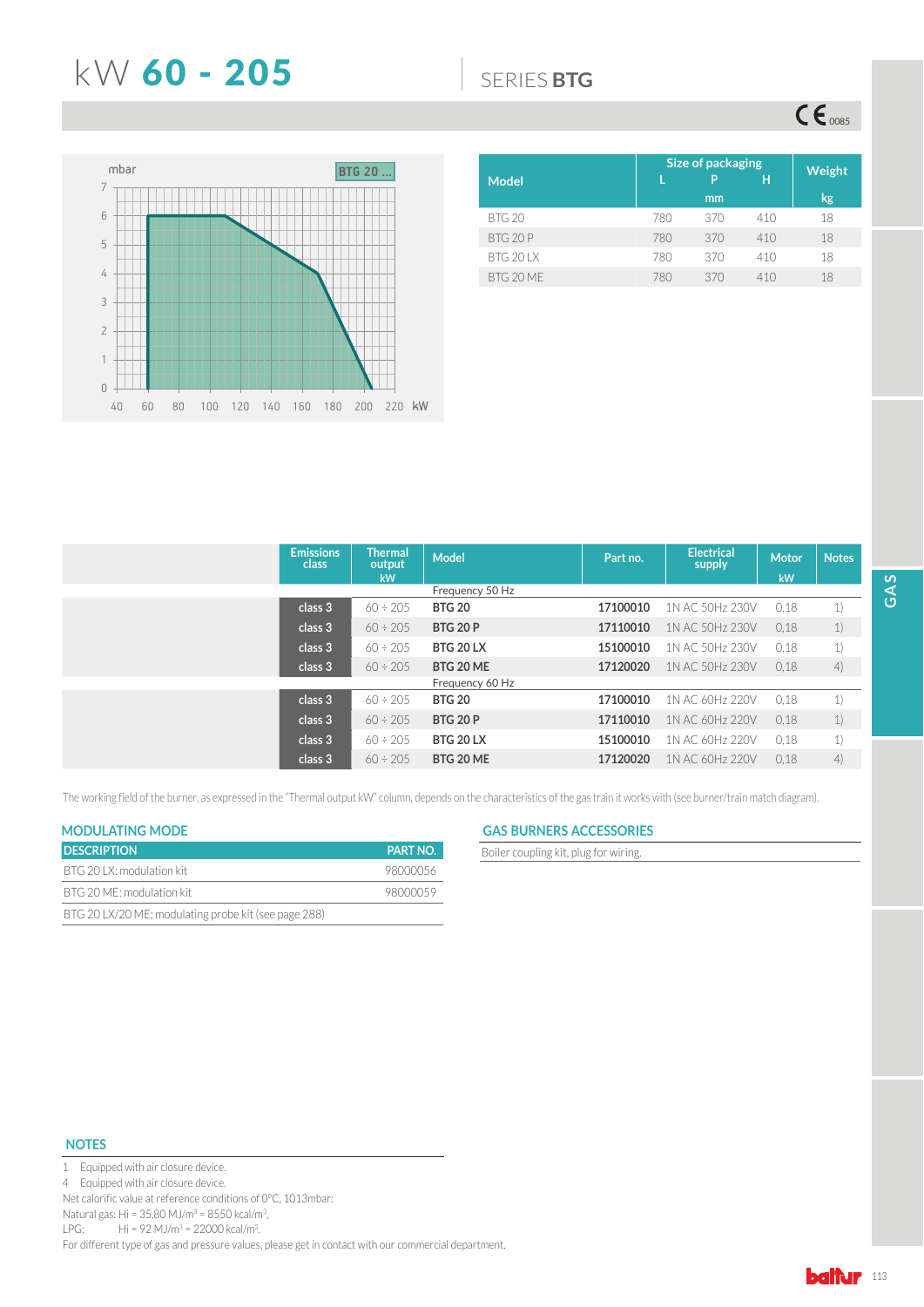## **KW 60 - 205 6** SERIES BTG

## **BURNER/GAS TRAIN MATCH**



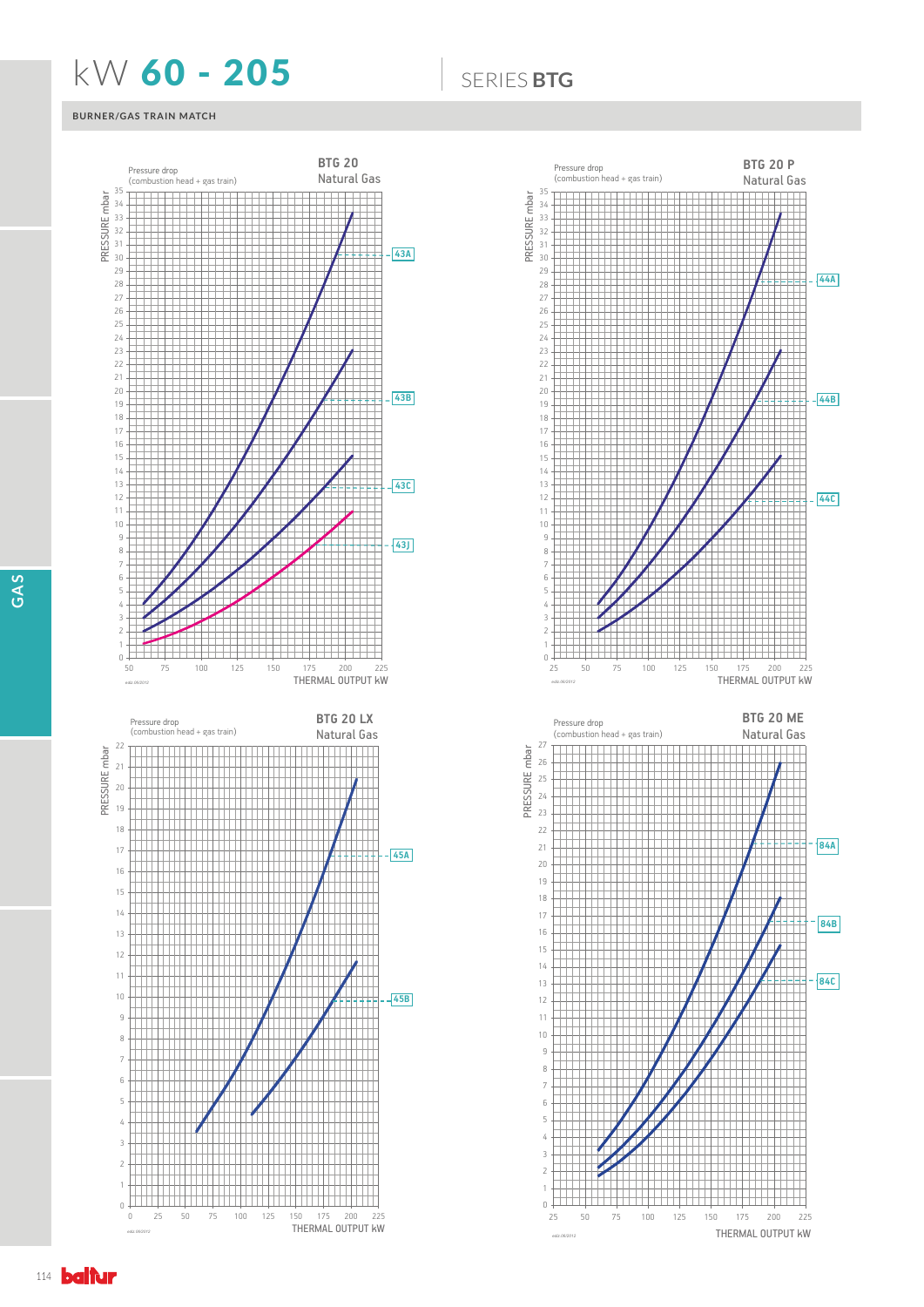# kW 60 - 205

## 6(5,(6**BTG**

## **BURNER/GAS TRAIN MATCH**

### CE gas train version complies with EN676, EXP gas train version is for extra-European markets

| <b>Burner</b><br>model | Gas<br>type    | Curve on<br>graph | <b>Version</b> | $P.Max$ **<br>mbar | <b>Execution</b> | Gas train | <b>Regulator with</b><br>incorporated filter | Burner/gas train<br>adapter | Valve tightness<br>control kit | Pic.           | <b>Notes</b> |
|------------------------|----------------|-------------------|----------------|--------------------|------------------|-----------|----------------------------------------------|-----------------------------|--------------------------------|----------------|--------------|
|                        |                |                   |                |                    |                  | Part no.  | Part no.                                     | Part no.                    | Part no.                       |                |              |
|                        |                | 43A               | CE/EXP         | 360                |                  | 19990002  | Included                                     | $\overline{\phantom{a}}$    | $\overline{\phantom{0}}$       | M <sub>2</sub> |              |
|                        |                |                   |                |                    | <b>CTV</b>       | 19990002  | Included                                     | $\overline{\phantom{a}}$    | 98000100                       | M <sub>2</sub> | 12)          |
|                        |                | 43B               | CE/EXP         | 360                |                  | 19990005  | Included                                     | $\overline{\phantom{a}}$    | $\overline{a}$                 | M <sub>2</sub> |              |
| <b>BTG 20</b>          | Natural<br>gas |                   |                |                    | <b>CTV</b>       | 19990005  | Included                                     | $\overline{\phantom{a}}$    | 98000100                       | M <sub>2</sub> | 12)          |
|                        |                | 43C               | CE/EXP         |                    |                  | 19990008  | Included                                     | 96000031                    | $\overline{a}$                 | M <sub>2</sub> |              |
|                        |                |                   |                | 360                | <b>CTV</b>       | 19990008  | Included                                     | 96000031                    | 98000100                       | M <sub>2</sub> | 12)          |
|                        |                | 43J               | EXP            | 40                 |                  | 19990004  | $\overline{\phantom{a}}$                     | $\overline{\phantom{a}}$    | $\overline{a}$                 | ME1            |              |
|                        |                | 44A               | CE/EXP         | 360                |                  | 19990016  | Included                                     | $\overline{a}$              | $\overline{a}$                 | <b>B2</b>      |              |
|                        |                |                   |                |                    | <b>CTV</b>       | 19990016  | Included                                     | $\overline{\phantom{a}}$    | 98000100                       | <b>B2</b>      | 12)          |
| <b>BTG 20 P</b>        | Natural<br>gas | 44B               | CE/EXP         | 360                |                  | 19990020  | Included                                     | $\overline{\phantom{a}}$    | $\overline{a}$                 | B <sub>2</sub> |              |
|                        |                |                   |                |                    | <b>CTV</b>       | 19990020  | Included                                     | $\overline{\phantom{a}}$    | 98000100                       | <b>B2</b>      | 12)          |
|                        |                | 44C               | CE/EXP         | 360                |                  | 19990024  | Included                                     | 96000031                    | $\overline{a}$                 | B <sub>2</sub> |              |
|                        |                |                   |                |                    | <b>CTV</b>       | 19990024  | Included                                     | 96000031                    | 98000100                       | <b>B2</b>      | 12)          |
|                        |                |                   |                | 100                |                  | 19990440  | Included                                     | $\overline{\phantom{a}}$    | $\overline{a}$                 | D <sub>3</sub> |              |
|                        |                | 45A               | CE/EXP         |                    | <b>CTV</b>       | 19990440  | Included                                     | $\overline{\phantom{a}}$    | 98000100                       | D <sub>3</sub> | 12)          |
| BTG 20 LX              | Natural        |                   |                | 360                |                  | 19990447  | Included                                     | $\overline{\phantom{a}}$    | $\overline{a}$                 | D <sub>3</sub> | 9)           |
|                        | gas            |                   |                |                    | <b>CTV</b>       | 19990447  | Included                                     | $\overline{\phantom{a}}$    | 98000100                       | D <sub>3</sub> | 9) 12)       |
|                        |                | 45B               | CE/EXP         | 100                |                  | 19990441  | Included                                     | 96000031                    | $\qquad \qquad -$              | D <sub>3</sub> |              |
|                        |                |                   |                |                    | <b>CTV</b>       | 19990441  | Included                                     | 96000031                    | 98000100                       | D <sub>3</sub> | 12)          |
|                        |                | 84A               | CE/EXP         | 360                | <b>CTV</b>       | 19990573  | Included                                     | $\overline{\phantom{a}}$    | Included                       | D <sub>2</sub> |              |
| BTG 20 ME              | Natural        | 84B               | CE/EXP         | 360                | <b>CTV</b>       | 19990574  | Included                                     | $\overline{\phantom{a}}$    | Included                       | D <sub>2</sub> |              |
|                        | gas            | 84C               | CE/EXP         | 360                | <b>CTV</b>       | 19990575  | Included                                     | $\overline{\phantom{a}}$    | Included                       | D <sub>2</sub> |              |

| <b>Burner</b><br>model | Gas<br>type | <b>Version</b> | $P.Max$ **<br>mbar | Execution  | Regulator with<br>Gas train<br>incorporated filter<br>Part no.<br>Part no. |          | Burner/gas train<br>adapter<br>Part no. | Valve tightness<br>control kit<br>Part no. | (Pic.          | <b>Notes</b> |
|------------------------|-------------|----------------|--------------------|------------|----------------------------------------------------------------------------|----------|-----------------------------------------|--------------------------------------------|----------------|--------------|
|                        |             |                |                    |            | 19990002                                                                   | Included | $\overline{\phantom{0}}$                | $\overline{\phantom{a}}$                   | M <sub>2</sub> |              |
| <b>BTG 20</b><br>LPG   |             | <b>CE/EXP</b>  | 360                |            |                                                                            |          |                                         |                                            |                |              |
|                        |             |                |                    | <b>CTV</b> | 19990002                                                                   | Included | $\overline{\phantom{0}}$                | 98000100                                   | M <sub>2</sub> | 12)          |
|                        |             | CE/EXP         | 360                |            | 19990016                                                                   | Included | $\overline{\phantom{a}}$                | $\overline{\phantom{a}}$                   | <b>B2</b>      |              |
| <b>BTG 20 P</b><br>LPG |             |                |                    | <b>CTV</b> | 19990016                                                                   | Included | $\overline{\phantom{0}}$                | 98000100                                   | B <sub>2</sub> | 12)          |
| BTG 20 ME              | LPG         | CE/EXP         | 360                | <b>CTV</b> | 19990573                                                                   | Included | $\overline{\phantom{0}}$                | Included                                   | D <sub>2</sub> |              |

To choose the correct gas train please refer to the information on page 20.

For information on the structure, composition, and size of the gas train please refer to the diagrams on page 294.

### **NOTES**

7 The min feeding gas pressure at the inlet of the gas train can not be lower than 100 mbar.

12 Valve tightness control not required by EN676.

CTV Gas train with Valve Tightness Control.

\*\*) Maximum gas inlet pressure at pressure regulator.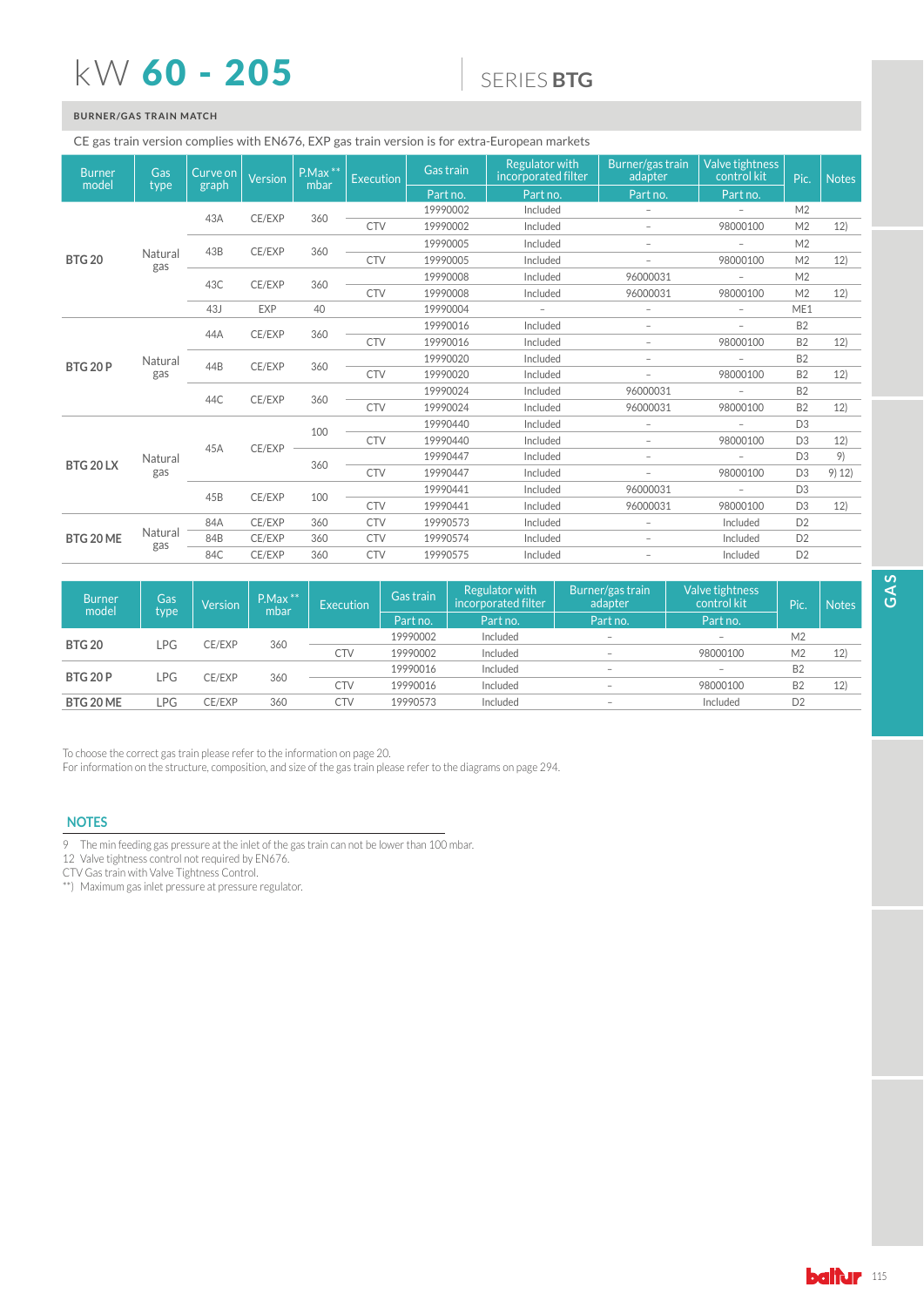## **KW 80 - 280 6 SERIES BTG**

CONFORM TO: GAS DIRECTIVE 2009/142/CE | E.M.C. DIRECTIVE 2014/30/UE | L.V. DIRECTIVE 2014/35/UE |<br>MACHINERY DIRECTIVE 2006/42/CE | COMMISSION REGULATION ErP 2013/811/UE AND ErP 2013/813/UE | REFERENCE STANDARD EN676. 【€ 00





**BTG 20 - 20 P 28 28** 

**BTG 28 ME**

|                                                                                                                                                                                                          | <b>BTG 28</b> | <b>BTG 28 P</b>        | BTG 28 ME                              |
|----------------------------------------------------------------------------------------------------------------------------------------------------------------------------------------------------------|---------------|------------------------|----------------------------------------|
| Gas burner compliant with European standard EN676.<br>Operation:                                                                                                                                         | single-stage  | two-stage              | electronic<br>two-stage<br>progressive |
| Continuous modulation operation by installing P.I.D. controller in the control panel<br>(to be ordered separately with modulation probe).                                                                |               |                        |                                        |
| Modulation ratio:                                                                                                                                                                                        |               |                        | 1:3                                    |
| Low NOx and CO emissions gas burner according to European standard EN676:                                                                                                                                | class 2       | class 2                | class 2                                |
| Adjusting the combustion head.                                                                                                                                                                           |               |                        |                                        |
| Maintenance facilitated by the possibility of removing the mixing unit without having to<br>remove the burner from the boiler.                                                                           | $\bullet$     |                        |                                        |
| Sliding boiler coupling flange to adapt the blast-pipe to the various types of boilers.                                                                                                                  | $\bullet$     |                        |                                        |
| Combustion air intake with butterfly valve. Air flow adjustment:                                                                                                                                         | manual        | electric<br>servomotor | electric<br>servomotor                 |
| Fully closing air damper on shutdown to avoid loss of heat through the chimney.                                                                                                                          |               |                        |                                        |
| CE version gas train is complete with operation and safety valve with<br>electromagnetic drive, minimum pressure switch, pressure regulator and gas filter.                                              |               |                        |                                        |
| CE version gas train is complete with butterfly valve, operation and safety valve with<br>electromagnetic drive, valve tightness control, minimum pressure switch, pressure<br>regulator and gas filter. |               |                        |                                        |
| Possibility to choose gas train with valve tightness control.                                                                                                                                            | $\bullet$     |                        |                                        |
| Fail proof connectors for burner/gas train connection.                                                                                                                                                   | $\bullet$     | $\bullet$              |                                        |
| Gas train outlet:                                                                                                                                                                                        | up            | up                     | up                                     |
| Flame detection by ionisation electrode with connector for microamperometer.                                                                                                                             | $\bullet$     | $\bullet$              |                                        |
| Control panel equipped either with display showing the working process and with<br>the keyboard for the burner adjustment.                                                                               |               |                        |                                        |
| Electric protection rating:                                                                                                                                                                              | IP40          | IP40                   | IP40                                   |
| Sound-proof plastic protective cover.                                                                                                                                                                    |               |                        |                                        |





Flange dimensions<br>and boiler drilling<br>template.

| <b>Model</b> | mm | A1<br>mm | mm  | $A2$ $B$<br>mm | $-B1$<br>mm | mm   | B2   B6  <br>mm' | m <sub>m</sub> | C   D  <br>ımm'            | mm | mm'     | mm  | mm                             | $\mid$ M $\mid$<br>mm/ | $\begin{array}{ c c } \hline N & \text{Pic.} \end{array}$ |  |
|--------------|----|----------|-----|----------------|-------------|------|------------------|----------------|----------------------------|----|---------|-----|--------------------------------|------------------------|-----------------------------------------------------------|--|
| BTG 28       |    | 158      | 145 | 368 275        |             | -93. | $\sqrt{2}$       |                | 695 150÷300                |    | 135 114 | 185 | 170÷210 M10 145 2              |                        |                                                           |  |
| BTG 28 P     |    | 158      | 145 |                | 368 275     | - 93 | -70              | 695            | $150 \div 300$ $135$ $114$ |    |         |     | $185$ $170 \div 210$ M10 145 2 |                        |                                                           |  |
| BTG 28 ME    |    | 158      | 145 | 368            | 2/5         | 93   | 70               | 695            | $150 \div 300$             |    | 135 114 | 185 | $170 \div 210$ M10 145 2       |                        |                                                           |  |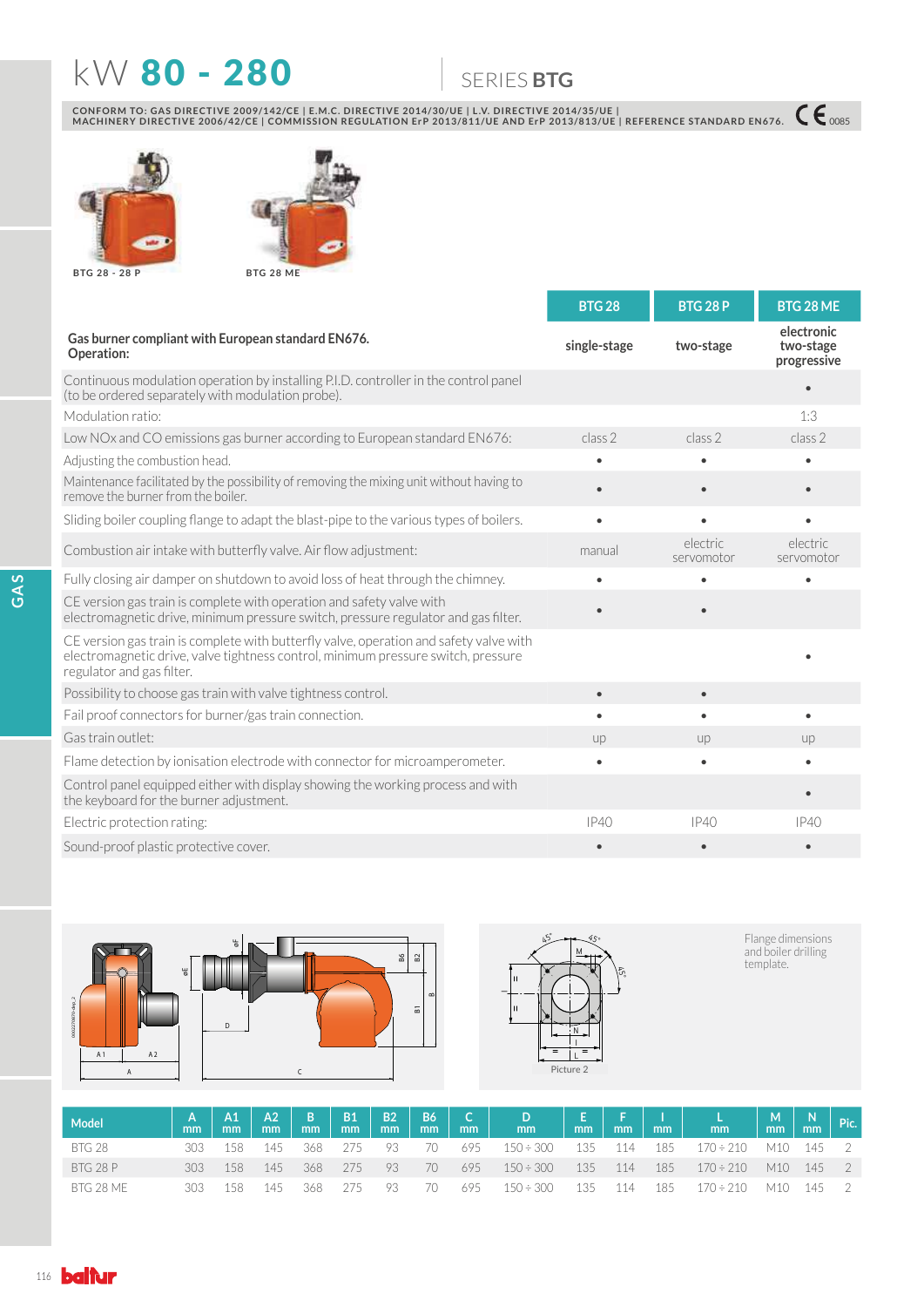## N: 80 - 280 6(5,(6**BTG**

 $CE_{\text{0085}}$ 



|           | Size of packaging | Weight |     |    |
|-----------|-------------------|--------|-----|----|
| Model     |                   | P      | Н   |    |
|           |                   | mm     |     | kg |
| BTG 28    | 780               | 370    | 410 | 18 |
| BTG 28 P  | 780               | 370    | 410 | 18 |
| BTG 28 MF | 780               | 370    | 410 | 18 |

| <b>Emissions</b><br>class | <b>Thermal</b><br>output<br>kW | <b>Model</b>    | Part no. | <b>Electrical</b><br>supply | Motor<br>kW | <b>Notes</b> |
|---------------------------|--------------------------------|-----------------|----------|-----------------------------|-------------|--------------|
|                           |                                | Frequency 50 Hz |          |                             |             |              |
| class 2                   | $100 \div 280$                 | <b>BTG 28</b>   | 17140010 | 1N AC 50Hz 230V             | 0,18        | 1)           |
| class 2                   | $80 \div 280$                  | <b>BTG 28 P</b> | 17150010 | 1N AC 50Hz 230V             | 0,18        | 1)           |
| class 2                   | $80 \div 280$                  | BTG 28 ME       | 17160020 | 1N AC 50Hz 230V             | 0.18        | 4)           |
|                           |                                | Frequency 60 Hz |          |                             |             |              |
| class 2                   | $100 \div 280$                 | <b>BTG 28</b>   | 17145410 | 1N AC 60Hz 220V             | 0.25        | 1)           |
| class 2                   | $80 \div 280$                  | <b>BTG 28 P</b> | 17155410 | 1N AC 60Hz 220V             | 0.25        | 1)           |
| class 2                   | $80 \div 280$                  | BTG 28 ME       | 17165420 | 1N AC 60Hz 220V             | 0.25        | 4)           |

| <b>MODULATING MODE</b>                         |                 |
|------------------------------------------------|-----------------|
| <b>DESCRIPTION</b>                             | <b>PART NO.</b> |
| BTG 28 ME: modulation kit                      | 98000059        |
| BTG 28 ME: modulating probe kit (see page 288) |                 |

## **MODULATING MODE GAS BURNERS ACCESSORIES**

**Boiler coupling kit, plug for wiring.** 

## **NOTES**

1 Equipped with air closure device.

4 Equipped with air closure device.

Net calorific value at reference conditions of 0°C, 1013mbar:

Natural gas: Hi = 35,80 MJ/m<sup>3</sup> = 8550 kcal/m<sup>3</sup>,

LPG: Hi = 92 MJ/m<sup>3</sup> = 22000 kcal/m<sup>3</sup>.

For different type of gas and pressure values, please get in contact with our commercial department.

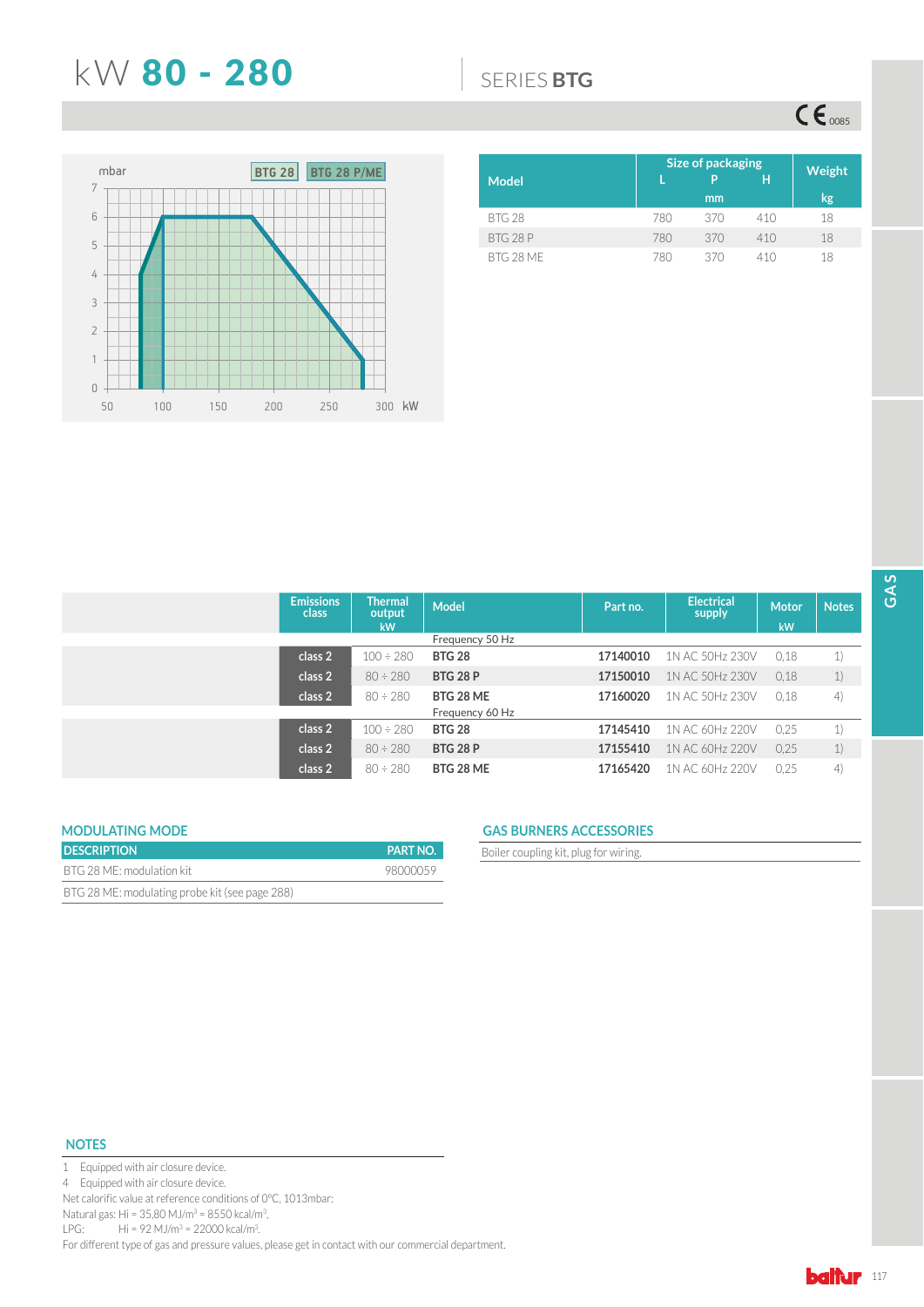## **KW 80 - 280** 6ERIES BTG

### **BURNER/GAS TRAIN MATCH**



THERMAL OUTPUT kW





*ediz.06/2012*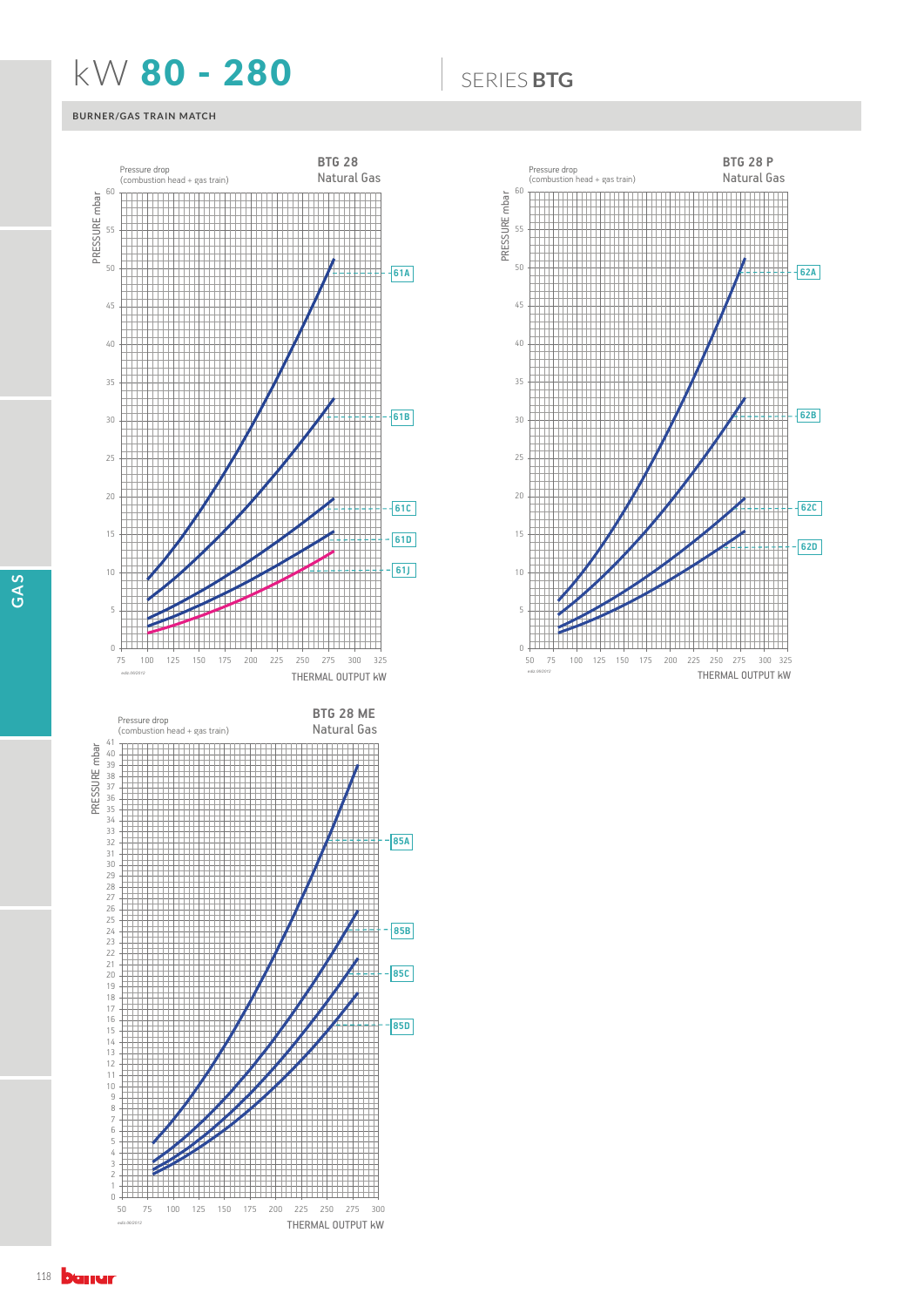## kW 80 - 280

## 6(5,(6**BTG**

## **BURNER/GAS TRAIN MATCH**

### CE gas train version complies with EN676, EXP gas train version is for extra-European markets

| <b>Burner</b><br>model | Gas<br>type    | Curve on<br>graph | <b>Version</b>  | P.Max **<br>mbar | Execution  | Gas train  | <b>Regulator with</b><br>incorporated filter | Burner/gas train<br>adapter | Valve tightness<br>control kit | Pic.           | Notes          |  |
|------------------------|----------------|-------------------|-----------------|------------------|------------|------------|----------------------------------------------|-----------------------------|--------------------------------|----------------|----------------|--|
|                        |                |                   |                 |                  |            | Part no.   | Part no.                                     | Part no.                    | Part no.                       |                |                |  |
|                        |                | 61A               | CE/EXP          | 360              |            | 19990002   | Included                                     | $\overline{\phantom{a}}$    |                                | M <sub>2</sub> |                |  |
|                        |                |                   |                 |                  | <b>CTV</b> | 19990002   | Included                                     | $\overline{\phantom{a}}$    | 98000100                       | M <sub>2</sub> | 12)            |  |
|                        |                | 61B               |                 | 360              |            | 19990005   | Included                                     | $\overline{\phantom{a}}$    | $\overline{\phantom{a}}$       | M <sub>2</sub> |                |  |
|                        |                |                   | CE/EXP          |                  | <b>CTV</b> | 19990005   | Included                                     | $\overline{\phantom{a}}$    | 98000100                       | M <sub>2</sub> | 12)            |  |
| <b>BTG 28</b>          | Natural<br>gas | 61C               | CE/EXP          | 360              |            | 19990008   | Included                                     | 96000031                    | $\overline{\phantom{a}}$       | M <sub>2</sub> |                |  |
|                        |                |                   |                 |                  | <b>CTV</b> | 19990008   | Included                                     | 96000031                    | 98000100                       | M <sub>2</sub> | 12)            |  |
|                        |                |                   |                 | 360              |            | 19990166   | Included                                     | 96000031                    | $\overline{\phantom{0}}$       | M <sub>2</sub> |                |  |
|                        |                | 61 <sub>D</sub>   | CE/EXP          |                  | <b>CTV</b> | 19990166   | Included                                     | 96000031                    | 98000100                       | M <sub>2</sub> | 12)            |  |
|                        |                | 61J               | <b>EXP</b>      | 40               |            | 19990134   | $\overline{\phantom{a}}$                     | 96000028                    | $\overline{\phantom{a}}$       | ME1            |                |  |
|                        |                | 62A               | CE/EXP          | 360              |            | 19990016   | Included                                     | $\overline{\phantom{a}}$    | $\overline{\phantom{0}}$       | <b>B2</b>      |                |  |
|                        |                |                   |                 |                  | <b>CTV</b> | 19990016   | Included                                     | $\overline{\phantom{a}}$    | 98000100                       | <b>B2</b>      | 12)            |  |
|                        |                | 62B               |                 | 360              |            | 19990020   | Included                                     | $\overline{\phantom{a}}$    | $\overline{\phantom{a}}$       | <b>B2</b>      |                |  |
| <b>BTG 28 P</b>        | Natural        |                   | CE/EXP          |                  | <b>CTV</b> | 19990020   | Included                                     | $\overline{\phantom{a}}$    | 98000100                       | <b>B2</b>      | 12)            |  |
|                        | gas            |                   |                 | 360              |            | 19990024   | Included                                     | 96000031                    | $\overline{\phantom{a}}$       | <b>B2</b>      |                |  |
|                        |                | 62C               | CE/EXP          |                  | <b>CTV</b> | 19990024   | Included                                     | 96000031                    | 98000100                       | <b>B2</b>      | 12)            |  |
|                        |                | 62D               | CE/EXP          | 360              |            | 19990168   | Included                                     | 96000031                    | $\overline{a}$                 | <b>B2</b>      |                |  |
|                        |                |                   |                 |                  | <b>CTV</b> | 19990168   | Included                                     | 96000031                    | 98000100                       | <b>B2</b>      | 12)            |  |
|                        |                | 85A               | CE/EXP          | 360              | <b>CTV</b> | 19990573   | Included                                     | $\overline{\phantom{a}}$    | Included                       | D <sub>2</sub> |                |  |
|                        | Natural        | 85B               | CE/EXP          | 360              | <b>CTV</b> | 19990574   | Included                                     | $\overline{\phantom{a}}$    | Included                       | D <sub>2</sub> |                |  |
| BTG 28 ME              | gas            | 85C               | CE/EXP          | 360              | <b>CTV</b> | 19990575   | Included                                     | $\overline{\phantom{a}}$    | Included                       | D <sub>2</sub> |                |  |
|                        |                |                   | 85 <sub>D</sub> | CE/EXP           | 360        | <b>CTV</b> | 19990576                                     | Included                    | $\qquad \qquad -$              | Included       | D <sub>2</sub> |  |

| <b>Burner</b><br>model         | Gas | <b>Version</b> | $P.Max$ **<br>mbar | Execution | Gas train | Regulator with<br>incorporated filter | Burner/gas train<br>adapter | Valve tightness<br>control kit | Pic.           | <b>Notes</b> |  |  |  |          |          |                          |                          |           |  |
|--------------------------------|-----|----------------|--------------------|-----------|-----------|---------------------------------------|-----------------------------|--------------------------------|----------------|--------------|--|--|--|----------|----------|--------------------------|--------------------------|-----------|--|
| type                           |     |                |                    | Part no.  | Part no.  | Part no.                              | Part no.                    |                                |                |              |  |  |  |          |          |                          |                          |           |  |
| <b>BTG 28</b><br>LPG<br>CE/EXP |     | 360            |                    | 19990002  | Included  | $\overline{\phantom{a}}$              | $\overline{\phantom{a}}$    | M <sub>2</sub>                 |                |              |  |  |  |          |          |                          |                          |           |  |
|                                |     |                |                    | CTV       | 19990002  | Included                              | $\overline{\phantom{a}}$    | 98000100                       | M <sub>2</sub> | 12)          |  |  |  |          |          |                          |                          |           |  |
|                                |     |                |                    |           |           |                                       |                             |                                |                | CE/EXP       |  |  |  | 19990016 | Included | $\overline{\phantom{a}}$ | $\overline{\phantom{a}}$ | <b>B2</b> |  |
| <b>BTG 28 P</b>                | LPG |                | 360                | CTV       | 19990016  | Included                              | $\overline{\phantom{a}}$    | 98000100                       | <b>B2</b>      | 12)          |  |  |  |          |          |                          |                          |           |  |
| BTG 28 ME                      | LPG | CE/EXP         | 360                | CTV       | 19990573  | Included                              | $\overline{\phantom{a}}$    | Included                       | D2             |              |  |  |  |          |          |                          |                          |           |  |

To choose the correct gas train please refer to the information on page 20.

For information on the structure, composition, and size of the gas train please refer to the diagrams on page 294.

## **NOTES**

12 Valve tightness control not required by EN676.

CTV Gas train with Valve Tightness Control..

\*\*) Maximum gas inlet pressure at pressure regulator.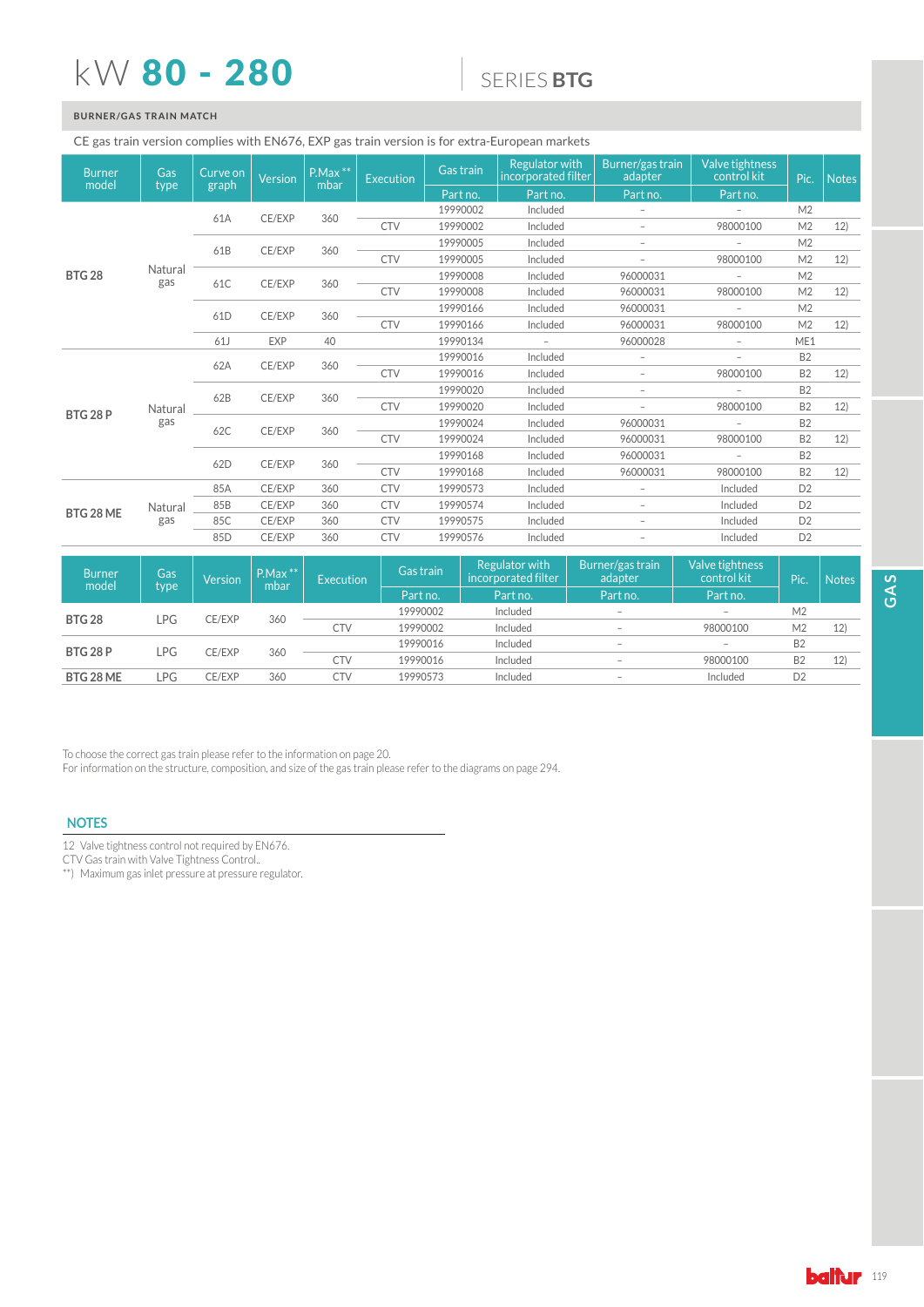## **KW 80 - 410 SERIESTBG**

CONFORM TO: GAS DIRECTIVE 2009/142/CE | E.M.C. DIRECTIVE 2014/30/UE | L.V. DIRECTIVE 2014/35/UE |<br>MACHINERY DIRECTIVE 2006/42/CE | COMMISSION REGULATION ErP 2013/811/UE AND ErP 2013/813/UE | REFERENCE STANDARD EN676.











 $C\epsilon_{\text{0085}}$ 

**LOW NOX**

**TBG 35 TBG 35 PN TBG 35 P TBG 35 MC TBG 35 ME**

|                                                                                                                                                                                                          | <b>TBG 35</b> | <b>TBG 35 P</b>        | <b>TBG 35 PN</b>                      | <b>TBG 35 MC</b>                       | TBG 35 ME                              |
|----------------------------------------------------------------------------------------------------------------------------------------------------------------------------------------------------------|---------------|------------------------|---------------------------------------|----------------------------------------|----------------------------------------|
| Gas burner compliant with European standard EN676.<br>Operation:                                                                                                                                         | single-stage  | two-stage              | pneumatic<br>two-stage<br>progressive | mechanical<br>two-stage<br>progressive | electronic<br>two-stage<br>progressive |
| Continuous modulation operation by installing P.I.D. controller<br>in the control panel (to be ordered separately with modulation<br>probe).                                                             |               |                        | $\bullet$                             | $\bullet$                              | $\bullet$                              |
| Modulation ratio:                                                                                                                                                                                        |               |                        | 1:4                                   | 1:5                                    | 1:5                                    |
| Low NOx and CO emissions gas burner according to European<br>standard EN676:                                                                                                                             | class 3       | class 3                | class 3                               | class 3                                | class 3                                |
| Adjusting the combustion head.                                                                                                                                                                           | $\bullet$     | $\bullet$              | $\bullet$                             | $\bullet$                              | $\bullet$                              |
| Maintenance facilitated by the possibility of removing the mixing<br>unit without having to remove the burner from the boiler.                                                                           | $\bullet$     | $\bullet$              | $\bullet$                             | $\bullet$                              |                                        |
| Sliding boiler coupling flange to adapt the blast-pipe to the various<br>types of boilers.                                                                                                               | $\bullet$     |                        |                                       |                                        |                                        |
| Combustion air intake with butterfly valve. Air flow adjustment:                                                                                                                                         | manual        | electric<br>servomotor | electric<br>servomotor                | mechanical<br>cam                      | electric<br>servomotor                 |
| Fully closing air damper on shutdown to avoid loss of heat through<br>the chimney.                                                                                                                       |               |                        |                                       | $\bullet$                              |                                        |
| CE version gas train is complete with operation and safety valve<br>with electromagnetic drive, minimum pressure switch, pressure<br>regulator and gas filter.                                           |               |                        |                                       |                                        |                                        |
| CE version gas train is complete with operation and safety valve<br>with pneumatic drive, minimum pressure switch, pressure<br>regulator and gas filter.                                                 |               |                        |                                       |                                        |                                        |
| CE version gas train is complete with butterfly valve, operation and<br>safety valve with electromagnetic drive, minimum pressure switch,<br>pressure regulator and gas filter.                          |               |                        |                                       |                                        |                                        |
| CE version gas train is complete with butterfly valve, operation and<br>safety valve with electromagnetic drive, valve tightness control,<br>minimum pressure switch, pressure regulator and gas filter. |               |                        |                                       |                                        |                                        |
| Possibility to choose gas train with valve tightness control.                                                                                                                                            | $\bullet$     | $\bullet$              | $\bullet$                             | $\bullet$                              |                                        |
| Fail proof connectors for burner/gas train connection.                                                                                                                                                   |               |                        | $\bullet$                             | $\bullet$                              | $\bullet$                              |
| Gas train outlet:                                                                                                                                                                                        | up/down       | down                   | up/down                               | down                                   | up/down                                |
| Flame detection by ionisation electrode with connector for<br>microamperometer.                                                                                                                          |               | $\bullet$              |                                       |                                        |                                        |
| Electric protection rating:                                                                                                                                                                              | IP40          | IP40                   | IP40                                  | IP40                                   | IP40                                   |
| $\mathbf{u}_\mathrm{c}$ .                                                                                                                                                                                |               | $45 - 45$              |                                       | <b>95 - مستقطع س</b> رگنا              | Elange dimensions                      |







Flange dimensions<br>and boiler drilling<br>template.

| Model            | mm   | A1<br>mm | AA2<br>mm | - B 1<br>mm | <b>B1</b><br>mm | <b>B2</b><br>mm | m <sub>m</sub> | B6   C  <br>mm | $\vert$ $\vert$ D $\vert$ $\vert$<br>mm   |  | E F Imm L Imm       | $\begin{array}{ c c c c }\hline \texttt{M} & \texttt{N} & \textbf{N} \\\hline \end{array}$<br>mm | mm    | mm     | Z1 <br>m <sub>m</sub> | $\frac{Z2}{mm}$ Pic. |  |
|------------------|------|----------|-----------|-------------|-----------------|-----------------|----------------|----------------|-------------------------------------------|--|---------------------|--------------------------------------------------------------------------------------------------|-------|--------|-----------------------|----------------------|--|
| <b>TBG 35</b>    | 440  | - 210    | 230-      | 378         | 270             | 108             | 160            | 860            | 140÷300 137 133 215 200÷245 M12 145       |  |                     |                                                                                                  |       | $\sim$ |                       |                      |  |
| <b>TBG 35 P</b>  | 440  | 210      | 230.      | 378         | -270            | 108             | - 160          |                | 860 140÷300 137 133 215 200÷245 M12 145 - |  |                     |                                                                                                  |       |        |                       |                      |  |
| <b>TBG 35 PN</b> | 490. | 260.     | -230-     | -378        | - 270           | 108             | - 160          |                | 860 140÷300 137 133 215 200÷245 M12 145   |  |                     |                                                                                                  |       | -12    |                       | 42.5 73.6 7          |  |
| TBG 35 MC        | 520  | 290      | 230       | 420         | -270            | 150             | - 160          |                | 860 140÷300 137 133 215 200÷245 M12 145   |  |                     |                                                                                                  |       | $\sim$ |                       |                      |  |
| TBG 35 ME        | 465  | 180      | 285       | -377        | 260.            | 11/             | 160            | 840            | 140÷300 137                               |  | 133 215 200÷245 M12 |                                                                                                  | - 145 |        |                       |                      |  |

B1 B2

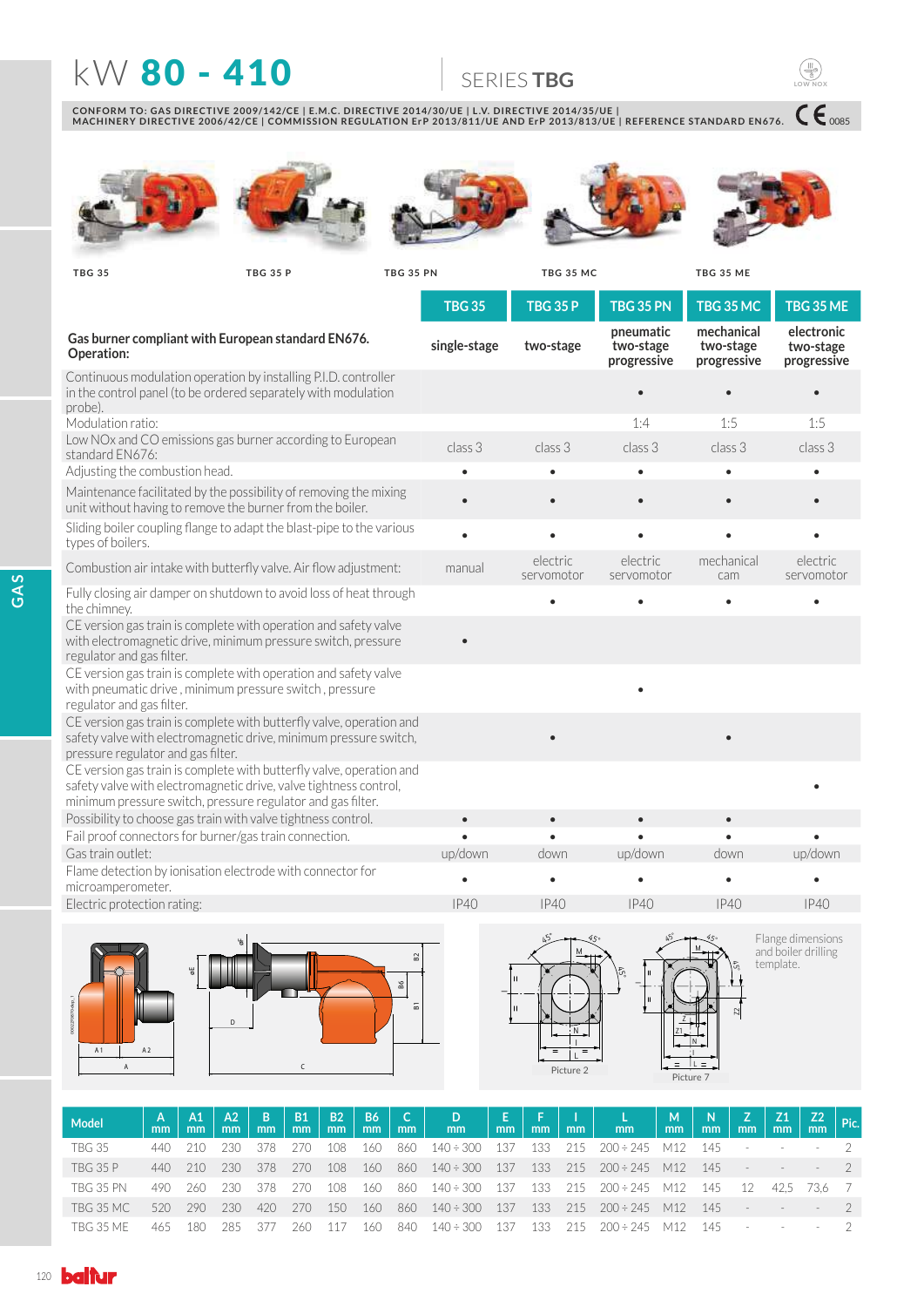## **KW 80 - 410 6FRIESTBG**

 $CE_{\text{0085}}$ 



|                  | Size of packaging | Weight |     |              |
|------------------|-------------------|--------|-----|--------------|
| <b>Model</b>     |                   | P      | н   |              |
|                  |                   | mm     |     | kg,          |
| <b>TBG 35</b>    | 1030              | 510    | 410 | 38           |
| <b>TBG 35 P</b>  | 1030              | 510    | 410 | 38           |
| <b>TBG 35 PN</b> | 1030              | 510    | 410 | 38           |
| TBG 35 MC        | 980               | 540    | 480 | 40           |
| <b>TBG 35 MF</b> | 980               | 540    | 480 | $40^{\circ}$ |

|            | <b>Emissions</b><br>class | Thermal<br>output<br>kW | <b>Model</b>                        | Part no. | <b>Electrical</b><br>supply | <b>Motor</b><br>kW | <b>Notes</b> |
|------------|---------------------------|-------------------------|-------------------------------------|----------|-----------------------------|--------------------|--------------|
|            |                           |                         | Frequency 50 Hz                     |          |                             |                    |              |
|            | class 3                   | $80 \div 410$           | TBG 35                              | 17320010 | 1N AC 50Hz 230V             | 0.37               |              |
|            | class 3                   | $80 \div 410$           | <b>TBG 35 P</b>                     | 17330010 | 1N AC 50Hz 230V             | 0.37               | 4)           |
|            | class 3                   | $80 \div 410$           | <b>TBG 35 PN</b>                    | 17340010 | 1N AC 50Hz 230V             | 0.37               | 4)           |
|            | class 3                   | $80 \div 410$           | <b>TBG 35 MC</b>                    | 17360010 | 1N AC 50Hz 230V             | 0.37               | 4)           |
| <b>NEW</b> | class <sub>3</sub>        | $80 \div 410$           | <b>TBG 35 ME</b><br>Frequency 60 Hz | 17350010 | 1N AC 50Hz 230V             | 0.37               | 4)           |
|            | class 3                   | $80 \div 410$           | <b>TBG 35</b>                       | 17325410 | 1N AC 60Hz 220V             | 0.37               |              |
|            | class 3                   | $80 \div 410$           | <b>TBG 35 P</b>                     | 17335410 | 1N AC 60Hz 220V             | 0.37               | 4)           |
|            | class 3                   | $80 \div 410$           | <b>TBG 35 PN</b>                    | 17345410 | 1N AC 60Hz 220V             | 0.37               | 4)           |
|            | class 3                   | $80 \div 410$           | <b>TBG 35 MC</b>                    | 17365410 | 1N AC 60Hz 220V             | 0.37               | 4)           |
| <b>NEW</b> | class 3                   | $80 \div 410$           | TBG 35 ME                           | 17355410 | 1N AC 60Hz 220V             | 0.37               | 4)           |

The working field of the burner, as expressed in the "Thermal output kW" column, depends on the characteristics of the gas train it works with (see burner/train match diagram).

| <b>MODULATING MODE</b>                                     |                 |
|------------------------------------------------------------|-----------------|
| <b>DESCRIPTION</b>                                         | <b>PART NO.</b> |
| TBG 35 PN/35 MC: modulation kit                            | 98000056        |
| TBG 35 ME: modulation kit                                  | 98000059        |
| TBG 35 PN/35 MC/35 ME: modulating probe kit (see page 288) |                 |

| <b>ACCESSORIES AVAILABLE ON REQUEST</b> |                 |
|-----------------------------------------|-----------------|
| <b>DESCRIPTION</b>                      | <b>PART NO.</b> |
| Soundproof burner cover (see page 293)  | 97980054        |

### **GAS BURNERS ACCESSORIES**

TBG 35/35 P/35 PN/35 MC: boiler coupling kit, plug for wiring. TBG 35 ME: boiler coupling kit.

### **NOTES**

4 Equipped with air closure device. Net calorific value at reference conditions of 0°C, 1013mbar: Natural gas: Hi =  $35,80$  MJ/m<sup>3</sup> =  $8550$  kcal/m<sup>3</sup>, LPG: Hi = 92 MJ/m<sup>3</sup> = 22000 kcal/m<sup>3</sup>. For different type of gas and pressure values, please get in contact with our commercial department.

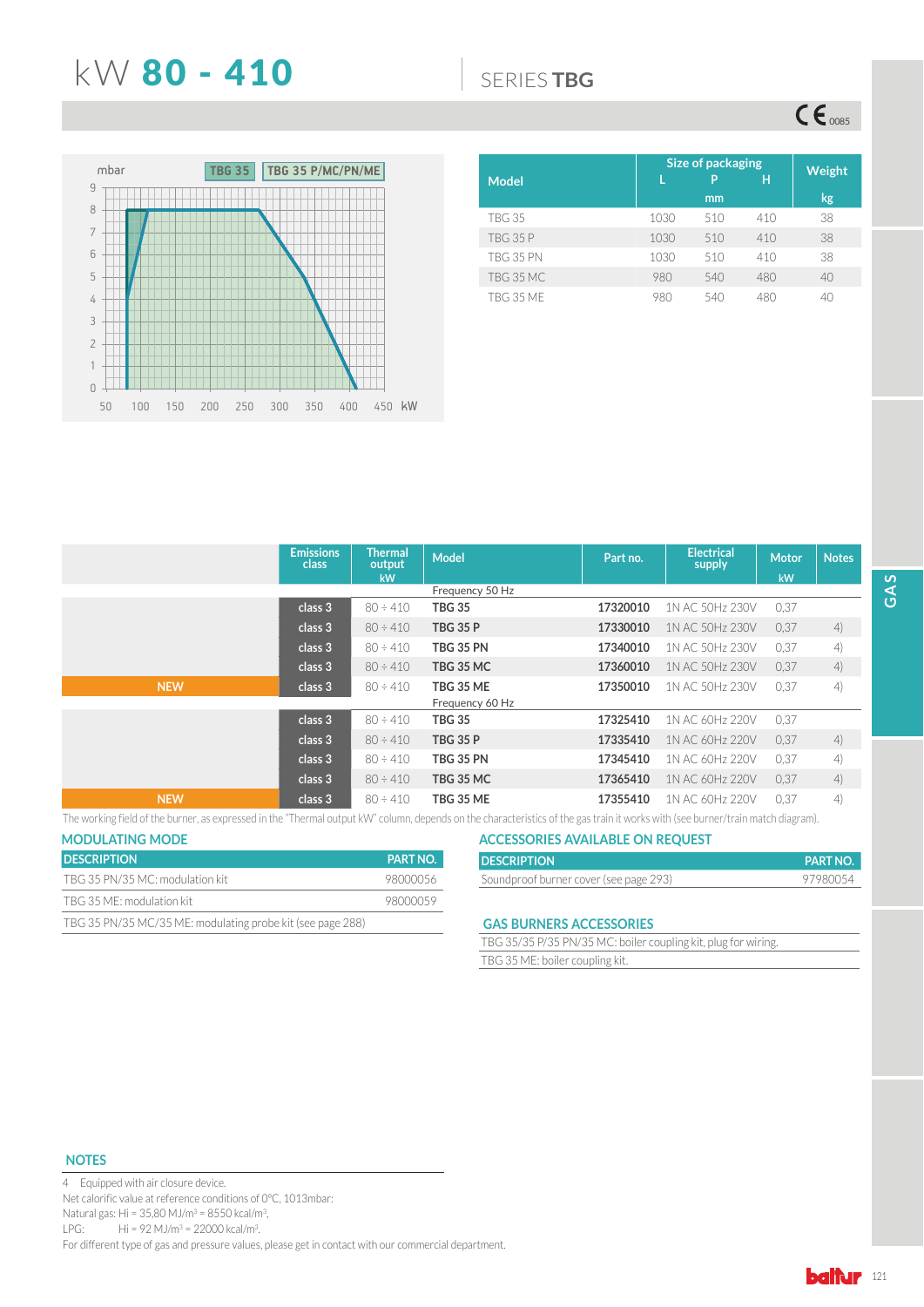## **KW 80 - 410 6 SERIESTBG**

## **BURNER/GAS TRAIN MATCH**



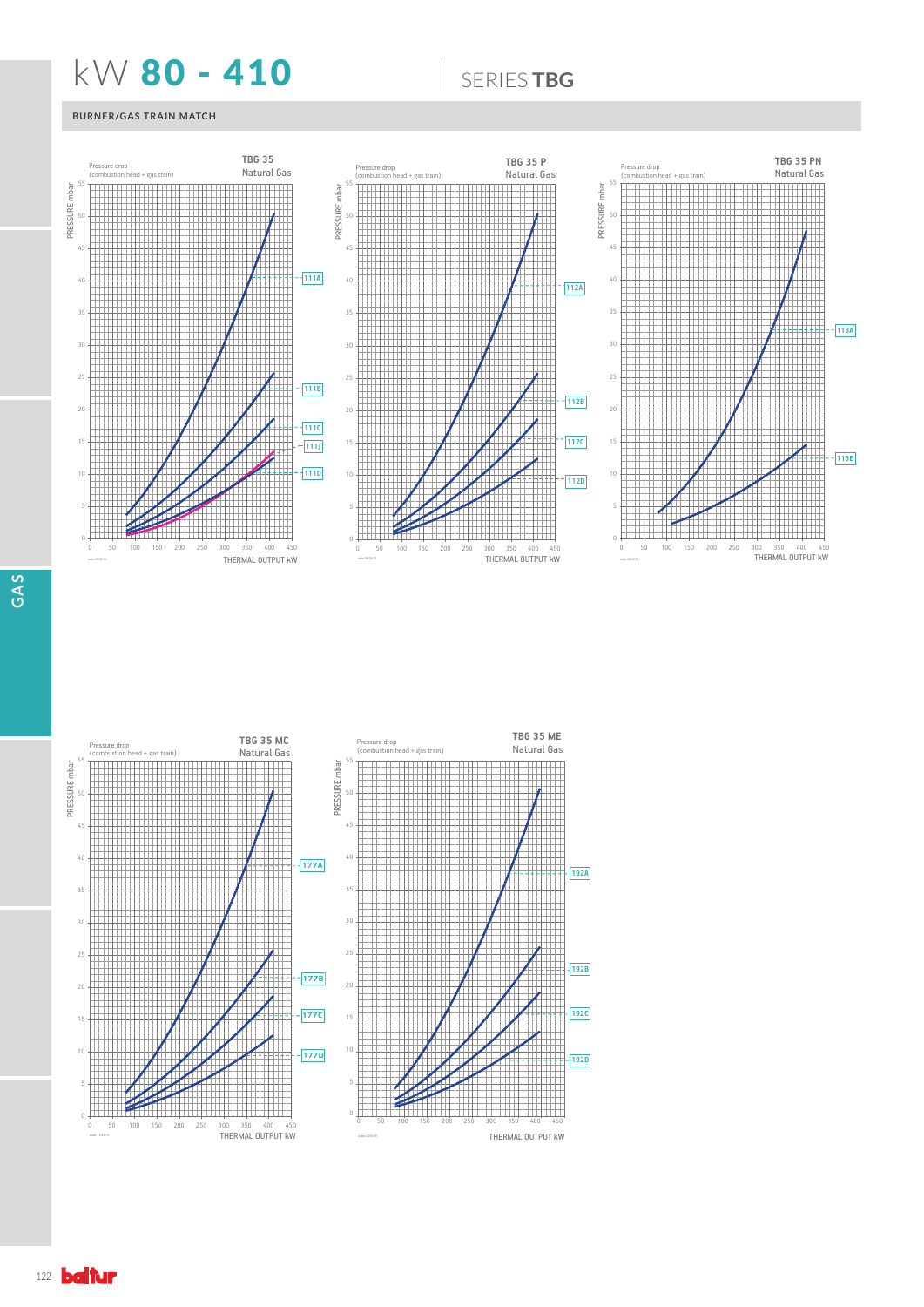## kW 80 - 410

## 6(5,(6**TBG**

## **BURNER/GAS TRAIN MATCH**

### CE gas train version complies with EN676, EXP gas train version is for extra-European markets

| <b>Burner</b>    | Gas            | Curve on | Version    | $PMax**$ | <b>Execution</b> | Gas train | <b>Regulator with</b><br>incorporated filter | Burner/gas train<br>adapter | Valve tightness<br>control kit | Pic.           | Notes  |
|------------------|----------------|----------|------------|----------|------------------|-----------|----------------------------------------------|-----------------------------|--------------------------------|----------------|--------|
| model            | type           | graph    |            | mbar     |                  | Part no.  | Part no.                                     | Part no.                    | Part no.                       |                |        |
|                  |                | 111A     | CE/EXP     | 360      |                  | 19990545  | Included                                     | 96000005                    |                                | M <sub>2</sub> |        |
|                  |                |          |            |          | <b>CTV</b>       | 19990545  | Included                                     | 96000005                    | 98000100                       | M <sub>2</sub> | 12)    |
|                  |                | 111B     | CE/EXP     | 360      |                  | 19990546  | Included                                     | 96000004                    |                                | M <sub>2</sub> |        |
|                  |                |          |            |          | <b>CTV</b>       | 19990546  | Included                                     | 96000004                    | 98000100                       | M <sub>2</sub> | 12)    |
| <b>TBG 35</b>    | Natural<br>gas | 111C     | CE/EXP     | 360      |                  | 19990547  | Included                                     | 96000004                    |                                | M <sub>2</sub> |        |
|                  |                |          |            |          | <b>CTV</b>       | 19990547  | Included                                     | 96000004                    | 98000100                       | M <sub>2</sub> | 12)    |
|                  |                | 111D     | CE/EXP     | 360      |                  | 19990548  | Included                                     | $\overline{\phantom{a}}$    |                                | M <sub>2</sub> |        |
|                  |                |          |            |          | <b>CTV</b>       | 19990548  | Included                                     |                             | 98000100                       | M <sub>2</sub> | 12)    |
|                  |                | 111      | <b>EXP</b> | 40       |                  | 19990134  | $\overline{\phantom{a}}$                     | 96000006                    |                                | ME1            |        |
|                  |                | 112A     | CE/EXP     | 360      |                  | 19990545  | Included                                     | 96000005                    |                                | <b>B7</b>      |        |
|                  |                |          |            |          | <b>CTV</b>       | 19990545  | Included                                     | 96000005                    | 98000100                       | B7             | 12)    |
|                  |                | 112B     | CE/EXP     | 360      |                  | 19990546  | Included                                     | 96000004                    | $\overline{\phantom{a}}$       | <b>B7</b>      |        |
| <b>TBG 35 P</b>  | Natural        |          |            |          | <b>CTV</b>       | 19990546  | Included                                     | 96000004                    | 98000100                       | B7             | 12)    |
|                  | gas            | 112C     | CE/EXP     | 360      |                  | 19990547  | Included                                     | 96000004                    |                                | B7             |        |
|                  |                |          |            |          | <b>CTV</b>       | 19990547  | Included                                     | 96000004                    | 98000100                       | <b>B7</b>      | 12)    |
|                  |                | 112D     | CE/EXP     | 360      |                  | 19990548  | Included                                     |                             |                                | <b>B7</b>      |        |
|                  |                |          |            |          | <b>CTV</b>       | 19990548  | Included                                     |                             | 98000100                       | <b>B7</b>      | 12)    |
|                  |                |          | CE/EXP     | 100      |                  | 19990440  | Included                                     | 96000005                    | $\overline{\phantom{a}}$       | D <sub>3</sub> |        |
|                  |                | 113A     |            |          | <b>CTV</b>       | 19990440  | Included                                     | 96000005                    | 98000100                       | D <sub>3</sub> | 12)    |
| <b>TBG 35 PN</b> | Natural        |          |            |          |                  | 19990447  | Included                                     | 96000005                    | $\overline{\phantom{a}}$       | D <sub>3</sub> | 9)     |
|                  | gas            |          |            | 360      | CTV              | 19990447  | Included                                     | 96000005                    | 98000100                       | D <sub>3</sub> | 9) 12) |
|                  |                | 113B     | CE/EXP     | 100      |                  | 19990441  | Included                                     | 96000004                    | $\overline{\phantom{a}}$       | D <sub>3</sub> |        |
|                  |                |          |            |          | <b>CTV</b>       | 19990441  | Included                                     | 96000004                    | 98000100                       | D <sub>3</sub> | 12)    |
|                  |                | 177A     | CE/EXP     | 360      |                  | 19990545  | Included                                     | 96000005                    | $\overline{\phantom{a}}$       | <b>B7</b>      |        |
|                  |                |          |            |          | <b>CTV</b>       | 19990545  | Included                                     | 96000005                    | 98000101                       | <b>B7</b>      | 12)    |
|                  |                | 177B     | CE/EXP     | 360      |                  | 19990546  | Included                                     | 96000004                    |                                | <b>B7</b>      |        |
| TBG 35 MC        | Natural        |          |            |          | <b>CTV</b>       | 19990546  | Included                                     | 96000004                    | 98000101                       | B7             | 12)    |
|                  | gas            | 177C     | CE/EXP     | 360      |                  | 19990547  | Included                                     | 96000004                    |                                | <b>B7</b>      |        |
|                  |                |          |            |          | <b>CTV</b>       | 19990547  | Included                                     | 96000004                    | 98000101                       | B7             | 12)    |
|                  |                | 177D     | CE/EXP     | 360      |                  | 19990548  | Included                                     | $\overline{\phantom{a}}$    | $\overline{\phantom{a}}$       | <b>B7</b>      |        |
|                  |                |          |            |          | <b>CTV</b>       | 19990548  | Included                                     | $\overline{\phantom{a}}$    | 98000101                       | B7             | 12)    |
|                  |                | 192A     | CE/EXP     | 360      | <b>CTV</b>       | 19990555  | Included                                     | 96000005                    | Included                       | D <sub>2</sub> |        |
|                  | Natural        | 192B     | CE/EXP     | 360      | <b>CTV</b>       | 19990556  | Included                                     | 96000004                    | Included                       | D <sub>2</sub> |        |
| <b>TBG 35 ME</b> | gas            | 192C     | CE/EXP     | 360      | <b>CTV</b>       | 19990557  | Included                                     | 96000004                    | Included                       | D <sub>2</sub> |        |
|                  |                | 192D     | CE/EXP     | 360      | <b>CTV</b>       | 19990558  | Included                                     | $\overline{\phantom{a}}$    | Included                       | D <sub>2</sub> |        |
|                  |                |          |            |          |                  |           |                                              |                             |                                |                |        |

| <b>Burner</b>    | Gas   | <b>Version</b> |      |            | $P.Max$ ** | <b>Execution</b> | Gas train | <b>Regulator with</b><br>incorporated filter | Burner/gas train<br>adapter | Valve tightness<br>control kit | Pic. | <b>Notes</b> |
|------------------|-------|----------------|------|------------|------------|------------------|-----------|----------------------------------------------|-----------------------------|--------------------------------|------|--------------|
| model            | type  |                | mbar |            | Part no.   | ' Part no.,      | Part no.  | Part no.                                     |                             |                                |      |              |
| <b>TBG 35</b>    | LPG   | CE/EXP         | 360  |            | 19990545   | Included         | 96000005  | $\overline{\phantom{a}}$                     | M <sub>2</sub>              |                                |      |              |
|                  |       |                |      | CTV        | 19990545   | Included         | 96000005  | 98000100                                     | M <sub>2</sub>              | 12)                            |      |              |
| <b>TBG 35 P</b>  | ∟PG.  | CE/EXP         | 360  |            | 19990545   | Included         | 96000005  | $\overline{\phantom{a}}$                     | <b>B7</b>                   |                                |      |              |
|                  |       |                |      | CTV        | 19990545   | Included         | 96000005  | 98000100                                     | <b>B7</b>                   | 12)                            |      |              |
| <b>TBG 35 PN</b> | ∟PG.  | CE/EXP         | 360  |            | 19990440   | Included         | 96000005  | $\overline{\phantom{a}}$                     | D <sub>3</sub>              |                                |      |              |
|                  |       |                |      | CTV        | 19990440   | Included         | 96000005  | 98000100                                     | D <sub>3</sub>              | 12)                            |      |              |
| <b>TBG 35 MC</b> | ∟PG i | CE/EXP         | 360  |            | 19990545   | Included         | 96000005  |                                              | <b>B7</b>                   |                                |      |              |
|                  |       |                |      | CTV        | 19990545   | Included         | 96000005  | 98000101                                     | <b>B7</b>                   | 12)                            |      |              |
| TBG 35 ME        | LPG   | CE/EXP         | 360  | <b>CTV</b> | 19990555   | Included         | 96000005  | Included                                     | D <sub>2</sub>              |                                |      |              |

To choose the correct gas train please refer to the information on page 20.

For information on the structure, composition, and size of the gas train please refer to the diagrams on page 294.

### **NOTES**

- 7 The min feeding gas pressure at the inlet of the gas train can not be lower than 100 mbar.
- 12 Valve tightness control not required by EN676.

CTV Gas train with Valve Tightness Control.

\*\*) Maximum gas inlet pressure at pressure regulator.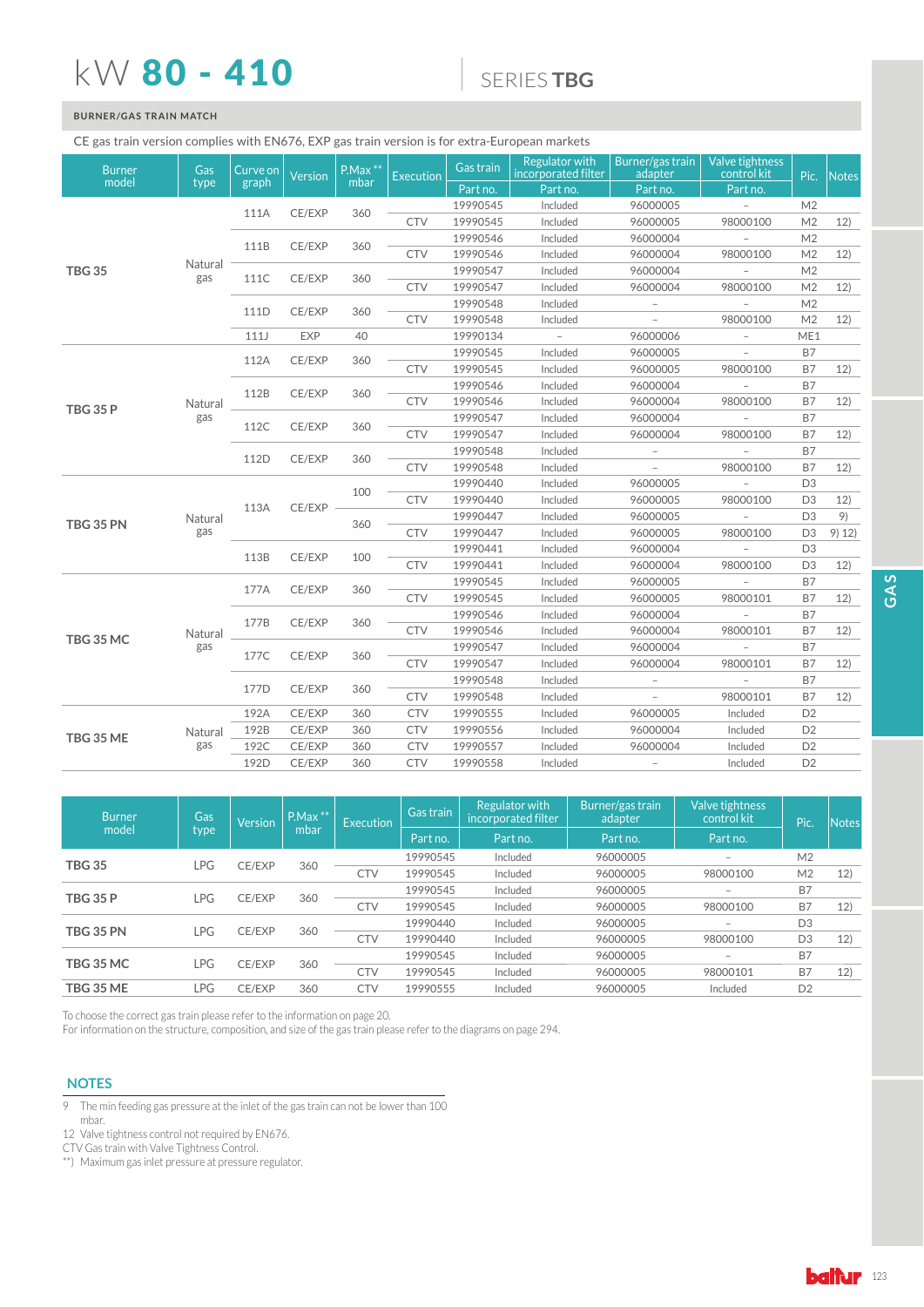## **KW 100 - 450 6ERIESTBG**

 $C \epsilon_{\text{0085}}$ 

**LOW NOX**

 $\begin{pmatrix} \begin{smallmatrix} 1 \end{smallmatrix} \\ \begin{smallmatrix} 0 \\ 0 \end{smallmatrix} \end{pmatrix}$ 

CONFORM TO: GAS DIRECTIVE 2009/142/CE | E.M.C. DIRECTIVE 2014/30/UE | L.V. DIRECTIVE 2014/35/UE |<br>MACHINERY DIRECTIVE 2006/42/CE | COMMISSION REGULATION ErP 2013/811/UE AND ErP 2013/813/UE | REFERENCE STANDARD EN676.







**TBG 45 TBG 45 P TBG 45 PN**

|                                                                                                                                                                                 | <b>TBG 45</b>           | <b>TBG 45 P</b>        | <b>TBG 45 P V</b>      | TBG 45 PN                                             |
|---------------------------------------------------------------------------------------------------------------------------------------------------------------------------------|-------------------------|------------------------|------------------------|-------------------------------------------------------|
| Gas burner compliant with European standard EN676. Operation:                                                                                                                   | single-stage            | two-stage              | two-stage              | pneumatic<br>two-stage<br>progressive                 |
| Continuous modulation operation by installing P.I.D. controller in the<br>control panel (to be ordered separately with modulation probe).                                       |                         |                        |                        |                                                       |
| Modulation ratio:                                                                                                                                                               |                         |                        |                        | 1:4                                                   |
| Low NOx and CO emissions gas burner according to European standard<br>EN676:                                                                                                    | class 3                 | class 3                | class 3                | class 3                                               |
| Adjusting the combustion head.                                                                                                                                                  |                         |                        |                        |                                                       |
| Maintenance facilitated by the possibility of removing the mixing unit<br>without having to remove the burner from the boiler.                                                  |                         |                        |                        |                                                       |
| High ventilation efficiency, low electrical input, low noise.                                                                                                                   |                         |                        |                        |                                                       |
| Sliding boiler coupling flange to adapt the blast-pipe to the various types<br>of boilers.                                                                                      |                         |                        |                        |                                                       |
| Combustion air intake with butterfly valve. Air flow adjustment:                                                                                                                | manual                  | electric<br>servomotor | electric<br>servomotor | electric<br>servomotor                                |
| Fully closing air damper on shutdown to avoid loss of heat through the<br>chimney.                                                                                              |                         |                        |                        |                                                       |
| Adjustment of fan revolutions according to working stage by means of a<br>frequency converter in order to reduce noise and electric consumption.                                |                         |                        |                        |                                                       |
| CE version gas train is complete with operation and safety valve with<br>electromagnetic drive, minimum pressure switch, pressure regulator and<br>gas filter.                  |                         |                        |                        |                                                       |
| CE version gas train is complete with operation and safety with pneumatic<br>drive, minimum pressure switch, pressure regulator and gas filter.                                 |                         |                        |                        |                                                       |
| CE version gas train is complete with butterfly valve, operation and safety<br>valve with electromagnetic drive, minimum pressure switch, pressure<br>regulator and gas filter. |                         |                        |                        |                                                       |
| Possibility to choose gas train with valve tightness control.                                                                                                                   | $\bullet$               |                        | $\bullet$              |                                                       |
| Fail proof connectors for burner/gas train connection.                                                                                                                          |                         |                        |                        |                                                       |
| Gas train outlet:                                                                                                                                                               | up/down                 | up/down                | down                   | up/down                                               |
| Flame detection by ionisation electrode with connector for<br>microamperometer.                                                                                                 |                         |                        |                        |                                                       |
| Electric protection rating:                                                                                                                                                     | IP44                    | <b>IP44</b>            | <b>IP44</b>            | <b>IP44</b>                                           |
| 5<br>B <sub>2</sub><br>싱<br>86<br>듦<br>A <sub>1</sub><br>A <sub>2</sub><br>$\overline{A}$<br>C                                                                                  | $\overline{\mathbf{H}}$ | N<br>Picture 2         | Picture 7              | Flange dimensions<br>and boiler drilling<br>template. |

| Model             | mm  | mm    | $A2 \mid B$<br>m <sub>m</sub> | mm  | <b>B1</b><br>mm | <b>B2</b><br><sub>mm</sub> | <b>B6</b><br>mm | C <br>mm | $\mathbf{D}$<br>mm                                      |       |       |     | E   F   I   L  <br>  mm   mm   mm   mm | $\begin{array}{c} M \\ mm \end{array}$ | $\mathbb{N}$<br>mm |        | $\begin{array}{ c c c c c }\nZ & Z1 & Z2 & \text{Pic.} \ \text{mm} & \text{mm} & \text{mm} \end{array}$ |                          |  |
|-------------------|-----|-------|-------------------------------|-----|-----------------|----------------------------|-----------------|----------|---------------------------------------------------------|-------|-------|-----|----------------------------------------|----------------------------------------|--------------------|--------|---------------------------------------------------------------------------------------------------------|--------------------------|--|
| TBG 45            | 480 | 200   | 280.                          | 433 | 325             | 108                        | 160             | 880      | $140 \div 300$                                          | - 137 | -133  | 215 | $200 \div 245$                         | M12                                    | 145                | $\sim$ |                                                                                                         |                          |  |
| <b>TBG 45 P</b>   | 550 | - 270 | 280                           | 433 | 325             | 108                        | $160^{\circ}$   | 920      | $140 \div 300$ 137                                      |       | - 133 | 215 | $200 \div 245$ M12                     |                                        | 145                |        |                                                                                                         |                          |  |
| <b>TBG 45 P V</b> | 550 | 270   | 280                           | 433 | 325             | 108                        | 160             | 920      | $140 \div 300$ $137$ $133$ $215$ $200 \div 245$ M12 145 |       |       |     |                                        |                                        |                    | $\sim$ |                                                                                                         | <b>Contract Contract</b> |  |
| <b>TBG 45 PN</b>  | 500 | -220  | 280                           | 433 | 325             | 108                        | 160             | 920      | $140 \div 300$ 137                                      |       | - 133 | 215 | $200 \div 245$                         | M12                                    | 145                | -12    | 42.5                                                                                                    | - 73.6                   |  |
|                   |     |       |                               |     |                 |                            |                 |          |                                                         |       |       |     |                                        |                                        |                    |        |                                                                                                         |                          |  |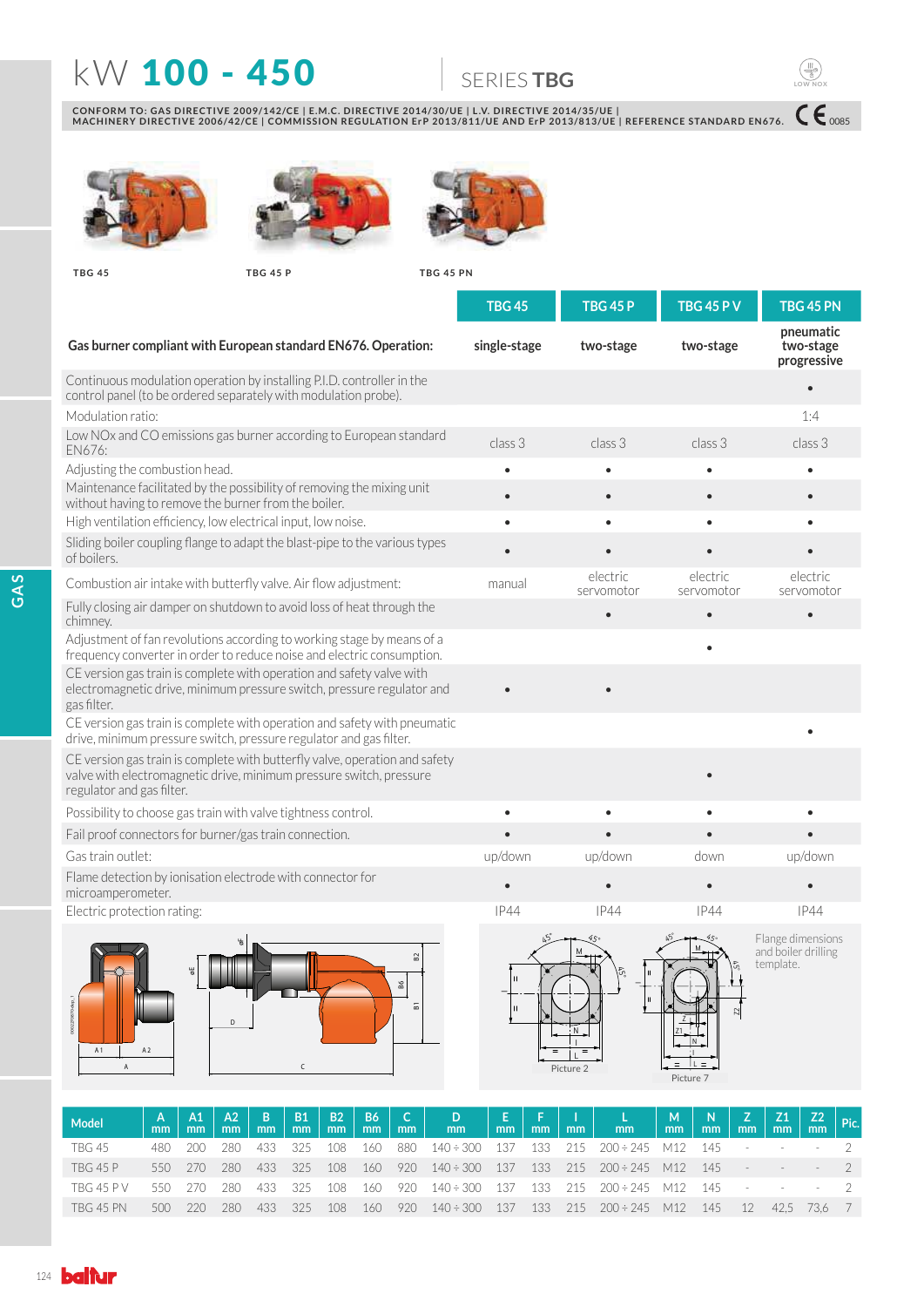## **KW 100 - 450 6** SERIES TBG

 $CE_{\text{0085}}$ 



| <b>Model</b>     |     | Size of packaging<br>P<br>Н |     |    |  |  |
|------------------|-----|-----------------------------|-----|----|--|--|
|                  |     | mm                          |     | kg |  |  |
| <b>TBG 45</b>    | 970 | 570                         | 480 | 40 |  |  |
| <b>TBG 45 P</b>  | 970 | 570                         | 480 | 40 |  |  |
| <b>TBG 45 PV</b> | 970 | 570                         | 480 | 42 |  |  |
| <b>TBG 45 PN</b> | 970 | 570                         | 480 | 40 |  |  |

|          | <b>Emissions</b><br>class | <b>Thermal</b><br>output | <b>Model</b>      | Part no. | <b>Electrical</b><br>supply | <b>Motor</b> | <b>Notes</b> |
|----------|---------------------------|--------------------------|-------------------|----------|-----------------------------|--------------|--------------|
| Inverter |                           | kW                       |                   |          |                             | kW           |              |
|          |                           |                          | Frequency 50 Hz   |          |                             |              |              |
|          | class 3                   | $100 \div 450$           | <b>TBG 45</b>     | 17200010 | 1N AC 50Hz 230V             | 0.5          |              |
|          | class 3                   | $100 \div 450$           | <b>TBG 45 P</b>   | 17210010 | 1N AC 50Hz 230V             | 0.5          | 4)           |
| ٠        | class 3                   | $100 \div 450$           | <b>TBG 45 P V</b> | 17210020 | 1N AC 50Hz 230V             | 0.5          | 4)           |
|          | class 3                   | $100 \div 450$           | TBG 45 PN         | 17220010 | 1N AC 50Hz 230V             | 0.5          | 4)           |
|          |                           |                          | Frequency 60 Hz   |          |                             |              |              |
|          | class 3                   | $100 \div 450$           | <b>TBG 45</b>     | 17205410 | 1N AC 60Hz 220V             | 0.5          |              |
|          | class 3                   | $100 \div 450$           | <b>TBG 45 P</b>   | 17215410 | 1N AC 60Hz 220V             | 0.5          | 4)           |
| ٠        | class 3                   | $100 \div 450$           | <b>TBG 45 P V</b> | 17210020 | 1N AC 60Hz 220V             | 0.5          | 4)           |
|          | class 3                   | $100 \div 450$           | TBG 45 PN         | 17225410 | 1N AC 60Hz 220V             | 0.5          | 4)           |

The working field of the burner, as expressed in the "Thermal output kW" column, depends on the characteristics of the gas train it works with (see burner/train match diagram).

## **MODULATING MODE**

| <b>DESCRIPTION</b>                             | <b>PART NO.</b> |
|------------------------------------------------|-----------------|
| TBG 45 PN: modulation kit                      | 98000058        |
| TBG 45 PN: modulating probe kit (see page 288) |                 |

## **ACCESSORIES AVAILABLE ON REQUEST**

| <b>DESCRIPTION</b>                     | <b>PART NO.</b> |
|----------------------------------------|-----------------|
| Soundproof burner cover (see page 293) | 97980054        |

### **GAS BURNERS ACCESSORIES**

Boiler coupling kit, plug for wiring.

### **NOTES**

4 Equipped with air closure device. Net calorific value at reference conditions of 0°C, 1013mbar: Natural gas: Hi =  $35,80$  MJ/m<sup>3</sup> =  $8550$  kcal/m<sup>3</sup>, LPG: Hi = 92 MJ/m<sup>3</sup> = 22000 kcal/m<sup>3</sup>. For different type of gas and pressure values, please get in contact with our commercial department.

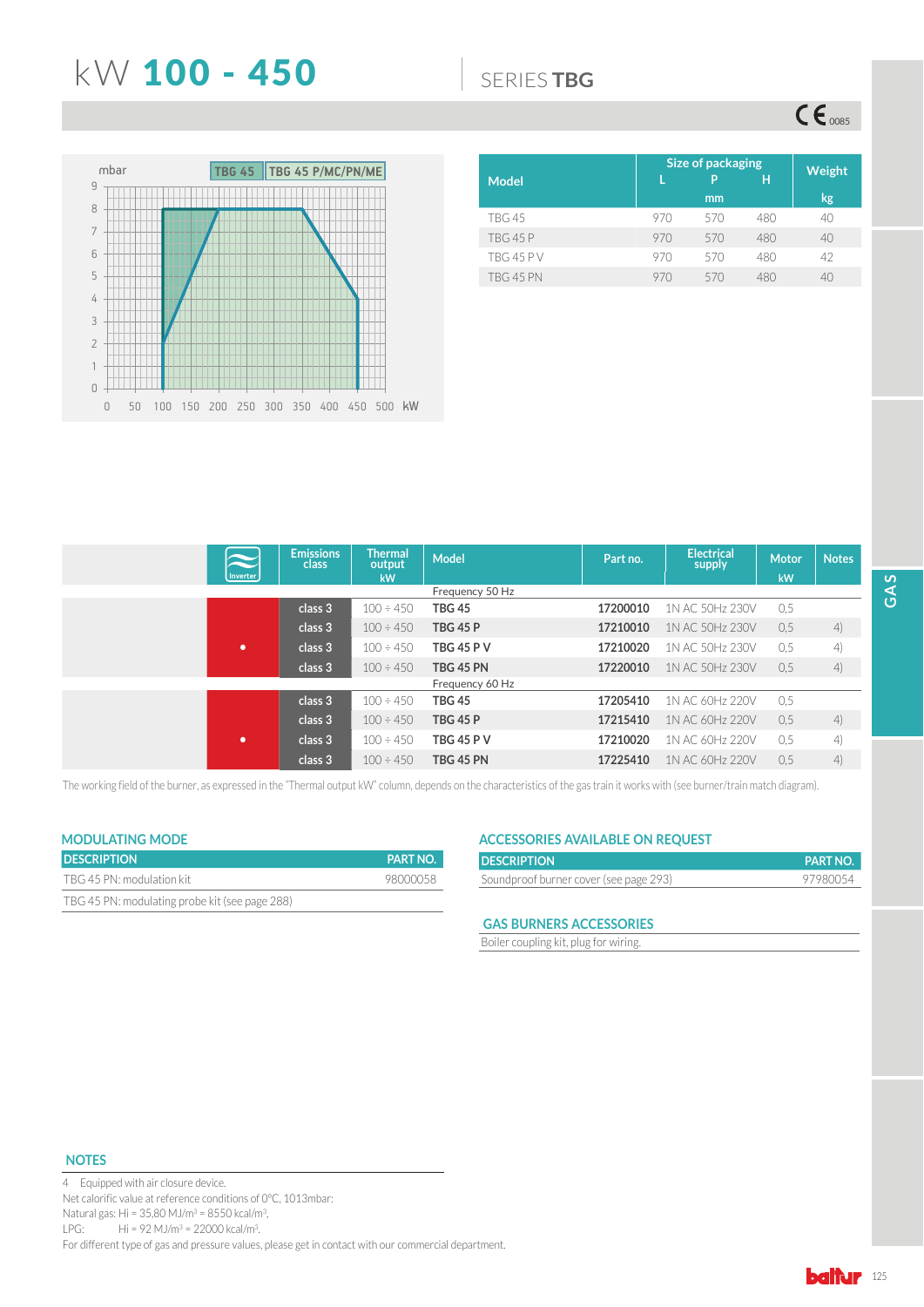# **KW 100 - 450 6ERIESTBG**

 $C\epsilon$ <sub>0085</sub>

**LOW NOX**

 $\begin{pmatrix} \begin{smallmatrix} 1 \end{smallmatrix} \\ \begin{smallmatrix} 0 \\ 0 \end{smallmatrix} \end{pmatrix}$ 

CONFORM TO: GAS DIRECTIVE 2009/142/CE | E.M.C. DIRECTIVE 2014/30/UE | L.V. DIRECTIVE 2014/35/UE |<br>MACHINERY DIRECTIVE 2006/42/CE | COMMISSION REGULATION ErP 2013/811/UE AND ErP 2013/813/UE | REFERENCE STANDARD EN676.





**TBG 45 MC TBG 45 ME**

|                                                                                                                                                                                         | TBG 45<br><b>MC</b>                    | <b>TBG 45</b><br><b>ME</b>             | <b>TBG 45</b><br><b>MEV</b> | <b>TBG 45</b><br>MEV <sub>O2</sub> | <b>TBG 45</b><br><b>MEVCO</b> |
|-----------------------------------------------------------------------------------------------------------------------------------------------------------------------------------------|----------------------------------------|----------------------------------------|-----------------------------|------------------------------------|-------------------------------|
| Gas burner compliant with European standard EN676.<br>Operation:                                                                                                                        | mechanical<br>two-stage<br>progressive | electronic<br>two-stage<br>progressive | modulating<br>electronic    | modulating<br>electronic           | modulating<br>electronic      |
| Continuous modulation operation by installing P.I.D. controller in the control<br>panel (to be ordered separately with modulation probe).                                               |                                        |                                        |                             |                                    |                               |
| Modulation ratio:                                                                                                                                                                       | 1:4                                    | 1:4                                    | 1:4                         | 1:4                                | 1:4                           |
| Low NOx and CO emissions gas burner according to European standard EN676:                                                                                                               | class 3                                | class 3                                | class 3                     | class 3                            | class 3                       |
| Adjusting the combustion head.                                                                                                                                                          | $\bullet$                              |                                        | $\bullet$                   | $\bullet$                          |                               |
| Maintenance facilitated by the possibility of removing the mixing unit without<br>having to remove the burner from the boiler.                                                          | $\bullet$                              |                                        | $\bullet$                   | $\bullet$                          |                               |
| High ventilation efficiency, low electrical input, low noise.                                                                                                                           | $\bullet$                              | $\bullet$                              | $\bullet$                   | $\bullet$                          |                               |
| Sliding boiler coupling flange to adapt the blast-pipe to the various types<br>of boilers.                                                                                              |                                        |                                        |                             |                                    |                               |
| Combustion air intake with butterfly valve. Air flow adjustment:                                                                                                                        | mechanical<br>cam                      | electric<br>servomotor                 | electric<br>servomotor      | electric<br>servomotor             | electric<br>servomotor        |
| Fully closing air damper on shutdown to avoid loss of heat through the chimney.                                                                                                         | $\bullet$                              |                                        |                             |                                    |                               |
| Adjustment of fan revolutions according to working stage by means of a<br>frequency converter in order to reduce noise and electric consumption.                                        |                                        |                                        |                             |                                    |                               |
| Residual oxygen $(O_2)$ monitoring in the fumes in order to maintain an optimal<br>air/fuel ratio and ensure increased performance.                                                     |                                        |                                        |                             |                                    |                               |
| Residual oxygen (O <sub>2</sub> ) and carbon monoxide (CO) and monitoring of oxidizing<br>components $(H2)$ in fumes to ensure increased performance and less<br>atmospheric pollution. |                                        |                                        |                             |                                    |                               |
| CE version gas train is complete with butterfly valve, operation and safety valve<br>with electromagnetic drive, minimum pressure switch, pressure regulator and<br>gas filter.         |                                        |                                        |                             |                                    |                               |
| CE version gas train is complete with butterfly valve, operation and safety valve<br>with electromagnetic drive, valve tightness control, minimum pressure switch,                      |                                        |                                        |                             |                                    |                               |
| pressure regulator and gas filter.                                                                                                                                                      |                                        |                                        |                             |                                    |                               |
| Possibility to choose gas train with valve tightness control.                                                                                                                           | $\bullet$                              |                                        |                             |                                    |                               |
| Fail proof connectors for burner/gas train connection.                                                                                                                                  |                                        |                                        |                             |                                    |                               |
| Gas train outlet:                                                                                                                                                                       | down                                   | up/down                                | up/down                     | up/down                            | up/down                       |
| Flame detection by ionisation electrode with connector for microamperometer.                                                                                                            |                                        |                                        |                             |                                    |                               |
| Control panel equipped either with display showing the working process and<br>with the keyboard for the burner adjustment.                                                              |                                        |                                        | $\bullet$                   |                                    |                               |
| Electric protection rating:                                                                                                                                                             | <b>IP44</b>                            | IP40                                   | IP40                        | IP40                               | IP40                          |
| 4<br>52<br>₩<br>86<br>0002270870-de<br>듮<br>D<br>A <sub>2</sub><br>A <sub>1</sub><br>$\mathsf{C}$<br>$\mathsf A$                                                                        | $\mathbf{H}$<br>H<br>$=$               | ${\sf N}$<br>$\equiv$<br>Picture 2     |                             | and boiler drilling<br>template.   | Flange dimensions             |
| A2<br>B<br><b>B1</b><br><b>B2</b><br><b>B6</b><br>A1<br>C.<br>A<br><b>Model</b><br>mm<br>mm<br>mm<br>mm<br>mm<br>mm<br>mm<br>mm                                                         | D<br>mm                                | Е<br>F<br>mm<br>mm                     | mm                          | M<br>L<br>mm<br>mm                 | N<br>Pic.<br>mm               |
| TBG 45 MC<br>610<br>330<br>280<br>455<br>325<br>130<br>160<br>880                                                                                                                       | $140 \div 300$                         | 137<br>133                             | 215                         | $200 \div 245$<br>M12              | 145<br>2                      |
| 325<br>TBG 45 ME<br>480<br>200<br>280<br>433<br>108<br>160<br>920                                                                                                                       | $140 \div 300$                         | 137<br>133                             | 215                         | $200 \div 245$<br>M12              | $\overline{2}$<br>145         |
| TBG 45 ME V<br>480<br>200<br>280<br>433<br>325<br>108<br>160<br>920                                                                                                                     | $140 \div 300$                         | 137<br>133                             | 215                         | $200 \div 245$<br>M12              | 2<br>145                      |
| 200<br>280<br>433<br>325<br>108<br>160<br>920<br><b>TBG 45 ME V O2</b><br>480                                                                                                           | $140 \div 300$                         | 137<br>133                             | 215                         | $200 \div 245$<br>M12              | $\overline{2}$<br>145         |
| TBG 45 ME V CO<br>480<br>200<br>280<br>433<br>325<br>160<br>920<br>108                                                                                                                  | $140 \div 300$                         | 137<br>133                             | 215                         | M12<br>$200 \div 245$              | $\overline{2}$<br>145         |

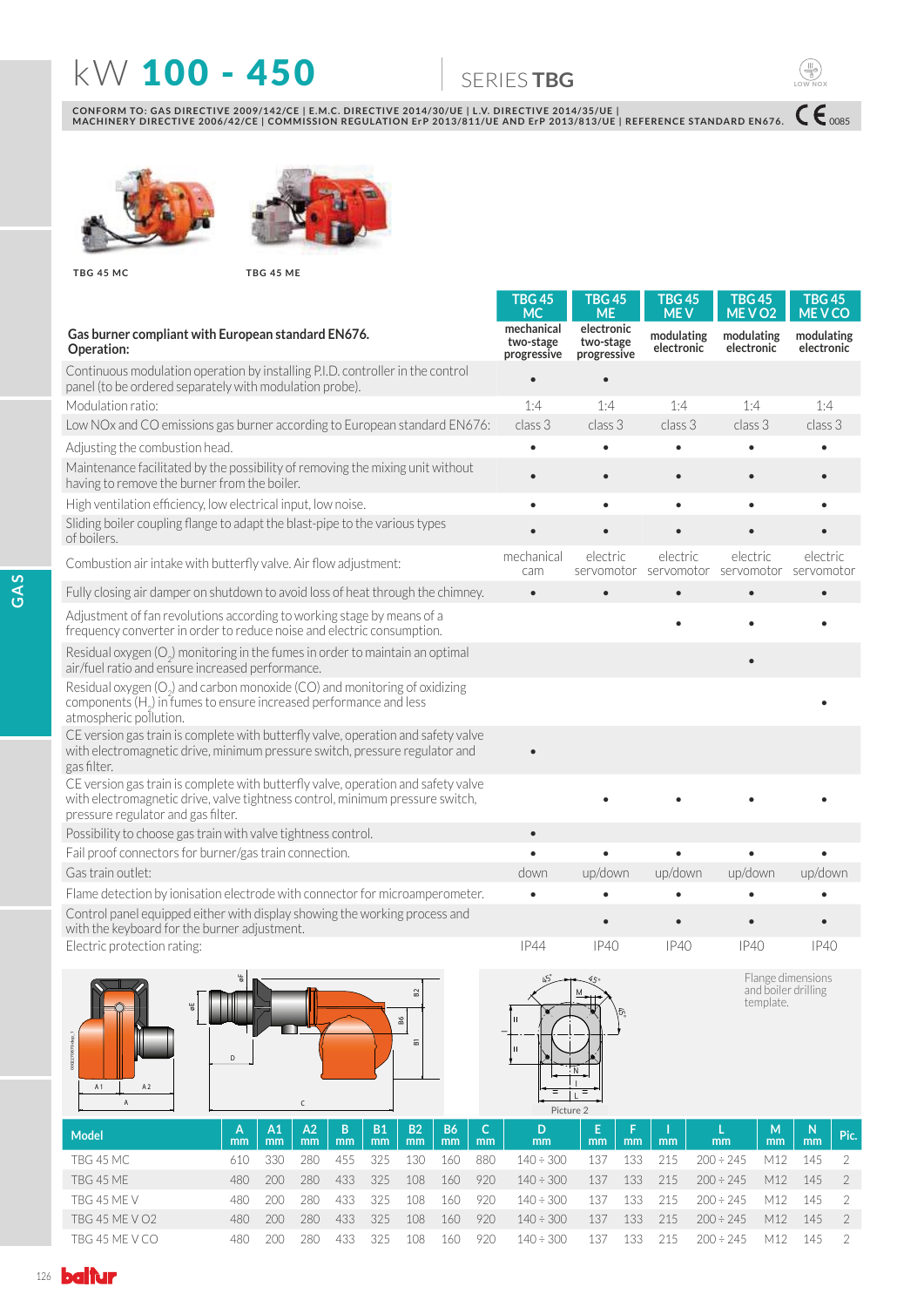## N: 100 - 450 6(5,(6**TBG**

 $CE_{\text{0085}}$ 



|                       |      | Size of packaging |     |               |  |  |  |
|-----------------------|------|-------------------|-----|---------------|--|--|--|
| <b>Model</b>          |      | P                 | Ή   | <b>Weight</b> |  |  |  |
|                       |      | mm                |     | kg            |  |  |  |
| TBG 45 MC             | 1070 | 800               | 700 | 49            |  |  |  |
| TBG 45 ME             | 970  | 570               | 480 | 40            |  |  |  |
| TBG 45 MF V           | 1050 | 750               | 480 | 43            |  |  |  |
| <b>TBG 45 ME V O2</b> | 1070 | 800               | 610 | 78            |  |  |  |
| TBG 45 ME V CO        | 1070 | 800               | 610 | 91            |  |  |  |

| О,<br>Inverter | CO | <b>Emissions</b><br>class | <b>Thermal</b><br>output<br>kW | <b>Model</b>                      | Part no.   | <b>Electrical</b><br>supply | <b>Motor</b><br>kW | <b>Notes</b> |
|----------------|----|---------------------------|--------------------------------|-----------------------------------|------------|-----------------------------|--------------------|--------------|
|                |    |                           |                                | Frequency 50 Hz                   |            |                             |                    |              |
|                |    | class 3                   | $100 \div 450$                 | TBG 45 MC                         | 17240010   | 1N AC 50Hz 230V             | 0,5                | 4)           |
|                |    | class 3                   | $100 \div 450$                 | TBG 45 ME                         | 17230020   | 1N AC 50Hz 230V             | 0,5                | 4)           |
| ٠              |    | class 3                   | $100 \div 450$                 | TBG 45 ME V                       | 17230025   | 1N AC 50Hz 230V             | 0.5                | 4)           |
| ٠<br>٠         |    | class 3                   | $100 \div 450$                 | <b>TBG 45 ME V O2</b>             | 17230026   | 1N AC 50Hz 230V             | 0.5                | 4)           |
| ٠              | ٠  | class 3                   | $100 \div 450$                 | TBG 45 ME V CO<br>Frequency 60 Hz | 17230027   | 1N AC 50Hz 230V             | 0,5                | 4)           |
|                |    | class 3                   | $100 \div 450$                 | TBG 45 MC                         | 17245410   | 1N AC 60Hz 220V             | 0,5                | 4)           |
|                |    | class 3                   | $100 \div 450$                 | TBG 45 ME                         | 17235420   | 1N AC 60Hz 220V             | 0,5                | 4)           |
| ۰              |    | class 3                   | $100 \div 450$                 | TBG 45 ME V                       | on request | 1N AC 60Hz 220V             | 0,5                | 4)           |
| ٠<br>٠         |    | class 3                   | $100 \div 450$                 | <b>TBG 45 ME V O2</b>             | on request | 1N AC 60Hz 220V             | 0.5                | 4)           |
| ٠              | ٠  | class 3                   | $100 \div 450$                 | TBG 45 ME V CO                    | on request | 1N AC 60Hz 220V             | 0.5                | 4)           |

### **DESCRIPTION**

TBG 45 ME V: modulating probe kit LCM 100 (see page 288)

| <b>MODULATING MODE</b>                               |                 |
|------------------------------------------------------|-----------------|
| <b>DESCRIPTION</b>                                   | <b>PART NO.</b> |
| TBG 45 MC: modulation kit                            | 98000058        |
| TBG 45 ME: modulation kit                            | 98000059        |
| TBG 45 MC/45 ME: modulating probe kit (see page 288) |                 |

## TO COMPLETE THE BURNER **THE SURNER ACCESSORIES AVAILABLE ON REQUEST**

| <b>DESCRIPTION</b>                     | <b>PART NO.</b> |
|----------------------------------------|-----------------|
| Soundproof burner cover (see page 293) | 97980054        |

### **GAS BURNERS ACCESSORIES**

| TBG 45 MC: boiler coupling kit, plug for wiring. |  |
|--------------------------------------------------|--|
| TBG 45 ME/45 MEV: boiler coupling kit.           |  |

### **NOTES**

4 Equipped with air closure device. Net calorific value at reference conditions of 0°C, 1013mbar: Natural gas: Hi = 35,80 MJ/m<sup>3</sup> = 8550 kcal/m<sup>3</sup>, LPG: Hi = 92 MJ/m<sup>3</sup> = 22000 kcal/m<sup>3</sup>. For different type of gas and pressure values, please get in contact with our commercial department.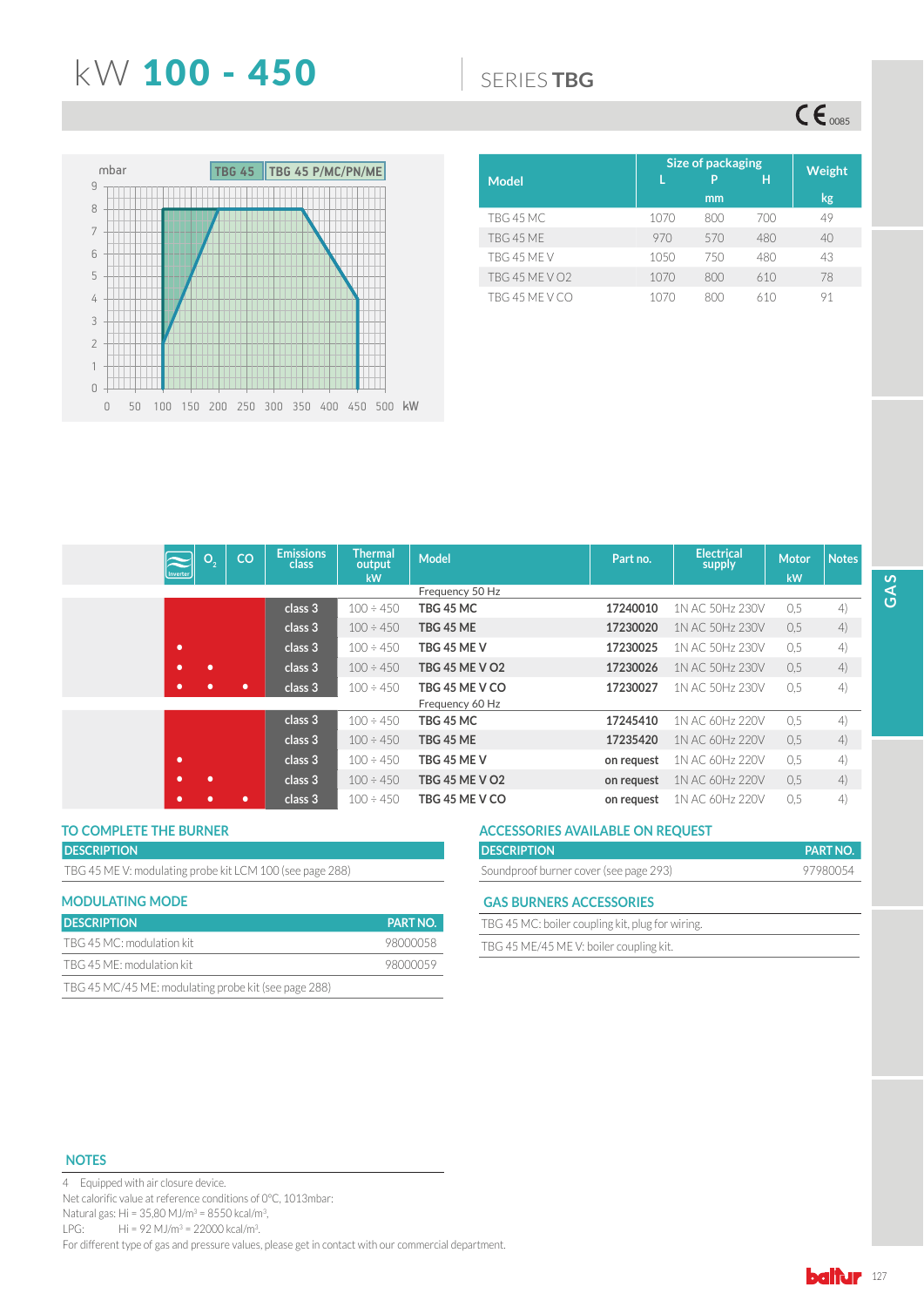## **KW 100 - 450 | SERIESTBG**

### **BURNER/GAS TRAIN MATCH**





THERMAL OUTPUT kW

*ediz.06/2012*

50 100 150 200 250 300 350 400 450 500

<u> 1999 - Parti Maria Maria III (m. 198</u>



To choose the correct gas train please refer to the information on page 20.

For information on the structure, composition, and size of the gas train please refer to the diagrams on page 294.

### **NOTES**

- 9 The min feeding gas pressure at the inlet of the gas train can not be lower than 100 mbar.
- 12 Valve tightness control not required by EN676. CTV Gas train with Valve Tightness Control.
- \*\*) Maximum gas inlet pressure at pressure regulator.

0 5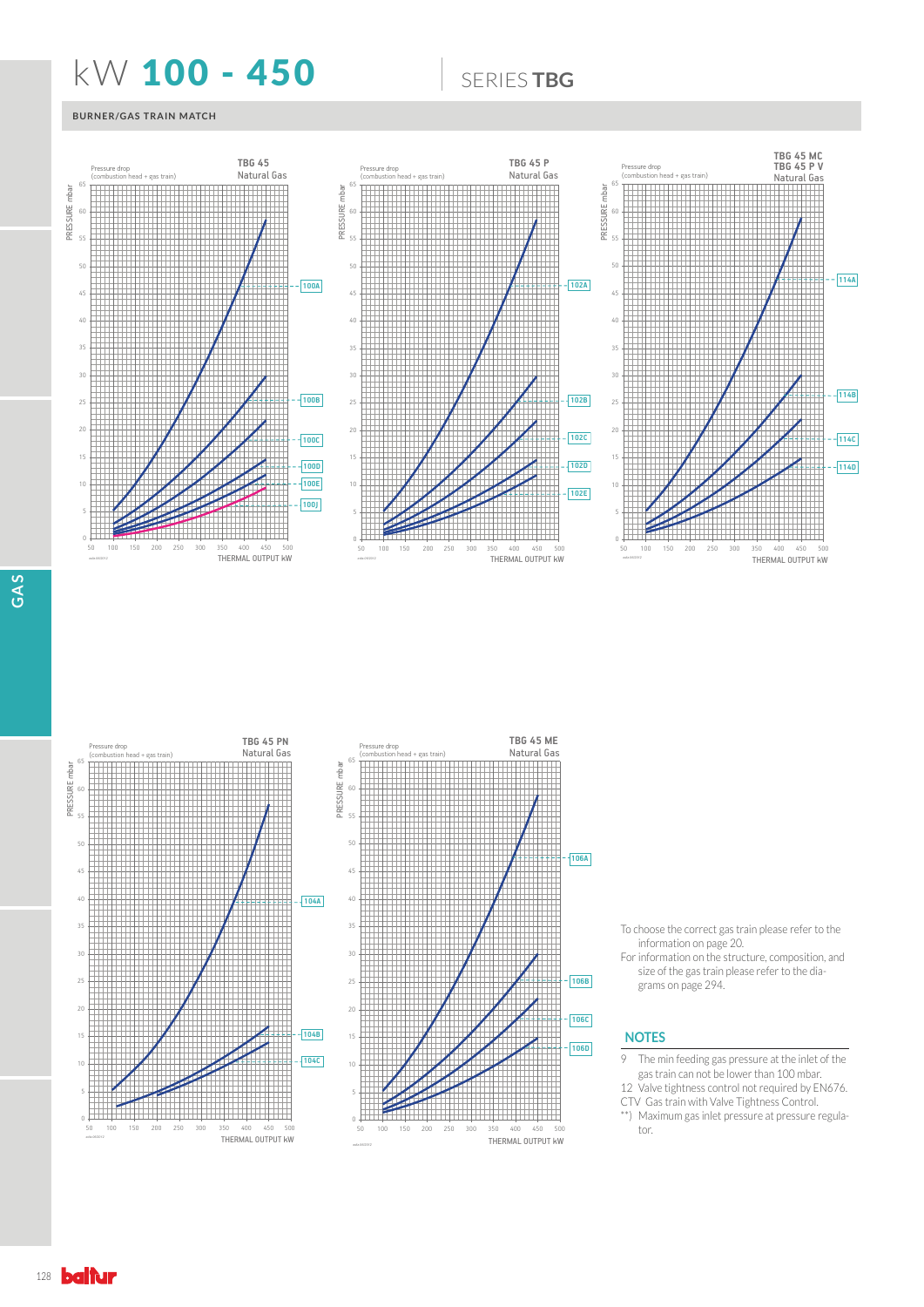# kW 100 - 450

## 6(5,(6**TBG**

## **BURNER/GAS TRAIN MATCH**

## CE gas train version complies with EN676, EXP gas train version is for extra-European markets

| <b>Burner</b><br>model | Gas<br>type    | Curve on<br>graph | <b>Version</b> | $P.Max$ **<br>mbar | <b>Execution</b> | Gas train | Regulator with<br>incorporated filter | Burner/gas train<br>adapter | Valve tightness<br>control kit | Pic.           | <b>Notes</b> |
|------------------------|----------------|-------------------|----------------|--------------------|------------------|-----------|---------------------------------------|-----------------------------|--------------------------------|----------------|--------------|
|                        |                |                   |                |                    |                  | Part no.  | Part no.                              | Part no.                    | Part no.                       |                |              |
|                        |                |                   | CE/EXP         | 360                |                  | 19990510  | Included                              | 96000005                    |                                | <b>B2</b>      |              |
|                        |                | 100A              |                |                    | <b>CTV</b>       | 19990510  | Included                              | 96000005                    | 98000101                       | <b>B2</b>      | 12)          |
|                        |                |                   | <b>EXP</b>     | 360                |                  | 19990545  | Included                              | 96000005                    |                                | M <sub>2</sub> |              |
|                        |                |                   |                |                    | <b>CTV</b>       | 19990545  | Included                              | 96000005                    | 98000101                       | M <sub>2</sub> |              |
|                        |                |                   | CE/EXP         | 360                |                  | 19990511  | Included                              | 96000004                    |                                | <b>B2</b>      |              |
|                        |                | 100B              |                |                    | <b>CTV</b>       | 19990511  | Included                              | 96000004                    | 98000101                       | B <sub>2</sub> | 12)          |
|                        |                |                   | <b>EXP</b>     | 360                |                  | 19990546  | Included                              | 96000004                    |                                | M <sub>2</sub> |              |
|                        |                |                   |                |                    | <b>CTV</b>       | 19990546  | Included                              | 96000004                    | 98000101                       | M <sub>2</sub> |              |
|                        |                |                   | CE/EXP         | 360                |                  | 19990512  | Included                              | 96000004                    |                                | <b>B2</b>      |              |
|                        | Natural        | 100C              |                |                    | <b>CTV</b>       | 19990512  | Included                              | 96000004                    | 98000101                       | <b>B2</b>      | 12)          |
| <b>TBG 45</b>          | gas            |                   | EXP            | 360                |                  | 19990547  | Included                              | 96000004                    |                                | M <sub>2</sub> |              |
|                        |                |                   |                |                    | <b>CTV</b>       | 19990547  | Included                              | 96000004                    | 98000101                       | M <sub>2</sub> |              |
|                        |                |                   | CE/EXP         | 360                |                  | 19990513  | Included                              | $\overline{\phantom{a}}$    |                                | <b>B2</b>      |              |
|                        |                | 100D              |                |                    | <b>CTV</b>       | 19990513  | Included                              |                             | 98000101                       | <b>B2</b>      | 12)          |
|                        |                |                   | <b>EXP</b>     | 360                |                  | 19990548  | Included                              | $\overline{\phantom{a}}$    |                                | M <sub>2</sub> |              |
|                        |                |                   |                |                    | <b>CTV</b>       | 19990548  | Included                              | $\overline{\phantom{a}}$    | 98000101                       | M <sub>2</sub> |              |
|                        |                |                   | CE/EXP         | 360                |                  | 19990514  | Included                              | 96000013                    |                                | <b>B2</b>      |              |
|                        |                | 100E              |                |                    | <b>CTV</b>       | 19990514  | Included                              | 96000013                    | 98000101                       | <b>B2</b>      | 12)          |
|                        |                |                   | <b>EXP</b>     | 360                |                  | 19990549  | Included                              | 96000013                    | $\overline{\phantom{0}}$       | M <sub>2</sub> |              |
|                        |                |                   |                |                    | <b>CTV</b>       | 19990549  | Included                              | 96000013                    | 98000101                       | M <sub>2</sub> |              |
|                        |                | 100J              | <b>EXP</b>     | 140                |                  | 19990471  |                                       |                             |                                | ME4            |              |
|                        |                | 102A              | CE/EXP         | 360                |                  | 19990510  | Included                              | 96000005                    |                                | <b>B2</b>      |              |
|                        |                |                   |                |                    | <b>CTV</b>       | 19990510  | Included                              | 96000005                    | 98000101                       | <b>B2</b>      | 12)          |
|                        |                | 102B              | CE/EXP         | 360                |                  | 19990511  | Included                              | 96000004                    |                                | <b>B2</b>      |              |
|                        | Natural<br>gas |                   |                |                    | <b>CTV</b>       | 19990511  | Included                              | 96000004                    | 98000101                       | <b>B2</b>      | 12)          |
| <b>TBG 45 P</b>        |                | 102C              | CE/EXP         | 360                |                  | 19990512  | Included                              | 96000004                    |                                | <b>B2</b>      |              |
|                        |                |                   |                |                    | <b>CTV</b>       | 19990512  | Included                              | 96000004                    | 98000101                       | <b>B2</b>      | 12)          |
|                        |                | 102D              | CE/EXP         | 360                |                  | 19990513  | Included                              | $\overline{\phantom{0}}$    |                                | <b>B2</b>      |              |
|                        |                |                   |                |                    | <b>CTV</b>       | 19990513  | Included                              | $\overline{\phantom{0}}$    | 98000101                       | <b>B2</b>      | 12)          |
|                        |                | 102E              | CE/EXP         | 360                |                  | 19990514  | Included                              | 96000013                    |                                | <b>B2</b>      |              |
|                        |                |                   |                |                    | <b>CTV</b>       | 19990514  | Included                              | 96000013                    | 98000101                       | <b>B2</b>      | 12)          |
|                        |                | 114A              | CE/EXP         | 360                |                  | 19990545  | Included                              | 96000005                    |                                | <b>B7</b>      |              |
|                        |                |                   |                |                    | <b>CTV</b>       | 19990545  | Included                              | 96000005                    | 98000101                       | B7             | 12)          |
|                        |                | 114B              | CE/EXP         | 360                |                  | 19990546  | Included                              | 96000004                    |                                | B7             |              |
| <b>TBG 45 PV</b>       | Natural        |                   |                |                    | <b>CTV</b>       | 19990546  | Included                              | 96000004                    | 98000101                       | B7             | 12)          |
| TBG 45 MC              | gas            | 114C              | CE/EXP         | 360                |                  | 19990547  | Included                              | 96000004                    |                                | B7             |              |
|                        |                |                   |                |                    | <b>CTV</b>       | 19990547  | Included                              | 96000004                    | 98000101                       | <b>B7</b>      | 12)          |
|                        |                | 114D              | CE/EXP         | 360                |                  | 19990548  | Included                              | $\overline{\phantom{a}}$    |                                | B7             |              |
|                        |                |                   |                |                    | <b>CTV</b>       | 19990548  | Included                              | $\overline{\phantom{a}}$    | 98000101                       | B7             | 12)          |
|                        |                |                   |                | 100                |                  | 19990440  | Included                              | 96000005                    |                                | D <sub>3</sub> |              |
|                        |                | 104A              | CE/EXP         |                    | <b>CTV</b>       | 19990440  | Included                              | 96000005                    | 98000101                       | D <sub>3</sub> | 12)          |
|                        |                |                   |                | 360                |                  | 19990447  | Included                              | 96000005                    |                                | D <sub>3</sub> | 9)           |
| TBG 45 PN              | Natural        |                   |                |                    | <b>CTV</b>       | 19990447  | Included                              | 96000005                    | 98000101                       | D3             | 9) 12)       |
|                        | gas            | 104B              | CE/EXP         | 100                |                  | 19990441  | Included                              | 96000004                    |                                | D <sub>3</sub> |              |
|                        |                |                   |                |                    | <b>CTV</b>       | 19990441  | Included                              | 96000004                    | 98000101                       | D <sub>3</sub> | 12)          |
|                        |                | 104C              | CE/EXP         | 100                |                  | 19990442  | Included                              | $\overline{\phantom{a}}$    |                                | D <sub>3</sub> |              |
|                        |                |                   |                |                    | <b>CTV</b>       | 19990442  | Included                              | $\qquad \qquad -$           | 98000101                       | D3             | 12)          |
| TBG 45 ME              |                | 106A              | CE/EXP         | 360                | <b>CTV</b>       | 19990555  | Included                              | 96000005                    | Included                       | D <sub>2</sub> |              |
| TBG 45 MEV             | Natural        | 106B              | CE/EXP         | 360                | <b>CTV</b>       | 19990556  | Included                              | 96000004                    | Included                       | D <sub>2</sub> |              |
| <b>TBG 45 ME V O2</b>  | gas            | 106C              | CE/EXP         | 360                | <b>CTV</b>       | 19990557  | Included                              | 96000004                    | Included                       | D <sub>2</sub> |              |
| TBG 45 ME V CO         |                | 106D              | CE/EXP         | 360                | <b>CTV</b>       | 19990558  | Included                              | $\overline{\phantom{a}}$    | Included                       | D <sub>2</sub> |              |

| Gas<br><b>Burner</b><br>model                     |            | <b>Version</b> | $PMax**$ | <b>Execution</b> | Gas train | <b>Regulator with</b><br>incorporated filter | Burner/gas train<br>adapter | Valve tightness<br>control kit | Pic.           | <b>Notes</b> |
|---------------------------------------------------|------------|----------------|----------|------------------|-----------|----------------------------------------------|-----------------------------|--------------------------------|----------------|--------------|
|                                                   | type       |                | mbar     |                  | Part no.  | Part no.                                     | Part no.                    | Part no.                       |                |              |
|                                                   |            | CE/EXP         | 360      |                  | 19990510  | Included                                     | 96000005                    |                                | <b>B2</b>      |              |
| <b>TBG 45</b>                                     | LPG        |                |          | <b>CTV</b>       | 19990510  | Included                                     | 96000005                    | 98000101                       | <b>B2</b>      | 12)          |
|                                                   |            | <b>EXP</b>     | 360      |                  | 19990545  | Included                                     | 96000005                    |                                | M <sub>2</sub> |              |
|                                                   |            |                |          | <b>CTV</b>       | 19990545  | Included                                     | 96000005                    | 98000101                       | M <sub>2</sub> |              |
| <b>TBG 45 P</b>                                   | LPG.       | CE/EXP         | 360      |                  | 19990510  | Included                                     | 96000005                    | $\overline{\phantom{a}}$       | <b>B2</b>      |              |
|                                                   |            |                |          | <b>CTV</b>       | 19990510  | Included                                     | 96000005                    | 98000101                       | <b>B2</b>      | 12)          |
| TBG 45 PV                                         | <b>LPG</b> | CE/EXP         | 360      |                  | 19990545  | Included                                     | 96000005                    |                                | <b>B7</b>      |              |
| TBG 45 MC                                         |            |                |          | <b>CTV</b>       | 19990545  | Included                                     | 96000005                    | 98000101                       | <b>B7</b>      | 12)          |
| TBG 45 PN                                         | LPG        | CE/EXP         | 360      |                  | 19990440  | Included                                     | 96000005                    |                                | D <sub>3</sub> |              |
|                                                   |            |                |          | <b>CTV</b>       | 19990440  | Included                                     | 96000005                    | 98000101                       | D <sub>3</sub> | 12)          |
| TBG 45 ME/MEV<br>TBG 45 ME V O2<br>TBG 45 ME V CO | LPG        | CE/EXP         | 360      | <b>CTV</b>       | 19990555  | Included                                     | 96000005                    | Included                       | D <sub>2</sub> |              |

**baltur** 129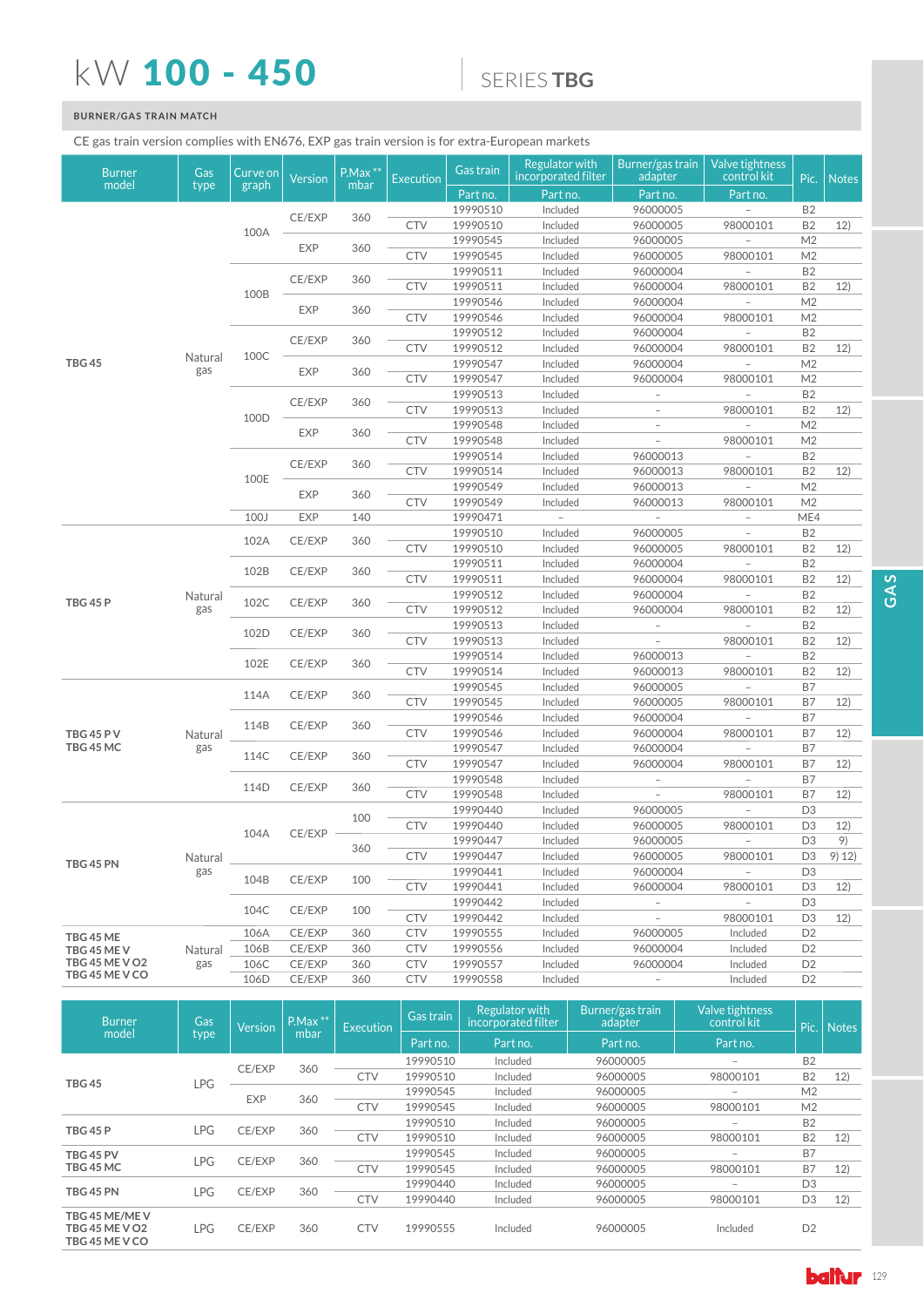## **KW 120 - 600 SERIESTBG**

CONFORM TO: GAS DIRECTIVE 2009/142/CE | E.M.C. DIRECTIVE 2014/30/UE | L.V. DIRECTIVE 2014/35/UE |<br>MACHINERY DIRECTIVE 2006/42/CE | COMMISSION REGULATION ErP 2013/811/UE AND ErP 2013/813/UE | REFERENCE STANDARD EN676.







**TBG 60 TBG 60 P TBG 60 PN**



|                                                                                                                                                                                 | <b>TBG 60</b> | <b>TBG 60 P</b>        | <b>TBG 60 PV</b>       | TBG 60 PN                             |
|---------------------------------------------------------------------------------------------------------------------------------------------------------------------------------|---------------|------------------------|------------------------|---------------------------------------|
| Gas burner compliant with European standard EN676. Operation:                                                                                                                   | single-stage  | two-stage              | two-stage              | pneumatic<br>two-stage<br>progressive |
| Continuous modulation operation by installing P.I.D. controller in the control<br>panel (to be ordered separately with modulation probe).                                       |               |                        |                        |                                       |
| Modulation ratio:                                                                                                                                                               |               |                        |                        | 1:4                                   |
| Low NOx and CO emissions gas burner according to European standard EN676:                                                                                                       | class 3       | class 3                | class 3                | class 3                               |
| Adjusting the combustion head.                                                                                                                                                  | $\bullet$     | $\bullet$              | $\bullet$              | $\bullet$                             |
| Maintenance facilitated by the possibility of removing the mixing unit without<br>having to remove the burner from the boiler.                                                  |               | $\bullet$              |                        |                                       |
| High ventilation efficiency, low electrical input, low noise.                                                                                                                   | ٠             | $\bullet$              | ٠                      | $\bullet$                             |
| Sliding boiler coupling flange to adapt the blast-pipe to the various types of<br>boilers.                                                                                      |               | $\bullet$              |                        |                                       |
| Combustion air intake with butterfly valve. Air flow adjustment:                                                                                                                | manual        | electric<br>servomotor | electric<br>servomotor | electric<br>servomotor                |
| Fully closing air damper on shutdown to avoid loss of heat through the chimney.                                                                                                 |               | $\bullet$              | $\bullet$              | $\bullet$                             |
| Adjustment of fan revolutions according to working stage by means of a<br>frequency converter in order to reduce noise and electric consumption.                                |               |                        |                        |                                       |
| CE version gas train is complete with operation and safety valve with<br>electromagnetic drive, minimum pressure switch, pressure regulator<br>and gas filter.                  |               |                        |                        |                                       |
| CE version gas train is complete with operation and safety valve with pneumatic<br>drive, minimum pressure switch, pressure regulator and gas filter.                           |               |                        |                        |                                       |
| CE version gas train is complete with butterfly valve, operation and safety valve<br>with electromagnetic drive, minimum pressure switch, pressure regulator and gas<br>filter. |               |                        |                        |                                       |
| Possibility to choose gas train with valve tightness control.                                                                                                                   | $\bullet$     | $\bullet$              |                        | $\bullet$                             |
| Fail proof connectors for burner/gas train connection.                                                                                                                          | $\bullet$     | $\bullet$              |                        | $\bullet$                             |
| Gas train outlet:                                                                                                                                                               | up/down       | up/down                | down                   | up/down                               |
| Flame detection by ionisation electrode with connector for microamperometer.                                                                                                    |               |                        |                        |                                       |
| Electric protection rating:                                                                                                                                                     | <b>IP44</b>   | IP44                   | <b>IP44</b>            | <b>IP44</b>                           |





Flange dimensions<br>and boiler drilling<br>template.

 $C\epsilon_{\text{0085}}$ 

**LOW NOX**

| Model             | mm  | mm    | $A1 \mid A2 \mid B \mid B1 \mid$<br>mm | m <sub>m</sub> | mm    | B2<br>mm |       | $B6$ $C$ | $\begin{array}{ c c c c c c c c } \hline & D & E & E & F & I & L & L \\ \hline & mm & mm & mm & mm & mm & mm \\ \hline \end{array}$ |     |                   |     |                          | $\begin{array}{ c c c c c c }\hline \mathsf{M} & \mathsf{N} & \mathsf{Z} & \mathsf{Z1} & \mathsf{Z2} & \mathsf{Pic.} \ \hline \mathsf{mm} & \mathsf{mm} & \mathsf{mm} & \mathsf{mm} & \mathsf{mm} \ \hline \end{array}$ |     |    |                        |        |  |
|-------------------|-----|-------|----------------------------------------|----------------|-------|----------|-------|----------|-------------------------------------------------------------------------------------------------------------------------------------|-----|-------------------|-----|--------------------------|-------------------------------------------------------------------------------------------------------------------------------------------------------------------------------------------------------------------------|-----|----|------------------------|--------|--|
| <b>TBG 60</b>     | 480 | 200   | 280.                                   | 455            | - 325 | 130      | - 160 | - 880    | $140 \div 300$ 156                                                                                                                  |     | 152               |     | 260 225÷300 M12 160      |                                                                                                                                                                                                                         |     |    |                        |        |  |
| TBG 60 P          | 550 | - 270 | 280                                    | 455            | 325   | 130      | - 160 |          | $920 \quad 140 \div 300 \quad 156$                                                                                                  |     | 152 260           |     | $225 \div 300$ M12 160 - |                                                                                                                                                                                                                         |     |    | and the control of the |        |  |
| <b>TBG 60 P V</b> | 550 | 270.  | 280.                                   | 455            | - 325 | 130      | - 160 |          | 920 140÷300 156                                                                                                                     |     | $\frac{152}{152}$ |     | 260 225÷300 M12 160 -    |                                                                                                                                                                                                                         |     |    |                        | $   2$ |  |
| TBG 60 PN         |     | 220   | 280                                    | 455            | 325   | 130      | 160   | 920      | $140 \div 300$                                                                                                                      | 156 | 152               | 260 | $225 \div 300$           | M12                                                                                                                                                                                                                     | 160 | 12 | - 79                   | 45.5 7 |  |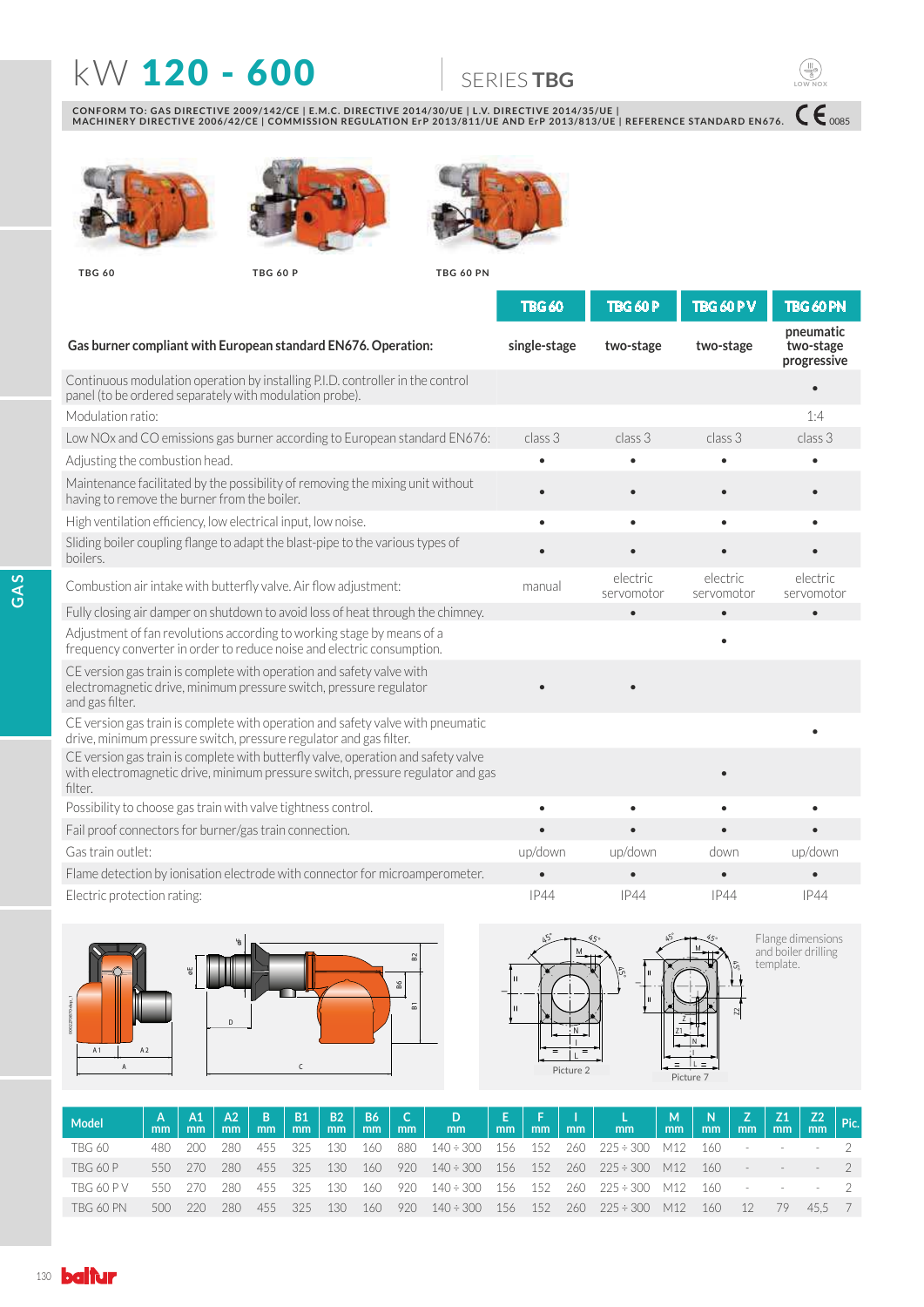## **KW 120 - 600 6600 6** SERIES TBG

 $CE_{\cos}$ 



| <b>Model</b>     | Size of packaging | Weight |     |    |
|------------------|-------------------|--------|-----|----|
|                  |                   | mm     |     | kg |
| <b>TBG 60</b>    | 970               | 570    | 480 | 42 |
| <b>TBG 60 P</b>  | 970               | 570    | 480 | 42 |
| <b>TBG 60 PV</b> | 970               | 570    | 480 | 44 |
| TBG 60 PN        | 970               | 570    | 480 | 42 |

| $\tilde{\phantom{0}}$ | <b>Emissions</b><br>class | <b>Thermal</b><br>output | <b>Model</b>      | Part no. | <b>Electrical</b><br>supply | <b>Motor</b> | <b>Notes</b> |
|-----------------------|---------------------------|--------------------------|-------------------|----------|-----------------------------|--------------|--------------|
| <b>Inverter</b>       |                           | kW                       |                   |          |                             | kW           |              |
|                       |                           |                          | Frequency 50 Hz   |          |                             |              |              |
|                       | class 3                   | $120 \div 600$           | <b>TBG 60</b>     | 17270010 | 3N AC 50Hz 400V             | 0.74         |              |
|                       | class 3                   | $120 \div 600$           | <b>TBG 60 P</b>   | 17280010 | 3N AC 50Hz 400V             | 0.74         | 4)           |
| ٠                     | class 3                   | $120 \div 600$           | <b>TBG 60 P V</b> | 17280020 | 1N AC 50Hz 230V             | 0.74         | 4)           |
|                       | class 3                   | $120 \div 600$           | <b>TBG 60 PN</b>  | 17290010 | 3N AC 50Hz 400V             | 0.74         | 4)           |
|                       |                           |                          | Frequency 60 Hz   |          |                             |              |              |
|                       | class 3                   | $120 \div 600$           | <b>TBG 60</b>     | 17275410 | 3N AC 60Hz 380V             | 0,65         |              |
|                       | class 3                   | $120 \div 600$           | <b>TBG 60 P</b>   | 17285410 | 3N AC 60Hz 380V             | 0.65         | 4)           |
| ٠                     | class 3                   | $120 \div 600$           | <b>TBG 60 P V</b> | 17280020 | 1N AC 60Hz 220V             | 0.74         | 4)           |
|                       | class 3                   | $120 \div 600$           | <b>TBG 60 PN</b>  | 17295410 | 3N AC 60Hz 380V             | 0.65         | 4)           |

The working field of the burner, as expressed in the "Thermal output kW" column, depends on the characteristics of the gas train it works with (see burner/train match diagram).

## **MODULATING MODE**

| <b>DESCRIPTION</b>                             | <b>PART NO.</b> |
|------------------------------------------------|-----------------|
| TBG 60 PN: modulation kit                      | 98000058        |
| TBG 60 PN: modulating probe kit (see page 288) |                 |

## **ACCESSORIES AVAILABLE ON REQUEST**

| <b>DESCRIPTION</b>                     | <b>PART NO.</b> |
|----------------------------------------|-----------------|
| Soundproof burner cover (see page 293) | 97980054        |

### **GAS BURNERS ACCESSORIES**

Boiler coupling kit, plug for wiring.

### **NOTES**

4 Equipped with air closure device. Net calorific value at reference conditions of 0°C, 1013mbar: Natural gas: Hi =  $35,80$  MJ/m<sup>3</sup> =  $8550$  kcal/m<sup>3</sup>, LPG: Hi = 92 MJ/m<sup>3</sup> = 22000 kcal/m<sup>3</sup>. For different type of gas and pressure values, please get in contact with our commercial department.

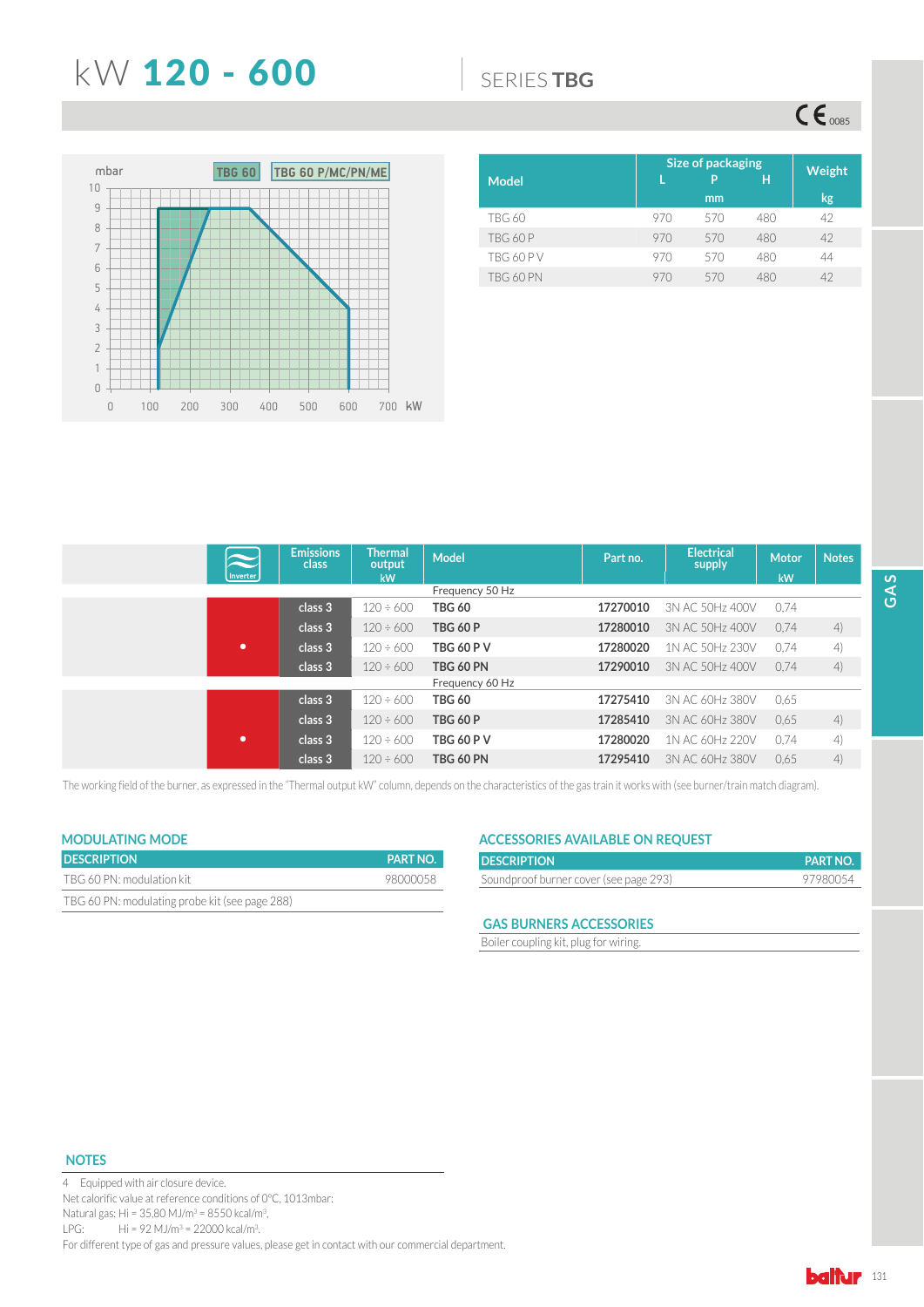# **KW 120 - 600 6600 SERIESTBG**

 $ce$ <sub>0085</sub>

**LOW NOX**

CONFORM TO: GAS DIRECTIVE 2009/142/CE | E.M.C. DIRECTIVE 2014/30/UE | L.V. DIRECTIVE 2014/35/UE |<br>MACHINERY DIRECTIVE 2006/42/CE | COMMISSION REGULATION ErP 2013/811/UE AND ErP 2013/813/UE | REFERENCE STANDARD EN676.





**TBG 60 MC TBG 60 ME**

|                                                                                                                                                                                                          | TBG 60<br><b>MC</b>                    | <b>TBG 60</b><br><b>ME</b>             | <b>TBG 60</b><br><b>MEV</b> | <b>TBG 60</b><br>MEVO <sub>2</sub>                      | TBG 60<br><b>MEVCO</b>   |
|----------------------------------------------------------------------------------------------------------------------------------------------------------------------------------------------------------|----------------------------------------|----------------------------------------|-----------------------------|---------------------------------------------------------|--------------------------|
| Gas burner compliant with European standard EN676. Operation:                                                                                                                                            | mechanical<br>two-stage<br>progressive | electronic<br>two-stage<br>progressive | modulating<br>electronic    | modulating<br>electronic                                | modulating<br>electronic |
| Continuous modulation operation by installing P.I.D. controller in the control<br>panel (to be ordered separately with modulation probe).                                                                |                                        |                                        |                             |                                                         |                          |
| Modulation ratio:                                                                                                                                                                                        | 1:5                                    | 1:5                                    | 1:5                         | 1:5                                                     | 1:5                      |
| Low NOx and CO emissions gas burner according to European standard EN676:                                                                                                                                | class 3                                | class 3                                | class 3                     | class 3                                                 | class 3                  |
| Adjusting the combustion head.                                                                                                                                                                           |                                        | $\bullet$                              | $\bullet$                   | $\bullet$                                               |                          |
| Maintenance facilitated by the possibility of removing the mixing unit without<br>having to remove the burner from the boiler.                                                                           |                                        | $\bullet$                              | $\bullet$                   | $\bullet$                                               |                          |
| High ventilation efficiency, low electrical input, low noise.                                                                                                                                            | $\bullet$                              | $\bullet$                              | $\bullet$                   | $\bullet$                                               |                          |
| Sliding boiler coupling flange to adapt the blast-pipe to the various types of<br>boilers.                                                                                                               |                                        |                                        |                             |                                                         |                          |
| Combustion air intake with butterfly valve. Air flow adjustment:                                                                                                                                         | mechanical<br>cam                      | electric                               | electric                    | electric<br>servomotor servomotor servomotor servomotor | electric                 |
| Fully closing air damper on shutdown to avoid loss of heat through the chimney.                                                                                                                          | $\bullet$                              |                                        | $\bullet$                   | $\bullet$                                               | $\bullet$                |
| Adjustment of fan revolutions according to working stage by means of a<br>frequency converter in order to reduce noise and electric consumption.                                                         |                                        |                                        |                             | $\bullet$                                               |                          |
| Residual oxygen $(O_2)$ monitoring in the fumes in order to maintain an optimal<br>air/fuel ratio and ensure increased performance.                                                                      |                                        |                                        |                             |                                                         |                          |
| Residual oxygen (O <sub>2</sub> ) and carbon monoxide (CO) and monitoring of oxidizing<br>components $(H2)$ in fumes to ensure increased performance and less atmospheric<br>pollution.                  |                                        |                                        |                             |                                                         |                          |
| CE version gas train is complete with butterfly valve, operation and safety valve<br>with electromagnetic drive, minimum pressure switch, pressure regulator and<br>gas filter.                          |                                        |                                        |                             |                                                         |                          |
| CE version gas train is complete with butterfly valve, operation and safety valve<br>with electromagnetic drive, valve tightness control, minimum pressure switch,<br>pressure regulator and gas filter. |                                        |                                        |                             |                                                         |                          |
| Possibility to choose gas train with valve tightness control.                                                                                                                                            | $\bullet$                              |                                        |                             |                                                         |                          |
| Fail proof connectors for burner/gas train connection.                                                                                                                                                   |                                        |                                        |                             | $\bullet$                                               |                          |
| Gas train outlet:                                                                                                                                                                                        | down                                   | up/down                                | up/down                     | up/down                                                 | up/down                  |
| Flame detection by ionisation electrode with connector for microamperometer.                                                                                                                             |                                        |                                        |                             |                                                         |                          |
| Control panel equipped either with display showing the working process and<br>with the keyboard for the burner adjustment.                                                                               |                                        |                                        |                             |                                                         |                          |
| Electric protection rating:                                                                                                                                                                              | IP44                                   | IP40                                   | IP40                        | IP40                                                    | IP40                     |
|                                                                                                                                                                                                          |                                        |                                        |                             |                                                         |                          |



| Model          | A<br>mm | A1<br>mm | AA <sub>2</sub><br>mm | B<br>mm | <b>B1</b><br><sub>mm</sub> | <b>B2</b><br>mm | <b>B6</b><br>mm | mm  | mm             | mm  | mm  | mm  | mm             | м<br>mm | -N<br>mm | Pic. |
|----------------|---------|----------|-----------------------|---------|----------------------------|-----------------|-----------------|-----|----------------|-----|-----|-----|----------------|---------|----------|------|
| TBG 60 MC      | 610     | 330      | 280                   | 455     | 325                        | 130             | 160             | 880 | $140 \div 300$ | 156 | 152 | 260 | $225 \div 300$ | M12     | 160      |      |
| TBG 60 ME      | 480     | 200      | 280                   | 455     | 325                        | 130             | 160             | 920 | $140 \div 300$ | 156 | 152 | 260 | $225 \div 300$ | M12     | 160      |      |
| TBG 60 ME V    | 480     | 200      | 280.                  | 455     | 325                        | 130             | 160.            | 920 | $140 \div 300$ | 156 | 152 | 260 | $225 \div 300$ | M12     | 160      |      |
| TBG 60 ME V O2 | 480     | 200      | 280                   | 455     | 325                        | 130             | 160             | 920 | $140 \div 300$ | 156 | 152 | 260 | $225 \div 300$ | M12     | 160      |      |
| TBG 60 ME V CO | 480     | 200.     | 280.                  | 455     | 325                        | 30              | 160             | 920 | $140 \div 300$ | 156 | 152 | 260 | $225 \div 300$ | M12     | 160      |      |

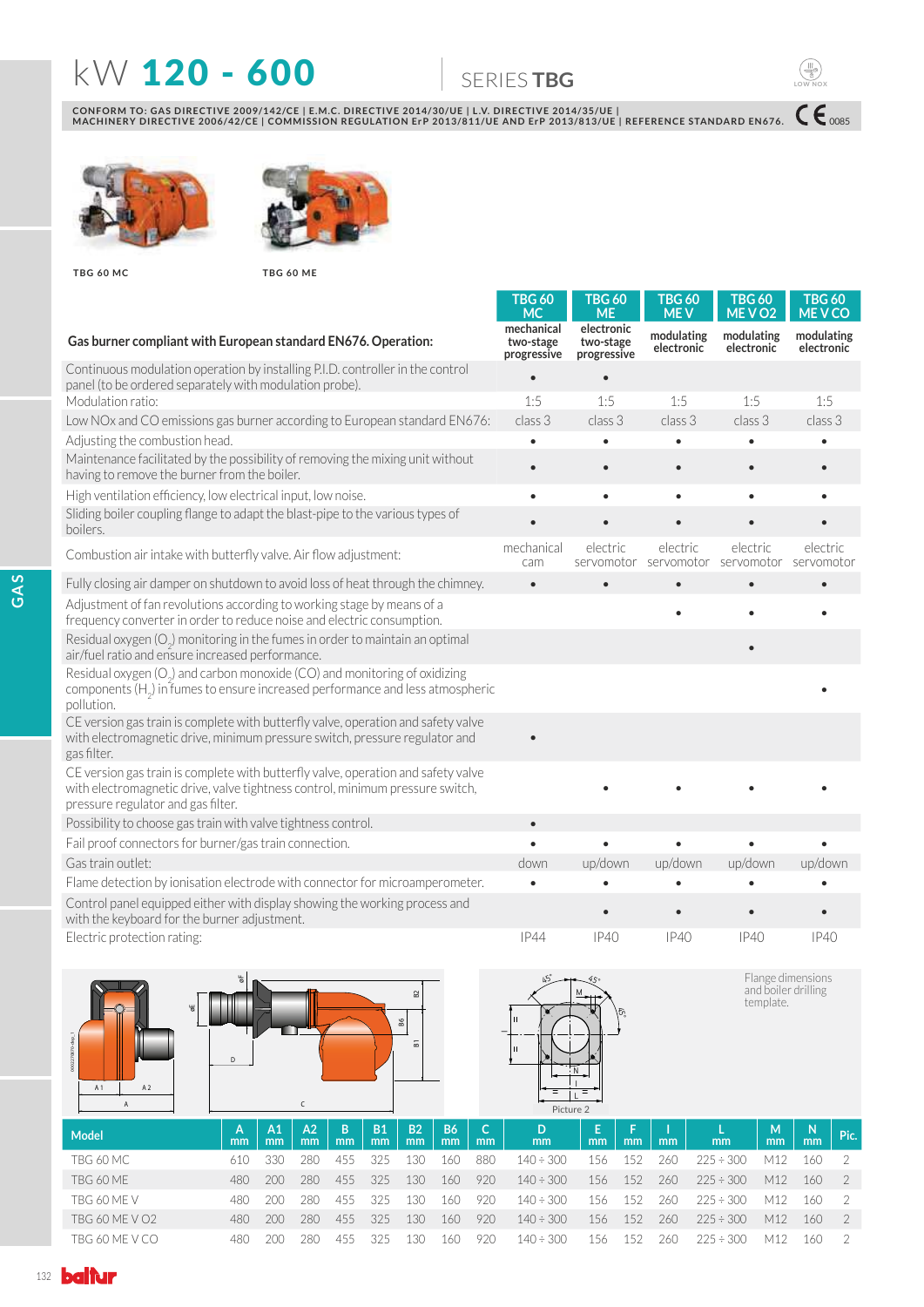## **KW 120 - 600 6600 6** SERIES TBG

 $\mathsf{CE}_{\mathrm{0085}}$ 



|                       | <b>Size of packaging</b> | Weight  |     |    |
|-----------------------|--------------------------|---------|-----|----|
| <b>Model</b>          |                          | P<br>mm | н   |    |
|                       |                          |         |     | kg |
| TBG 60 MC             | 1070                     | 800     | 700 | 51 |
| TBG 60 ME             | 970                      | 570     | 480 | 42 |
| TBG 60 MF V           | 1050                     | 750     | 480 | 44 |
| <b>TBG 60 ME V O2</b> | 1070                     | 800     | 610 | 79 |
| TBG 60 ME V CO        | 1070                     | 800     | 610 | 93 |

|            | Inverter  | O <sub>2</sub> | CO        | <b>Emissions</b><br>class | Thermal<br>output | <b>Model</b>          | Part no.   | <b>Electrical</b><br>supply | <b>Motor</b> | <b>Notes</b> |
|------------|-----------|----------------|-----------|---------------------------|-------------------|-----------------------|------------|-----------------------------|--------------|--------------|
|            |           |                |           |                           | <b>kW</b>         | Frequency 50 Hz       |            |                             | kW           |              |
|            |           |                |           | class 3                   | $120 \div 600$    | TBG 60 MC             | 17310010   | 3N AC 50Hz 400V             | 0.74         | 4)           |
|            |           |                |           | class 3                   | $120 \div 600$    | TBG 60 ME             | 17300020   | 3N AC 50Hz 400V             | 0.74         | 4)           |
| <b>NEW</b> | $\bullet$ |                |           | class 3                   | $120 \div 600$    | TBG 60 ME V           | 17300025   | 1N AC 50Hz 230V             | 0.74         | 4)           |
| <b>NEW</b> | ۰         | ٠              |           | class 3                   | $120 \div 600$    | <b>TBG 60 ME V O2</b> | 17300026   | 1N AC 50Hz 230V             | 0.74         | 4)           |
| <b>NEW</b> | ۰         |                | ۰         | class 3                   | $120 \div 600$    | TBG 60 ME V CO        | 17300027   | 1N AC 50Hz 230V             | 0.74         | 4)           |
|            |           |                |           |                           |                   | Frequency 60 Hz       |            |                             |              |              |
|            |           |                |           | class 3                   | $120 \div 600$    | TBG 60 MC             | 17315410   | 3N AC 60Hz 380V             | 0.65         | 4)           |
|            |           |                |           | class 3                   | $120 \div 600$    | TBG 60 ME             | 17315420   | 3N AC 60Hz 380V             | 0.65         | 4)           |
| <b>NEW</b> | ٠         |                |           | class 3                   | $120 \div 600$    | TBG 60 ME V           | on request | 1N AC 60Hz 220V             | 0.65         | 4)           |
| <b>NEW</b> | ۰         | ٠              |           | class 3                   | $120 \div 600$    | TBG 60 ME V O2        | on request | 1N AC 60Hz 220V             | 0.65         | 4)           |
| <b>NEW</b> | ۰         |                | $\bullet$ | class 3                   | $120 \div 600$    | TBG 60 ME V CO        | on request | 1N AC 60Hz 220V             | 0,65         | 4)           |

## **DESCRIPTION**

TBG 60 ME V: modulating probe kit LCM 100 (see page 288)

| <b>MODULATING MODE</b>                               |                 |
|------------------------------------------------------|-----------------|
| <b>DESCRIPTION</b>                                   | <b>PART NO.</b> |
| TBG 60 MC: modulation kit                            | 98000058        |
| TBG 60 ME: modulation kit                            | 98000059        |
| TBG 60 MC/60 ME: modulating probe kit (see page 288) |                 |

## TO COMPLETE THE BURNER **THE SURNER ACCESSORIES AVAILABLE ON REQUEST**

| <b>PART NO.</b> |
|-----------------|
| 97980054        |
|                 |
|                 |

### **GAS BURNERS ACCESSORIES**

| TBG 60 MC: boiler coupling kit, plug for wiring. |  |
|--------------------------------------------------|--|
| TBG 60 ME/60 MEV: boiler coupling kit.           |  |

### **NOTES**

4 Equipped with air closure device. Net calorific value at reference conditions of 0°C, 1013mbar: Natural gas: Hi = 35,80 MJ/m<sup>3</sup> = 8550 kcal/m<sup>3</sup>, LPG: Hi = 92 MJ/m<sup>3</sup> = 22000 kcal/m<sup>3</sup>. For different type of gas and pressure values, please get in contact with our commercial department.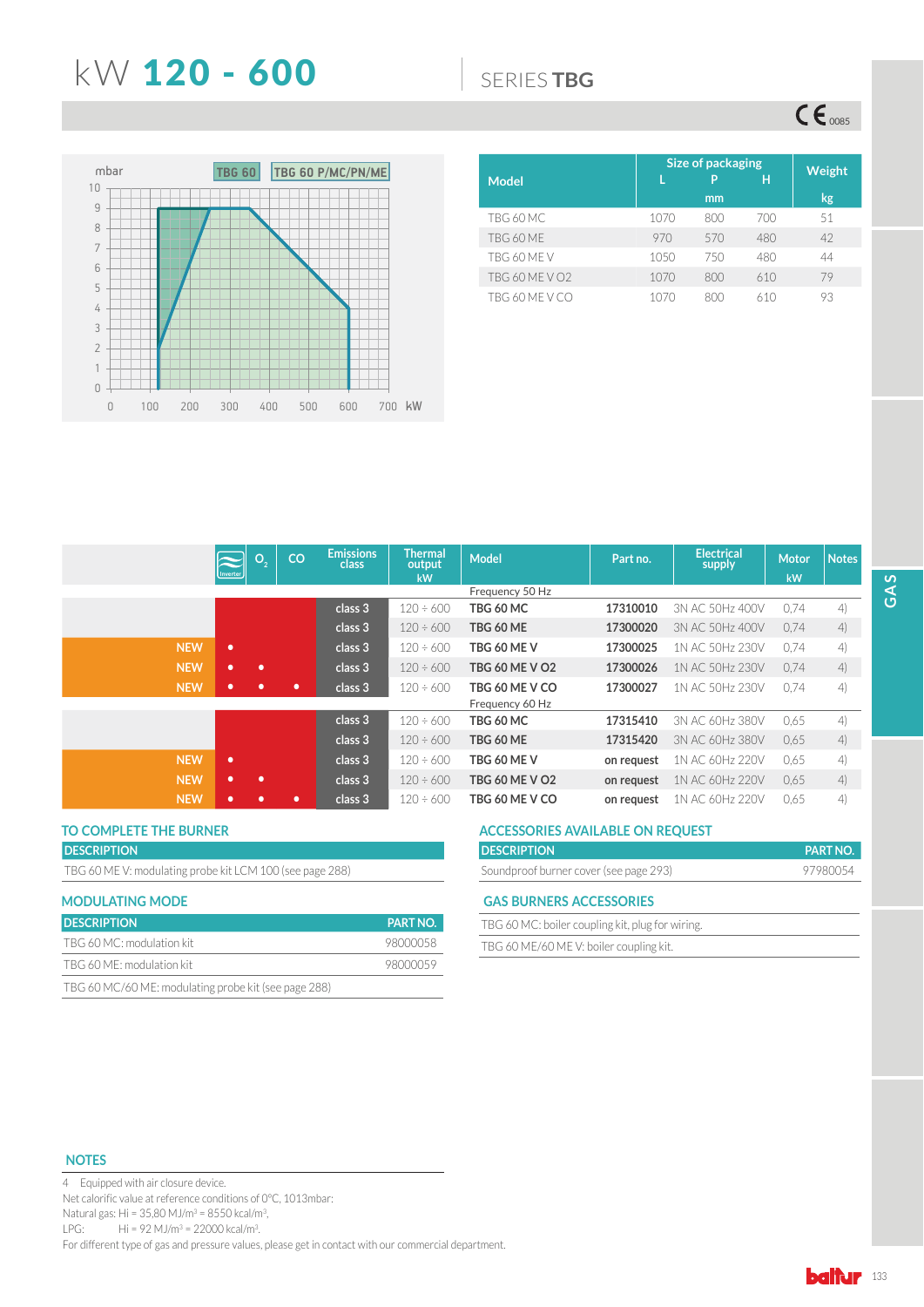## **KW 120 - 600 6600 SERIESTBG**

### **BURNER/GAS TRAIN MATCH**





- To choose the correct gas train please refer to the information on page 20.
- For information on the structure, composition, and size of the gas train please refer to the diagrams on page 294.

### **NOTES**

- 9 The min feeding gas pressure at the inlet of the gas train can not be lower than 100 mbar.
- 12 Valve tightness control not required by EN676.
- CTV Gas train with Valve Tightness Control. \*\*) Maximum gas inlet pressure at pressure regula-
- tor.

134 **baltur**